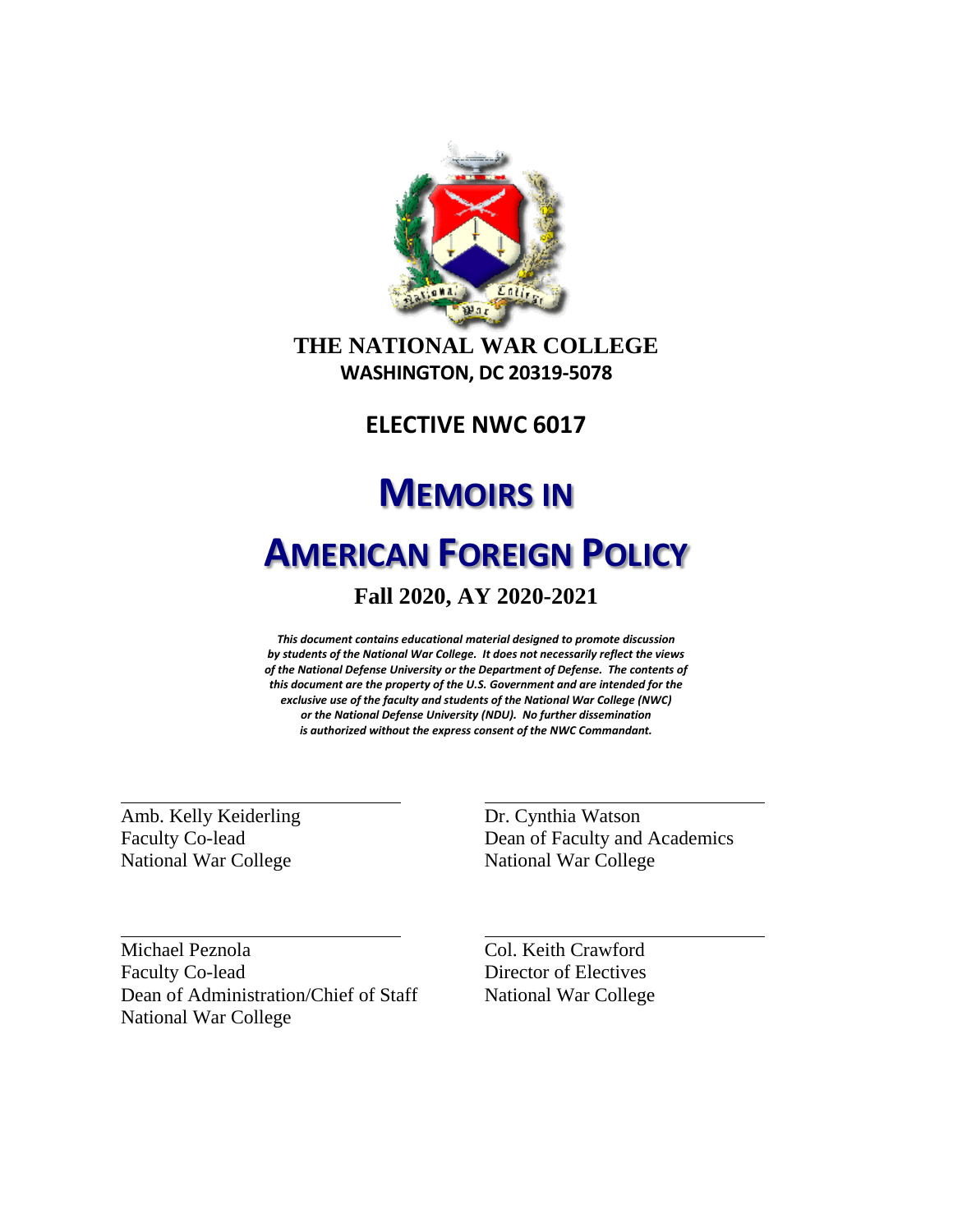# **Course Schedule NWC 6017: Memoirs in American Foreign Policy Fall 2020, AY 2020-2021**

| <b>Date</b>    | <b>Topic</b>                                           | Page |
|----------------|--------------------------------------------------------|------|
|                | <b>Block I: Presidents Starting Out</b>                | 10   |
| Monday 14 Sept | Topic 1                                                | 12   |
| $1230 - 1600$  | Taking Office: Nixon and Carter                        |      |
| Monday 21 Sept | Topic 2                                                | 14   |
| $1230 - 1600$  | Taking Office: Reagan, Bush, and Clinton               |      |
|                | <b>Block II: Presidents In Trouble</b>                 | 18   |
| Monday 28 Sept | Topic 3                                                | 19   |
| $1230 - 1600$  | Watergate: Nixon                                       |      |
| Monday 5 Oct   | Topic 4                                                | 21   |
| $1230 - 1600$  | Fall of the Shah: Carter                               |      |
| Monday 19 Oct  | Topic 5                                                | 23   |
| $1230 - 1600$  | Iran-Contra: Reagan                                    |      |
|                | <b>Block III: Relationship with China</b>              | 25   |
| Monday 26 Oct  | Topic 6                                                | 26   |
| $1230 - 1600$  | Triangular Geopolitics and the Opening to China: Nixon |      |
| Monday 2 Nov   | Topic 7                                                | 28   |
| $1230 - 1600$  | Foreign Policy Towards China: Carter, Reagan, Bush 41  |      |
|                | <b>Block IV: Intervention in Latin America</b>         | 31   |
| Monday 9 Nov   | Topic 8                                                | 33   |
| $1230 - 1600$  | Chile and Cienfuegos: Nixon                            |      |
| Monday 16 Nov  | Topic 9                                                | 35   |
| $1230 - 1600$  | El Salvador / Nicaragua: Reagan                        |      |
|                | <b>Block V: War and Peace in the Middle East</b>       | 37   |
| Monday 23 Nov  | Topic 10                                               | 39   |
| $1230 - 1600$  | The Nixon Administration: The Yom Kippur War           |      |
| Monday 30 Nov  | Topic 11                                               | 42   |
| $1230 - 1600$  | The Carter Administration: The Peace Process           |      |
| Monday 7 Dec   | Topic 12                                               | 44   |
| $1230 - 1600$  | The Clinton Administration: Negotiations with Jordan   |      |
|                | and the Palestinians                                   |      |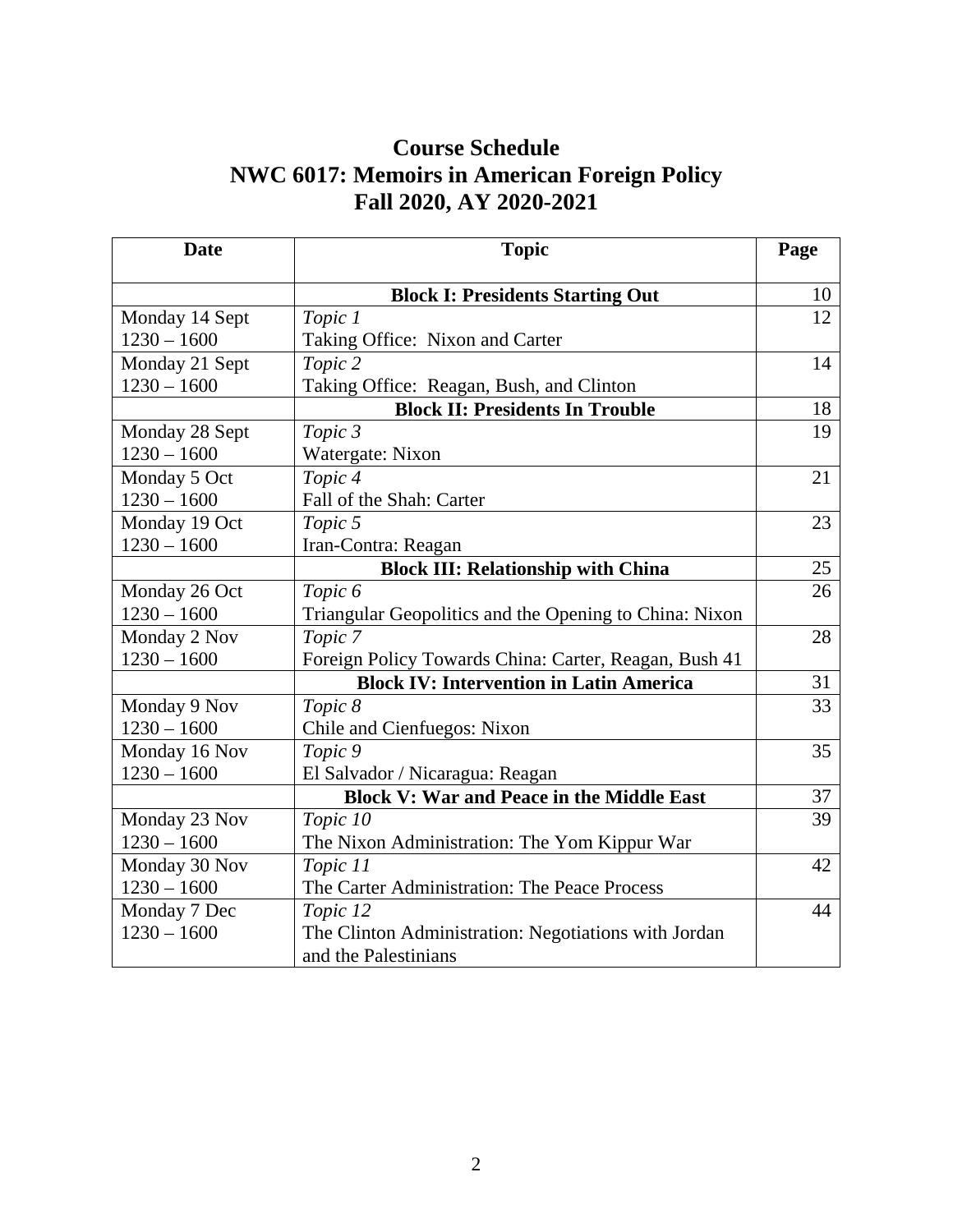# **Course Overview**

#### **Background:**

This course provides an opportunity to read and discuss the memoirs of presidents, national security advisors, secretaries of state, and other high-level foreign policy officials from the Nixon, Carter, Reagan, Bush 41 and Clinton administrations. Unlike the third-person analytical pieces usually read in core and elective courses, these readings are classic primary sources that teach both process and substance from the authentic viewpoint of those who have "been there." These first-person accounts allow students to examine the relationships, perspectives, actions, and policy goals of strategic leaders and policy makers over five administrations in peace and war. Class time is used exclusively for case presentations and structured discussion, and paper requirements are waived in favor of a reading load half again as much as the usual elective. Formal class presentations will be required. This course is particularly useful to supplement core courses in national security strategy and the interagency process.

This course is a continuation of a well-loved memoirs course designed by Dr. Terry Deibel of the National War College. Dr. Deibel retired in summer 2010 after teaching for over 25 years at the College. He died shortly thereafter, in October 2010.

#### **Approach:**

A typical reading load per week is 175 pages. Because of the heavy reading load, there is no paper for this course. Evaluation will be based on participation in class and the formal presentation. Additionally, students will be expected to write in the seminar blog (i.e., discussion thread in Blackboard) an insightful point they drew from each week's readings related to a foreign policy technique or the exercise of strategic leadership (see pages v-ix). Additionally, students will be assigned to prepare a briefing and co-lead a class discussion on one topic. For that topic, they will be expected to read additional outside materials and present what they have learned. Because the course makes use of a large collection of memoirs, the students will need to check out books from the NDU library. The library retains multiple copies of each book on reserve.

#### **Course Learning Outcomes:**

The course has three key objectives:

- To discover first-person viewpoints of key players during historic events, which will contribute to an understanding of history.
- To examine the roles played by leadership, personality, and decision-making structures in the making of contemporary diplomatic history.
- To provide an opportunity for students to apply strategic frameworks and concepts from the core courses appropriate to these historical case studies.

#### **Absence Policy:**

Regardless of absences, students must still meet all stated course objectives to pass the course. Students who have missed one or more class sessions may be required to complete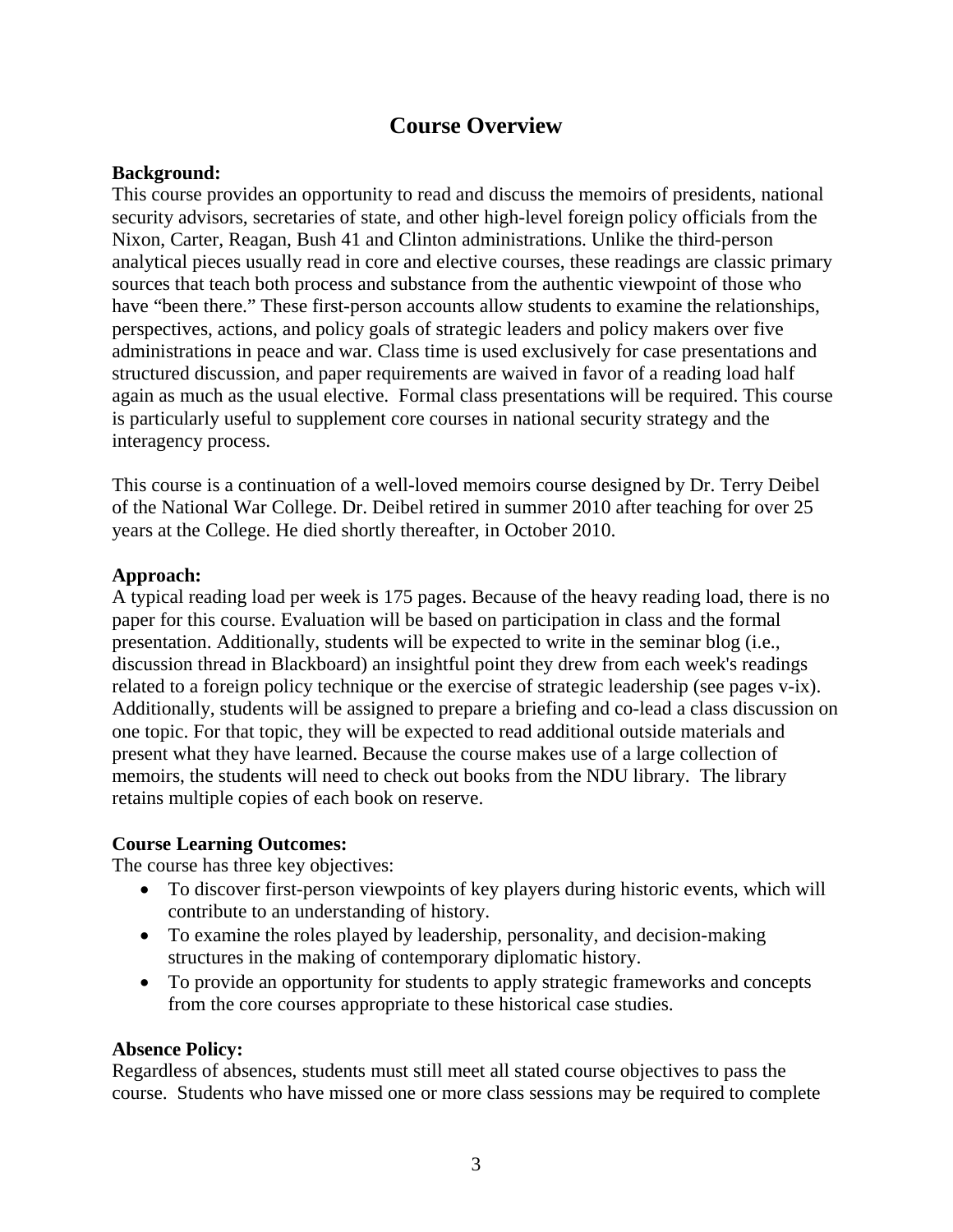compensatory assignments at the course director's discretion. Additionally, any student who has missed one or more classes and questions his/her ability to meet the course objectives even after completing compensatory work should ask the course director for further remedial assistance.

With the exception of absences due to required International Student Management Office (ISMO) events for International Fellows, any student who misses four or more sessions of a course will meet a faculty board that will consider whether to recommend disenrollment to the NWC Dean of Faculty and Academic Programs and the Commandant. The Board will consider both extenuating circumstances and the student's potential to meet the course objectives. The Commandant will make the final decision on the student's status.

The above policies apply equally to U.S. students, International Fellows, and students from other NDU components.

#### **Original Work:**

As described in the NWC Student Catalog, and to avoid any ambiguity, the College has carefully defined "original work." The term "original" within the NWC research and writing program means both "produced by the author: and "produced for the first time." Thus, papers written to satisfy NWC writing requirements must be produced during your tenure at NWC, be submitted to satisfy only one writing requirement (excludes approved, expanded and long papers), and contain your own ideas and analysis except as documented by appropriate citations. Complying with the original work definition will avoid potential issues of plagiarism. When in doubt about options or requirements, consult a faculty advisor or the Associate Dean of Research and Outreach.

#### **Texts for this course:**

These texts will be issued to students. These are the texts we will use most extensively and which are still available from commercial sources.

1. Henry Kissinger, *White House Years*. Simon & Schuster, 2011 edition.

2. George W. Bush & Brent Scowcroft, *A World Transformed*, Vintage, 1999 edition.

You will check out the remainder of the books below from the library, which has multiple copies on reserve. A full list of books of memoirs to be used in the course follows:

### **NIXON ADMINISTRATION**

Richard Nixon, *RN: The Memoirs of Richard Nixon*, New York: Grosset and Dunlap, 1978, 1120 pages.

Henry Kissinger, *White House Years*, Boston: Little, Brown & Co, 1979, 1120 pages. Henry Kissinger, *Years of Upheaval*, Boston: Little, Brown & Co., 1982, 1283 pages.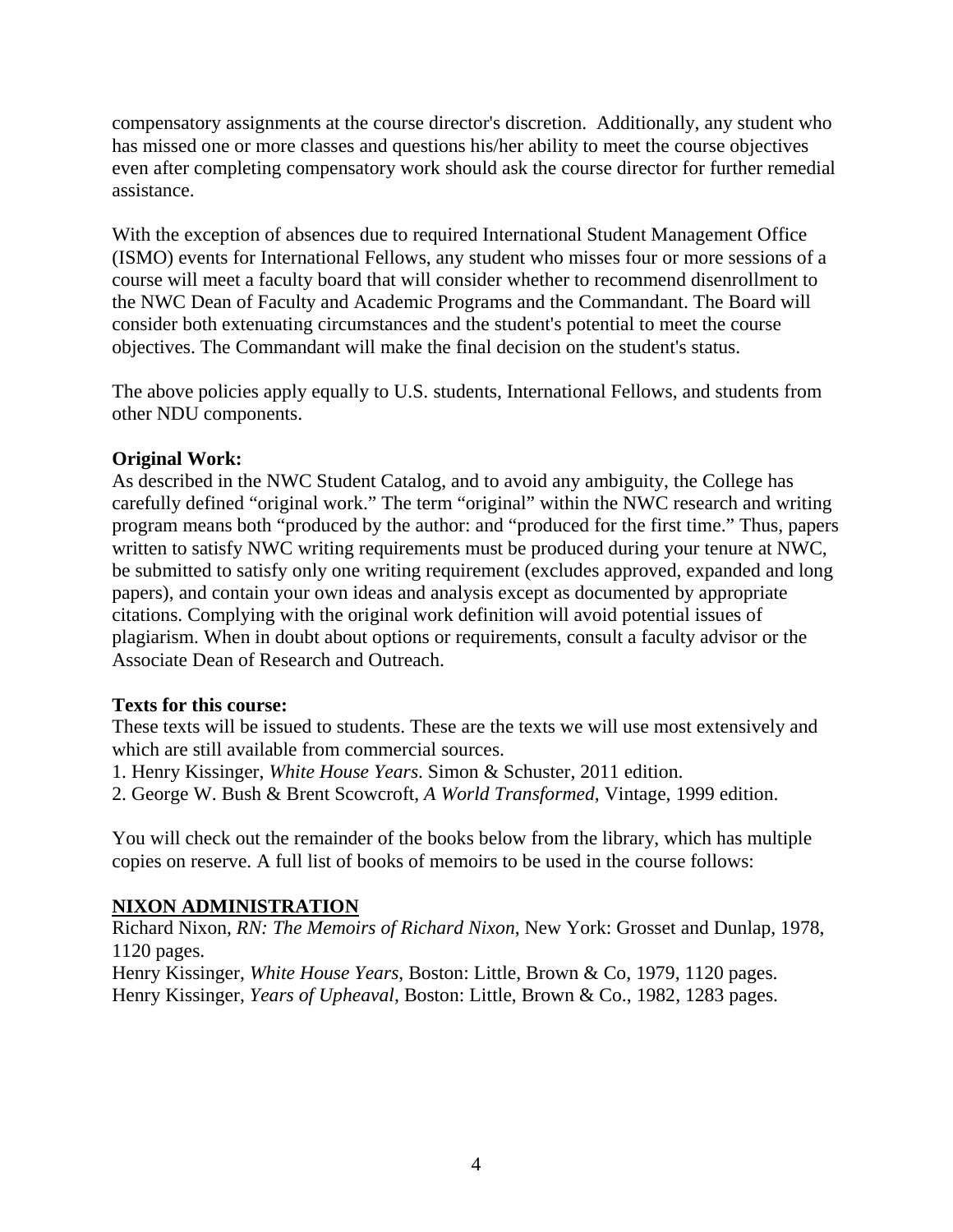### **CARTER ADMINISTRATION**

Jimmy Carter, *Keeping Faith: Memoirs of a President*, Toronto: Bantam Books, 1982, 622 pages.

Zbigniew Brzezinski, *Power and Principle: Memoirs of the National Security Advisor 1977 - 1981*. New York: Farrar, Straus, Giroux, 1983, 587 pages.

Cyrus Vance, *Hard Choices: Critical Years in America's Foreign Policy*. New York: Simon & Schuster, 1983, 541 pages.

#### **REAGAN ADMINISTRATION**

Ronald Reagan, *An American Life*. New York: Simon & Schuster, 1990, 748 pages.

- Alexander M. Haig, *Caveat: Realism, Reagan, and Foreign Policy*, New York: MacMillan Publishing Co, 1984, 367 pages.
- Donald T. Regan, *For the Record: From Wall Street to Washington*, New York: Harcourt, Brace, Jovanovitch, 1988, 397 pages.
- George P. Shultz, *Turmoil and Triumph: My Years as Secretary of State*, New York: Charles Scribner's Sons, 1993, 1184 pages.
- Caspar Weinberger, *Fighting for Peace: Seven Critical Years in the Pentagon*, New York: Warner Books, 1990, 500 pages.

Constantine C. Menges, *Inside the National Security Council*, Simon & Schuster, 1988. *\*\* (This book is not in the library. A PDF of the required chapters will be available on Blackboard.)*

#### **BUSH 41 ADMINISTRATION**

- James A Baker III, with Thomas M. DeFrank, *The Politics of Diplomacy: Revolution, War and Peace, 1989-1992*, New York: G.P. Putnam's Sons, 1995, 672 pages.
- George Bush and Brent Scowcroft, *A World Transformed*, New York: Alfred A Knopf, 1998, 590 pages.
- Colin Powell with Joseph E. Persico, *My American Journey*, New York: Random House, 1995, 617 pages.

### **CLINTON ADMINISTRATION**

Bill Clinton, *My Life*, New York: Vintage, 2005, 969 pages.

Warren Christopher, *Chances of a Lifetime*, New York: Scribner, 2001, 320 pages.

Madeline Albright, *Madame Secretary*, New York: Miramax, 2003, 562 pages.

- Robert E. Rubin & Jacob Weisberg, *In an Uncertain World: Tough Choices from Wall Street to Washington*, New York: Random House, 2003, 427 pages.
- Strobe Talbott, *The Russia Hand: A Memoir of Presidential Diplomacy*, New York: Random House, 2002, 478 pages.

Dennis Ross, *The Missing Peace*, New York: Farrar, Straus & Giroux, 2004, 848 pages. Wesley K. Clark, *Waging Modern War*, Public Affairs, 2001.

These books are hereafter referenced by author and book title only.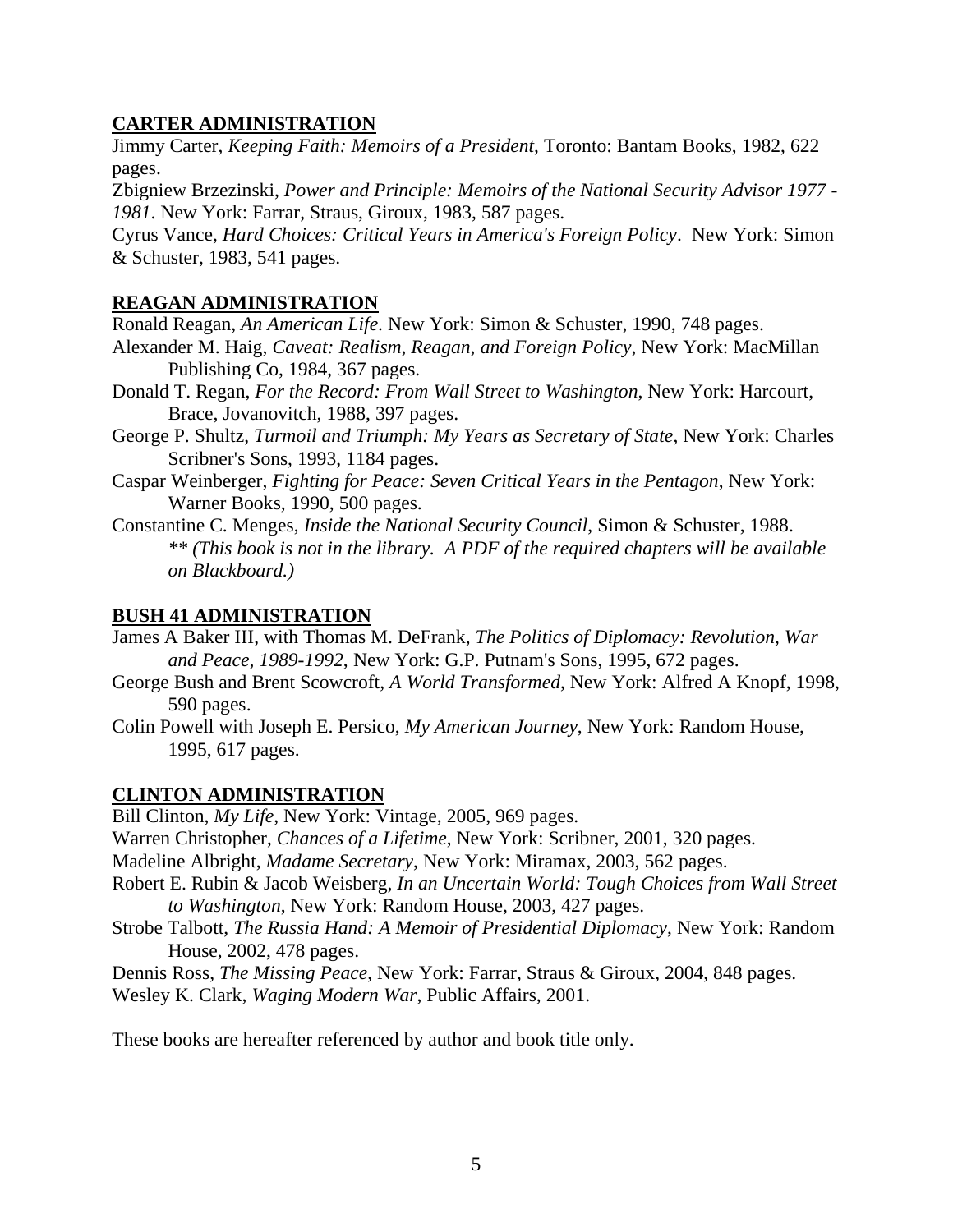# **Examining Strategic Leadership**

### **Lessons Learned from the Memoirs of Strategic Leaders and Policy Makers**

In the development and implementation of foreign policy and national security strategies, our nation's senior-most policy makers must exercise strategic leadership. History records how effective national leaders were in dealing with great challenges; memoirs provide insights into their thoughts and intentions. The memoirs of these American leaders provide us with a unique opportunity to examine strategic leadership and the related decision-making process from the firsthand perspective of those who had ultimate responsibility for dealing with the great challenges and opportunities that have faced our nation.

When these strategic leaders are effective, they meet current challenges and set the foundation for longer-term success in protecting and promoting American interests. Those who seek to advise our policy makers, serve as foreign policy and national security strategists, or assist in the development and implementation of national policies and strategies will be more effective if they have a deep appreciation for the challenges and responsibilities of the strategic leaders they support. For students of strategic leadership, the study of memoirs can be of tremendous value, as it compliments a broader examination of the history and theory of foreign policy and the use of a nation's instruments of power.

#### **The Challenge of Bias**

Memoirs reflect the experiences and perspectives of their authors. Even those authors who are determined to write honestly about their role in historic events will have great difficulty in being objective. Some authors, to their credit, go to great lengths to cite supporting documentation to add to their credibility and demonstrate the accuracy of their writing. Nevertheless, memoirs often serve as a means to promote one's role in events and justify one's actions. Three methods we can use to gain better insight into the "truth" of historical events and the roles of strategic leaders include: comparing the memoirs of those involved (on many sides of the issue); studying source materials related to the event; and studying the events and players from the perspective of historians and credible journalists.

Additionally, with a little research it is possible to gain a better appreciation of the domestic and international context (the strategic environment) for a particular issue. Finally, time plays a role in adding objectivity by placing events in perspective, allowing related documents to become available, and giving historians, journalists, and participants the opportunity to research and write on the issues. For this reason we don't study memoirs related to events from the past two decades.

#### **Strategic Leadership**

The following diagram, drawn from a number of sources, succinctly notes many of the attributes of the strategic environment in which policy makers and strategic leaders must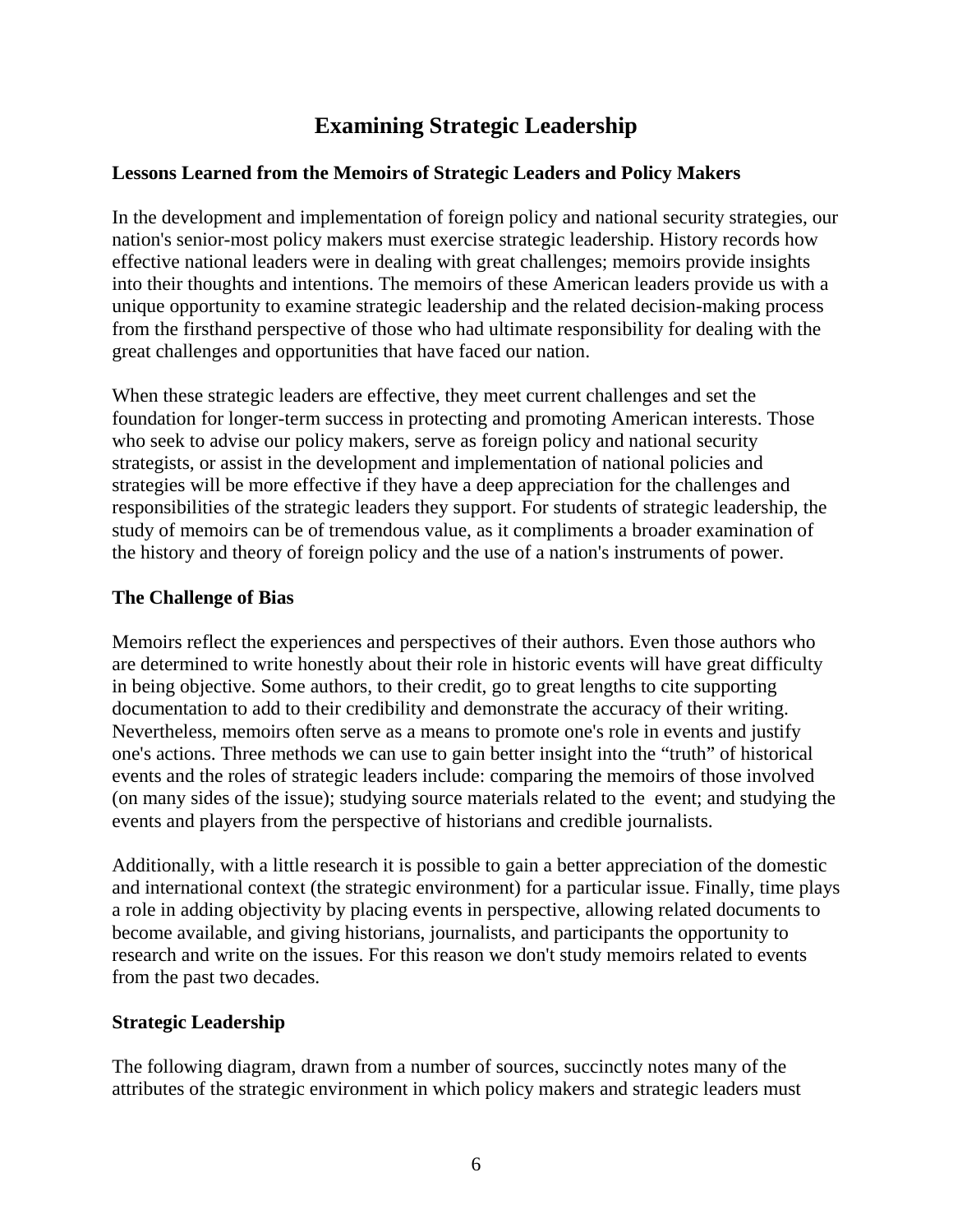operate. While not all-inclusive, it also highlights the roles and responsibilities of strategic leaders and the competencies and skills that contribute to success at the strategic level. When reading memoirs, it may be useful these elements.



Although not always addressed in memoirs, biographies and autobiographies can be useful in gaining an appreciation for how strategic leaders developed their competencies and skills. Formal and informal education as well as personal and professional experience contributes to the competencies and skills of leaders and also to their perspectives and judgment. Important for the student of strategic leadership to examine is the ability to develop relationships and inspire others. In the highest form, this is often referred to as charisma.

#### **Strategic Leaders as Strategists**

All *successful* strategic leaders are strategists, although most have never been formally trained and educated in the development and implementation of strategy. Nevertheless, their success is in part due to their ability to think strategically and apply strategic logic to volatile, uncertain, complex, and ambiguous problems. They have an appreciation of the depth, breadth and complexity of issues with which they must deal. They understand the importance of context and of understanding the nature of the threat or opportunity they face and its relationship to national interests. They clearly define and effectively communicate the strategic goals, or ends, that their policies and strategies seek to achieve. They recognize the need to use effectively the means and ways at their disposal. Finally, they understand that strategies involve some form of costs and risks that must be considered against the likelihood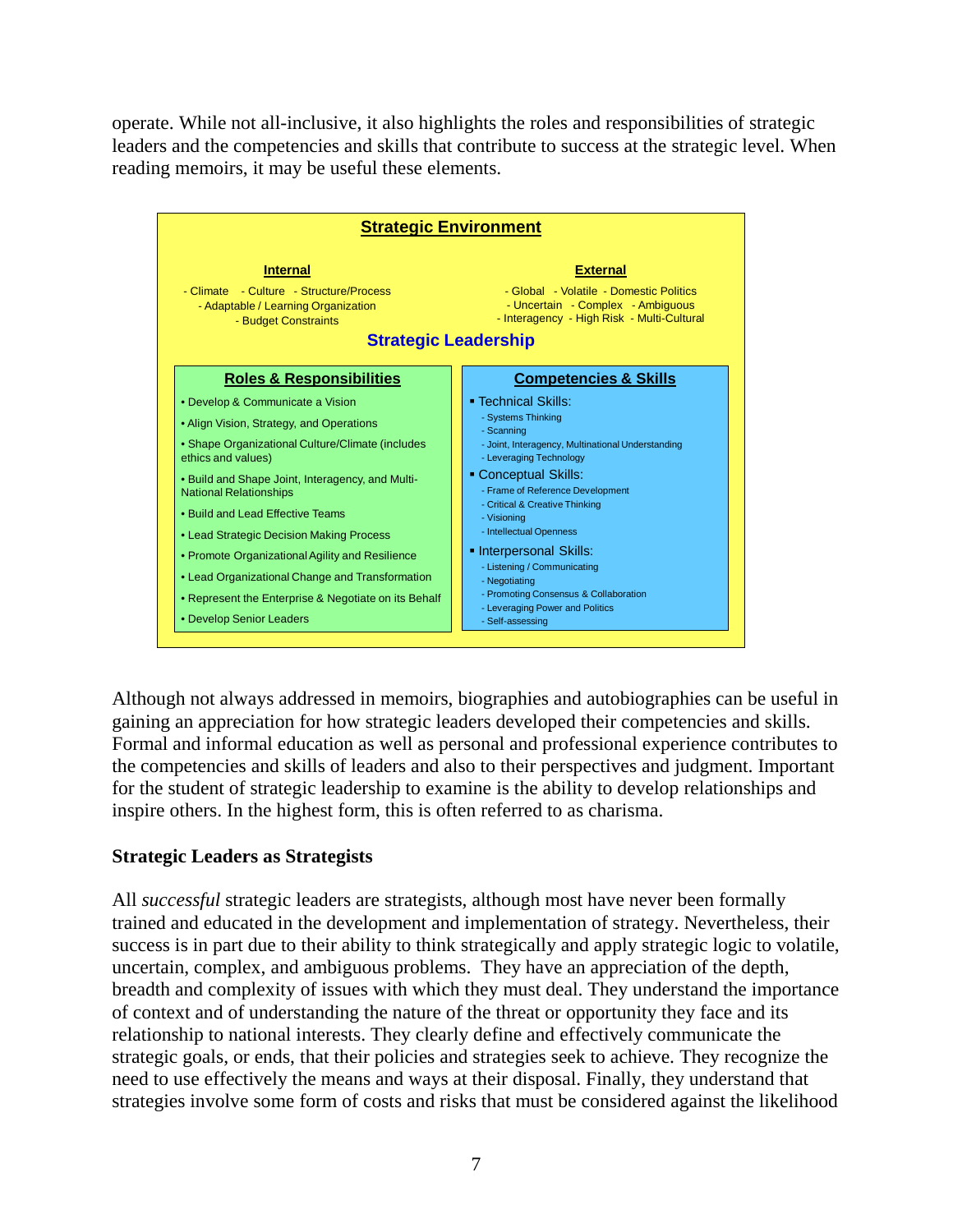of achieving their policy goals and the value of the benefits that would result from being successful.

Writing about leaders who achieve "high office," Henry Kissinger noted how little time is available to them as they "are locked in an endless battle in which the urgent constantly gains on the important." Good strategy is the product of deep, critical, and creative thought. Lacking time, senior leaders depend upon their policy advisors and strategists to analyze issues, define the strategic challenges and provide options. Nevertheless, it is the strategic leader who should provide critical guidance and who makes the ultimate decisions on policies and strategies. Senior leaders may also have to expend energy to gain support and implement the policies or strategies they have approved.

You may use the *National War College Primer* to assess the context, overarching policy goal (political aim), subordinate policy objectives, means, and ways that senior leaders employ in the cases we will study. *The Primer* also encourages you to consider costs, risks, benefits, and viability of the policy goals you encounter in these readings. Of course, senior leaders will rarely be explicit about these elements of policy-making and strategizing. More often, leaders intuit these elements as they hurry through decision-making. The diagram below offers a linear, step-by-step approach to strategy-making. Of course, strategizing rarely follows such a clear path; it's more often a messy process. Still, the image below may be helpful in considering the essential strategic logic of the cases in this Memoirs course.

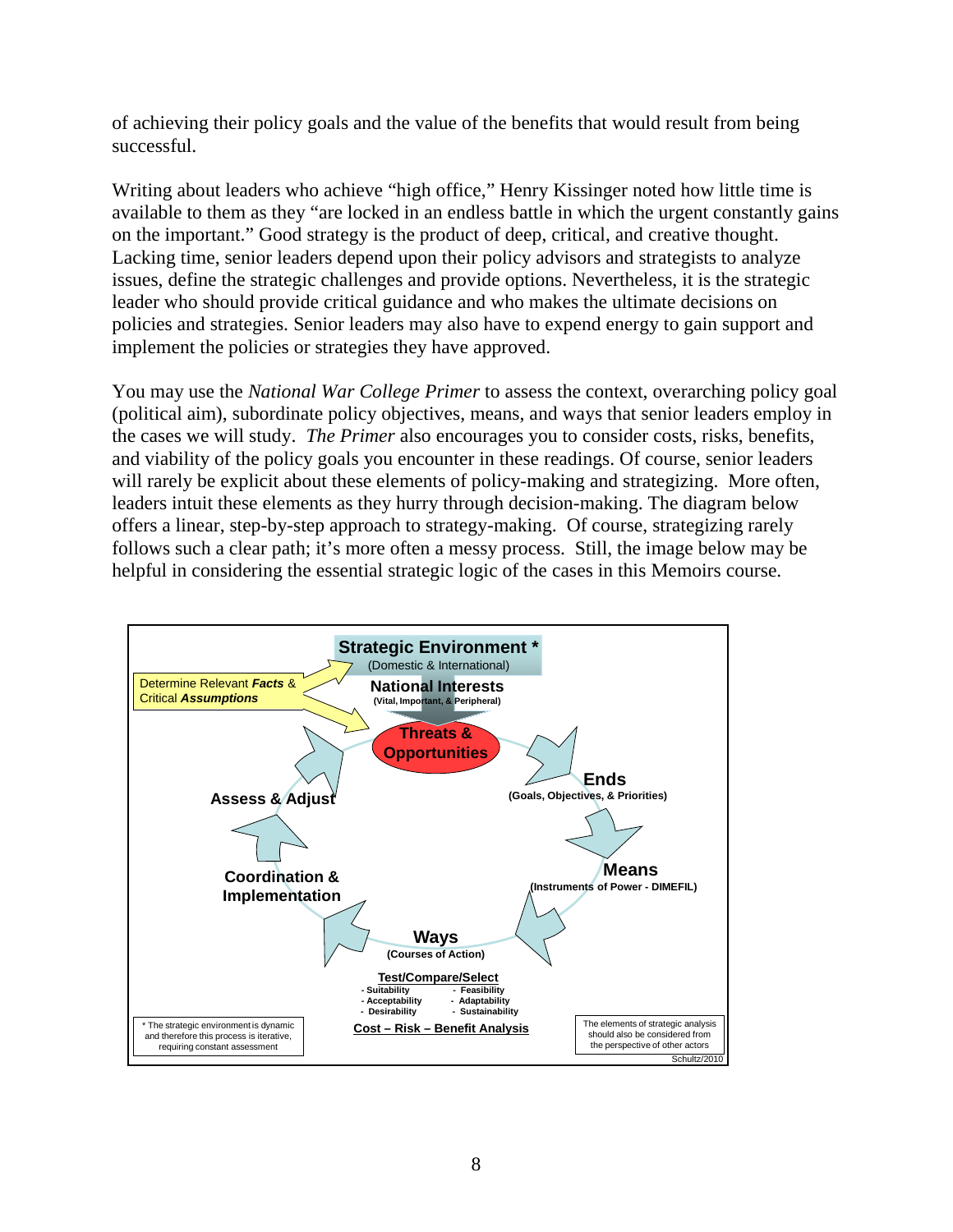The diagrams above on strategic leadership and strategizing plus *The Primer* will likely prompt you to consider these questions:

### **Regarding leadership...**

--Was a clear vision communicated?

--How effective was the leader at influencing key individuals and strategic audiences?

--Were his/her policies and strategies internally coherent and did they reflect national values?

--How effectively were teams or key advisors used?

--Was the leader open to different perspectives and did s/he seek opposing views and recommendations?

--How effectively did leaders interact with one another? Were they successful in developing a rapport and working through the competing interests and perspectives of key players? Why or why not?

--What processes were established to support strategic decision making? Were they effective?

## **Regarding strategy-making (***The Primer***)...**

-- Were the domestic and international contexts and root causes of the problems considered when developing strategies? Were critical assumptions identified?

--Were strategic goals and priorities clearly defined and communicated?

--Were multiple options (ways) considered and compared in terms of resources (means), costs and risks?

--Was the policy/strategy option considered in terms of its potential to undermine or complement other interests?

--Did leaders consider and effectively take actions to gain consensus domestically for the policy/strategy and ensure its effective implementation?

--Did they gain necessary international consensus/support?

--Once implemented, were policies/strategies objectively assessed to determine if they should be adjusted?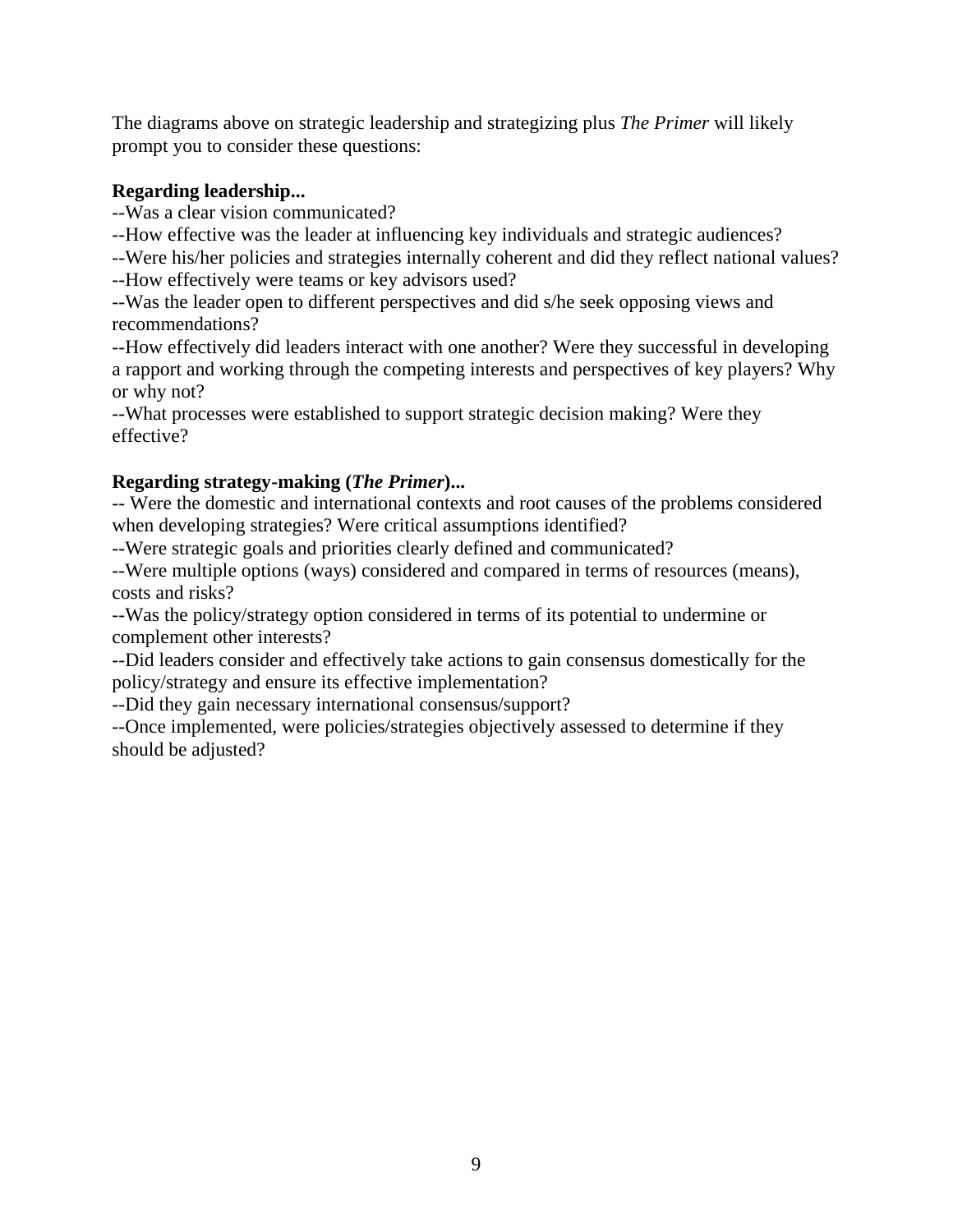# **BLOCK I: PRESIDENTS STARTING OUT**

### **TOPICS 1-2: TAKING OFFICE – NIXON, CARTER, REAGAN, BUSH 41, CLINTON**

The key figures in any administration come to office with a set of beliefs that guide their approach to foreign policy. This "intellectual capital," as Henry Kissinger calls it, usually includes a sense of history and of the American experience in foreign affairs, a critique of earlier administrations' policies (especially the administration against which the president just campaigned), a mental image of the international political system and how it operates, and a set of broad priorities or policy goals. These beliefs, interacting with the critical issues faced by each administration as it assumes office, shape the new administration's foreign affairs strategy.

Also of vital importance are the personalities of key decision-makers and the processes through which they interact. The selection of key executives may have been done carefully, as seems to have been the case in the Carter transition, or almost impetuously, as Richard Nixon confesses was the case in his choice of Henry Kissinger. The blend of personalities and competencies will play a large role in determining success or failure. We will see in these memoirs that the decision-making process is a mix of rational thinking, personal prerogatives, and positioning oneself for power. The results are often less than satisfactory. ln the selections that follow, the authors discuss their own policy views as they took office and look back on each other's' leadership styles, negotiating positions, and skills at bureaucratic infighting.

### **Block I Objectives:**

- To understand the range of structures used by Presidents to support their national security decision-making.
- To consider (within each President's team) which personalities and philosophical differences were evident at the start and became important later in the administration.
- To consider (within each President's team) which issues were considered to be most important at the outset of the administration.

### **Questions to consider for this block of topics:**

- 1) Compare each decision-maker's view of the world and the international system of the day. Were those differences important for the making of policy? Were the differences from one administration to another fundamentally different? If so, in which cases and in which ways?
- 2) How would you define the essential policy problem faced by each president as he took office? What were the essential elements of the administration's approach to that overall policy problem?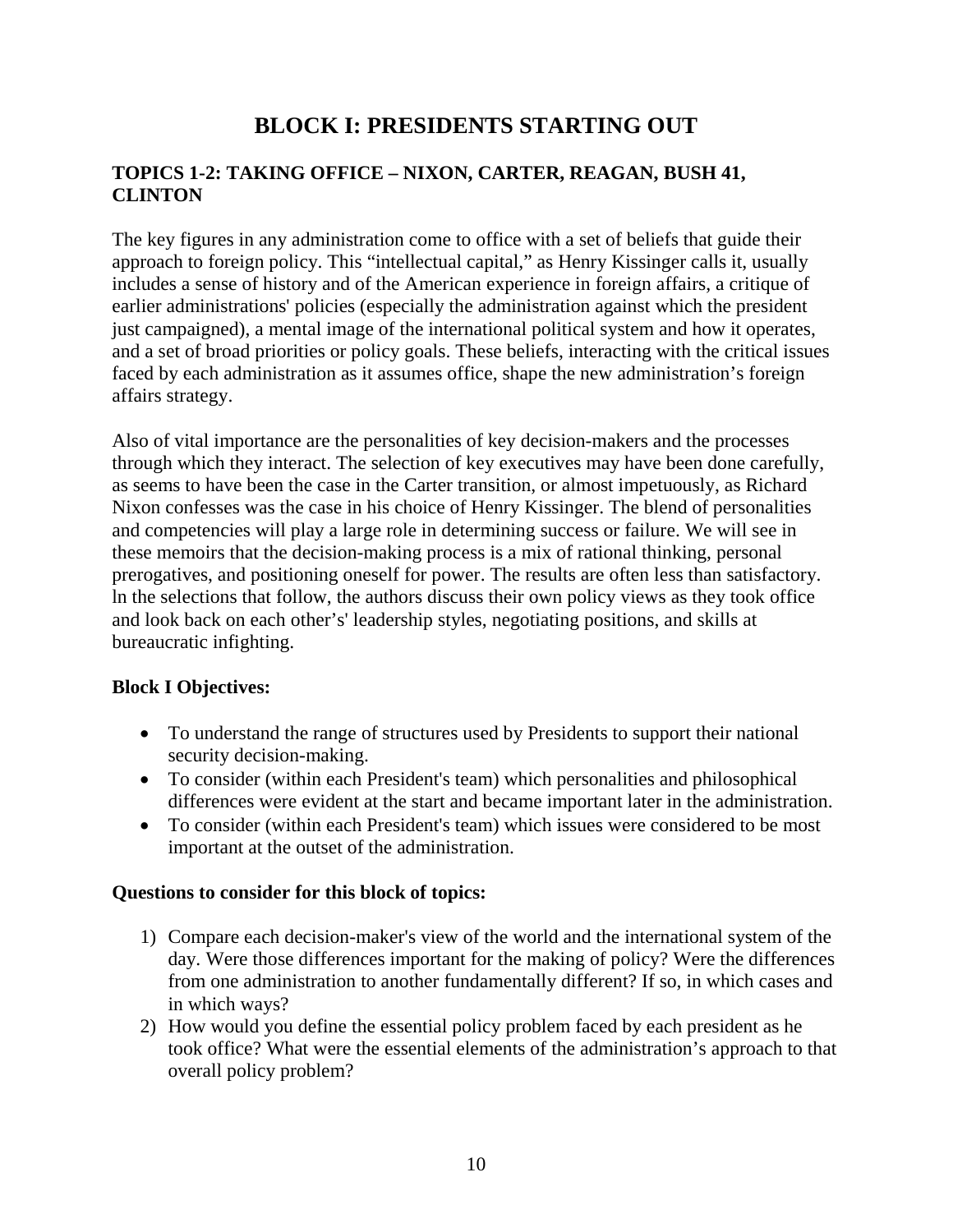- 3) What role do personalities play in an administration's foreign policy making success and failure? How important is personal or intellectual compatibility?
- 4) What is the peculiar perspective of the National Security Advisor (NSA) on the national security decision-making process? Of the Secretary of State? Is conflict between them inevitable?
- 5) Who should be the spokesperson for the President on foreign affairs?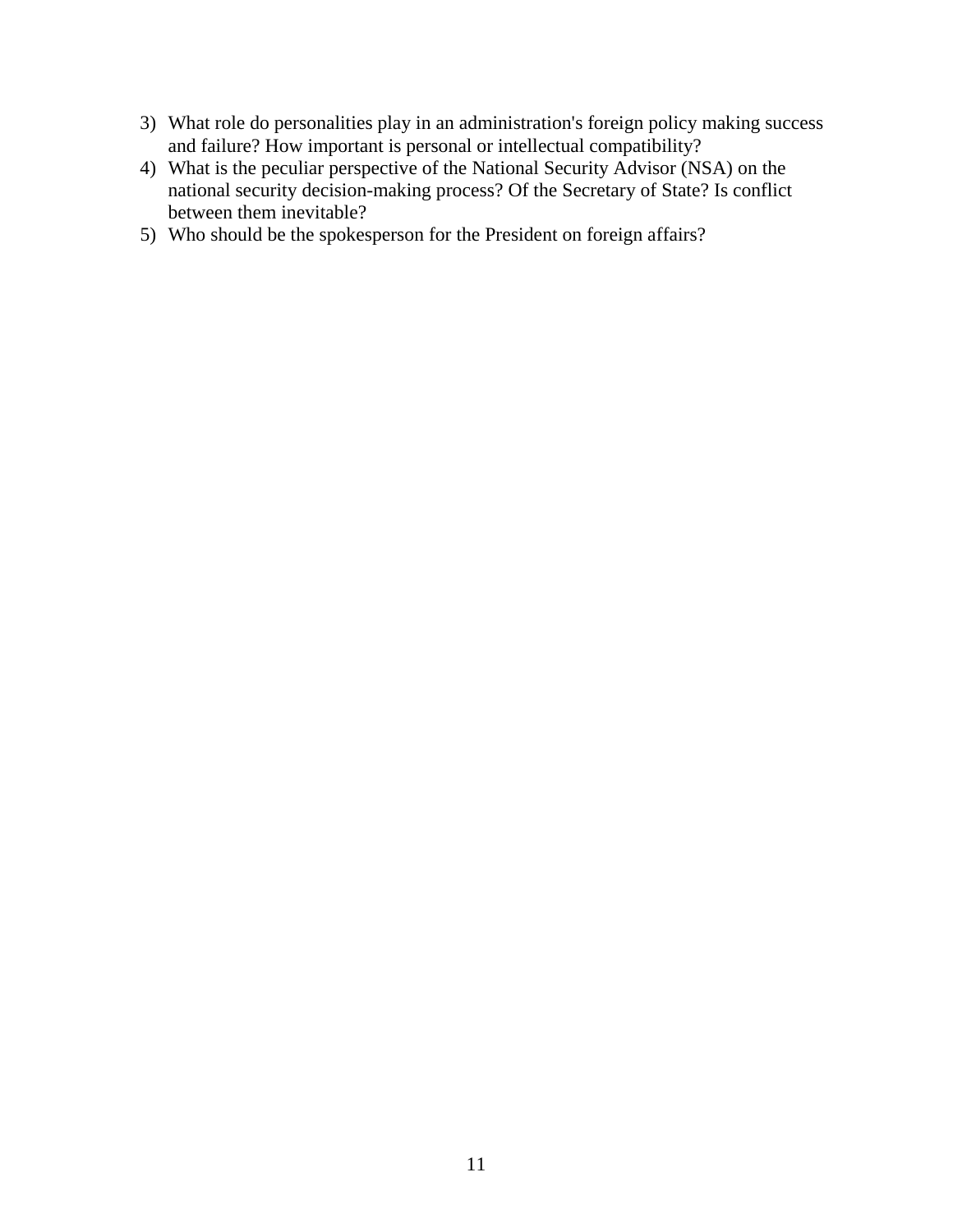# **Topic 1: Nixon & Carter**

As you begin reading, note the structure of each reading assignment. It begins with the book, and then the chapter and pages. The phrases that follow in italics should help you sort out and remember the most important things you should glean from your reading. If you are familiar with each of these things, and have read and considered the discussion questions, you will be prepared for classroom discussion.

Please be sure to upload your discussion thread in Blackboard at least an hour before class, so the instructors can review what you wrote.

#### **Readings (Total: 159 pages)**

#### **A. The Nixon Administration (60 pages)**

Henry Kissinger, White House Years (17 pages), Chapter III: "The Convictions of an Apprentice Statesman," pp. 54-70.

*The intellectual capital of a statesman; U.S. experience in foreign affairs and resulting habits of thought; the structure of world politics in 1969*

Richard Nixon, RN (14 pages), pp. 337-341; 343-349; 432-433.

*Cabinet choices; presidential decision-making process; the choice of Henry Kissinger; "many priorities, moving in tandem"; rationale for triangular geopolitics; ending the war in Vietnam; the Kissinger/ Rogers/ Laird problem*

Henry Kissinger, White House Years (27 pages) Chapter I: "An Invitation," pp. 10-15 *The Nixon decision to appoint Kissinger; Kissinger's decision to accept*

Chapter II: "Period of Innocence: The Transition," pp. 19-20; 24-31; 39-47 *The mentality of the Nixon White House staff; Rogers, the State Department, and Kissinger's power; requirements of the NSC decision process; NSDM 2; the battle over the SIG; Nixon's style*

(*Optional*: Chapter X: Years of Upheaval, "Becoming Secretary of State," pp. 414-423; 432- 446)

### **B. The Carter Administration (79 pages)**

Jimmy Carter, Keeping Faith (15 pages), "A Walk to the White House," pp. 17-21; 26-27 *The Inaugural Address and the idea of limits; de-imperializing the presidency* "Lining Up My Team," pp. 50-57

*Cyrus Vance and Zbigniew Brzezinski; role of the NSC and State in the policy process; Harold Brown; the President's daily schedule and workload*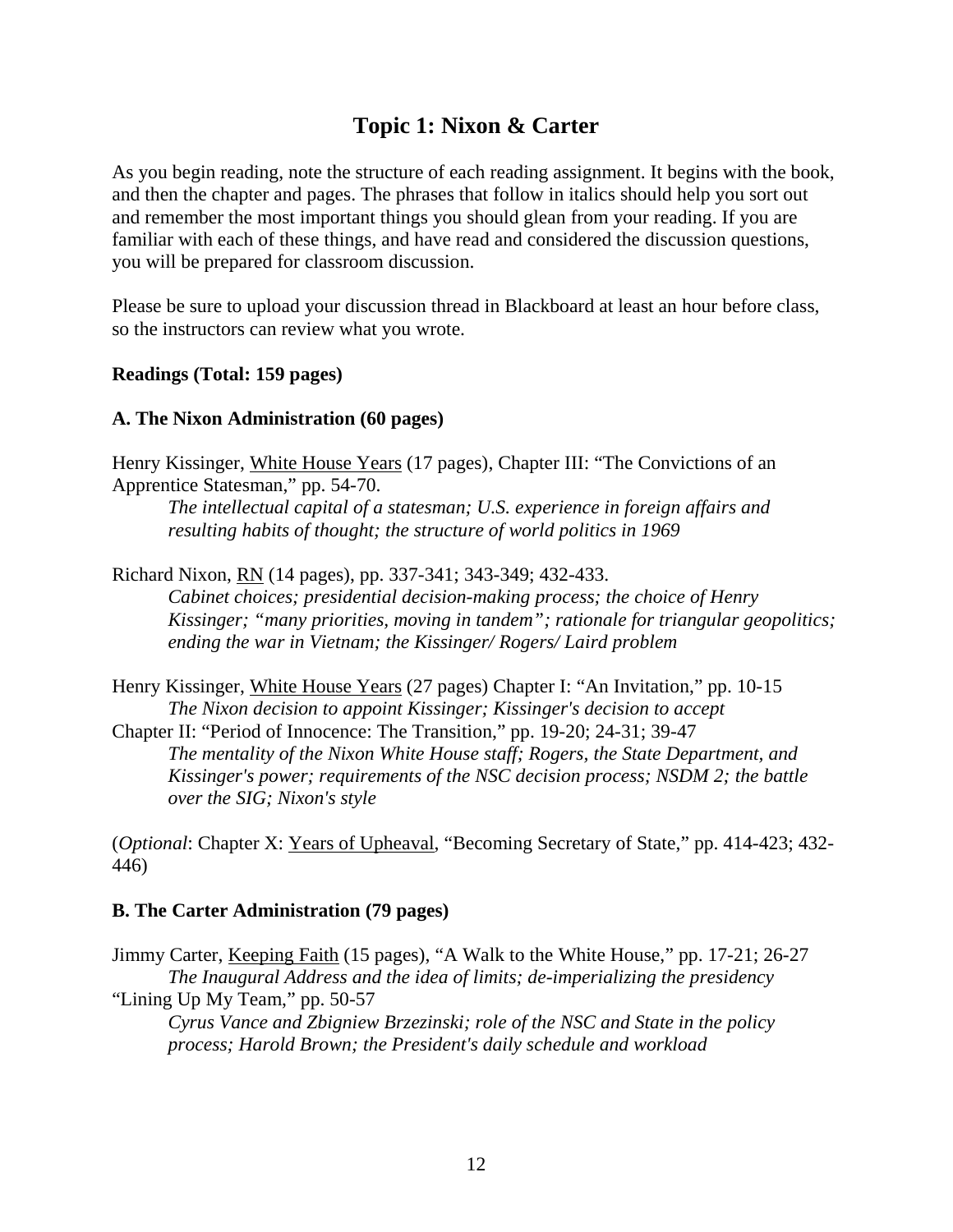- Zbigniew Brzezinski, Power and Principle (45 pages) "Prologue," pp. 5-15 *Getting to know Carter and getting himself picked as NSA*
- Chapter 1: "Relating to Key Players," pp. 17-23; 36-44 *The Carter-Brzezinski relationship; portrait of Carter; Cyrus Vance and the State-NSC relationship*
- Chapter 2: "Power and Policy," pp. 48 -50, 53-60, 63-66 *Principle and morality in Carter's outlook; Brzezinski's view of the goals book; 10 goals of the Carter presidency; origin of the PRC and SCC and their responsibilities; NSC process*

Cyrus Vance, Hard Choices (19 pages) "Author's preface" pp. 13-15 *Responsibilities of the Secretary of State*

Chapter 2: "The Administration Takes Office," pp. 26-41 *Four principles of a successful U.S. foreign policy; meeting Carter and exchanging foreign policy view; the NSC structure; Brzezinski as spokesman and recorder; organizing at State*

### **The National Security Council (20 pages)**

David Auerswald, "The Evolution of the NSC Process," pp. 31-50 in The National Security Enterprise, Roger Z. George and Harvey Rishikof, eds., Georgetown University Press, 2011. (20 pages) (available on blackboard)

### **Questions for Discussion:**

- 1) How would you compare Kissinger's retrospective with Vance's portrait of Kissinger's actions and relationship to earlier American foreign policy?
- 2) What are the differences of organizational perspective between the presidents (Nixon, Carter), their national security advisors (Kissinger, Brzezinski) and their Secretaries of State (Rogers and Kissinger, Vance)? Why?
- 3) Do you agree with the various criticisms of the State Department and Foreign Service put forward by Kissinger? What is Vance's view of State? Which is most accurate?
- 4) What does Nixon's selection of Kissinger reveal about both men?
- 5) What did you learn from the battle over the Senior Interdepartmental Group about Kissinger, the State Department, and Nixon?
- 6) How important was Carter's idea of limits and his determination to end the imperial presidency to the success or failure of his administration?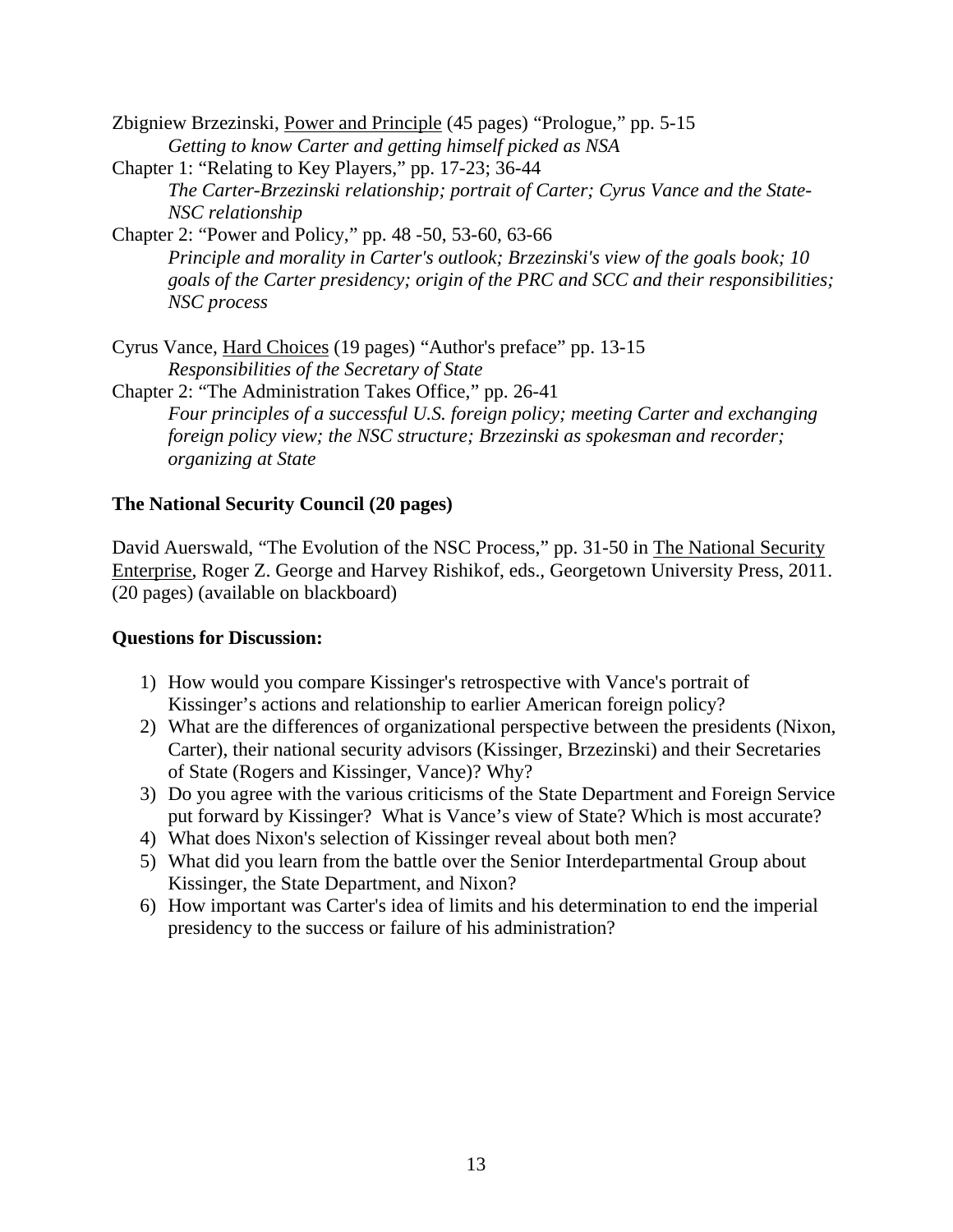# **Topic 2: Reagan, Bush & Clinton**

As you continue with today's readings, you will note that sometimes the same book recurs (with another reading or two in between). Try to read the excerpts in the order they are presented below; the excerpts have been chosen to respond to each other. As before, the phrases that follow in italics should help you sort out and remember the most important things from your reading. If you are familiar with each of these things, and have read and considered the discussion questions, you will be prepared for classroom discussion.

#### **Readings (Total: 173 pages):**

#### **A. The Reagan Administration (70 pages)**

Alexander Haig, Caveat, (29 pages) Chapter 1: "Be My Secretary of State," pp. 11-13 *Being asked to be Secretary of State* Chapter 2: "A Worldwide Climate of Uncertainty," pp. 26-32 *State of the Union after Carter; USSR threat and weakness; the need for U.S. leadership* Chapter 4: "A Strong Ring of Professionals," pp. 56-58: *First policy meetings and the structure of the foreign policy machinery* Chapter 5: "Al, It's Just Newspaper Talk," pp. 74-76; 82-85 *Giving NSSD-1 to Meese; the Cabinet Council system; NS SD-1 disappears* Chapter 8: "As of Now, I Am in Control Here," pp. 141-149 *Dispute over crisis management; "dictating a draft of the letter of resignation"* Ronald Reagan, An American Life, (12 pages) Part One: "From Dixon to Washington," pp. 205-207 *Reasons for running for president* Part Two: "The First Year. A New Beginning," pp. 249-250; 254- 256: *The daily routine* Part Three: "Staying the Course," pp. 360-361; 393-394: *Haig's resignation; an actor as president and the press* George P. Shultz, Turmoil and Triumph, (11 pages) Chapter 1: "The World in Turmoil," pp. 3-10 *Accepting Reagan's call; the world scene in 1982; a meeting at Camp David* Chapter 3: "How I think and How I Got That Way," pp. 30-32 *A sense of strategy* Donald T. Regan, For the Record, (17 pages) Chapter 8: "The Guesswork Presidency" pp. 142-144 (paperback 159-161) *His public persona was his real persona* Chapter 13: "Journalism and Dysjournalism," pp. 243-250 (paperback: 271-279)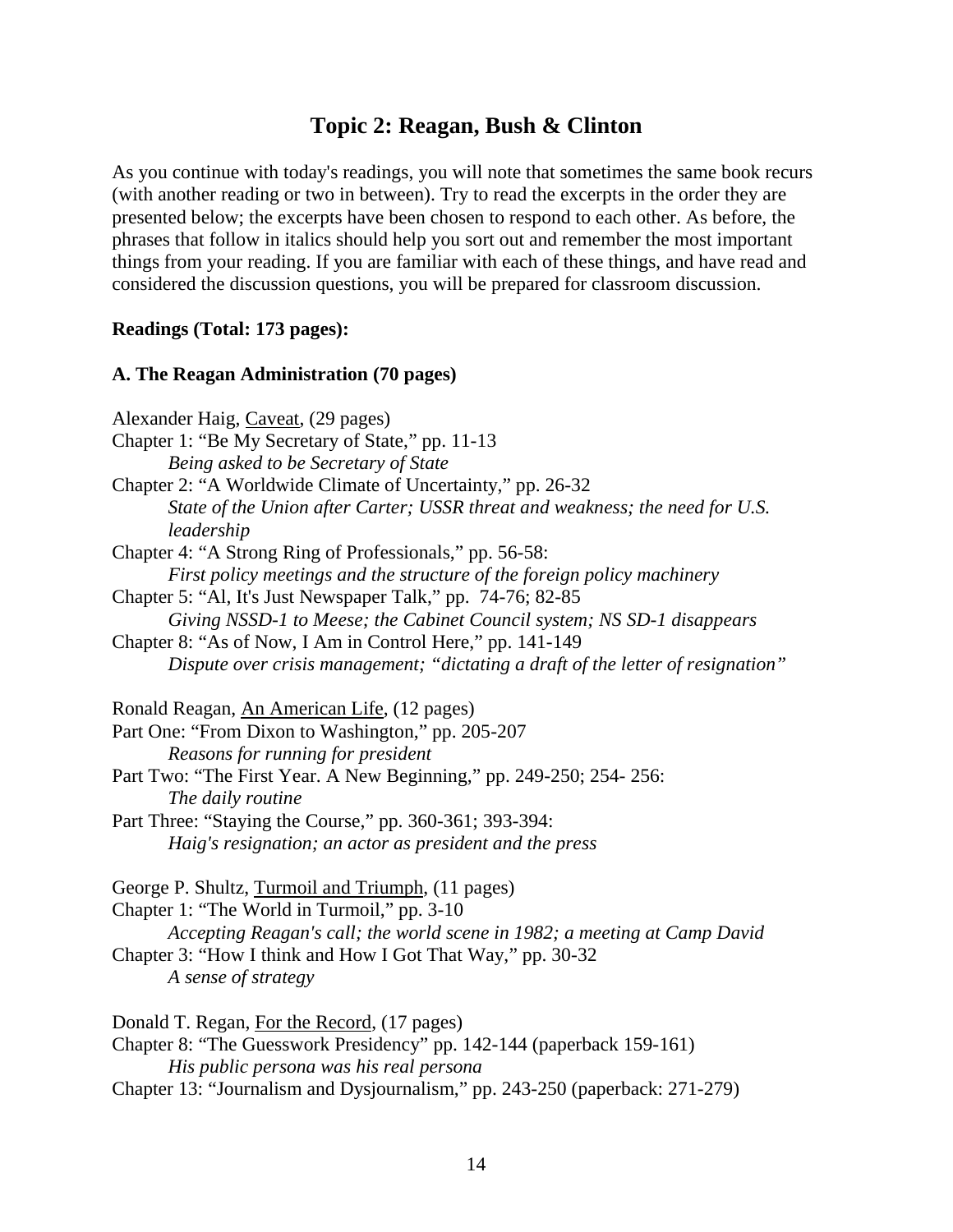*The President and his aides; "the supreme anchorman"; programming Ronald Reagan and repairing the damage when Reagan was himself*

Chapter 14: "The Random Factor," pp. 265-268; 271-272 (paperback: 296-30 0, 303 -304) *Regan's plan for an activist presidency; Reagan's schedule and temperament*

Ronald Reagan, An American Life, (2 pages) Chapter 59, p. 448 *Bud MacFarlane replaces Bill Clark at NSC* Chapter 64, p. 488 *Regan and Baker switch jobs*

#### **B. The Bush Administration (48 pages)**

George Bush & Brent Scowcroft, A World Transformed, (22 pages)

Chapter 1: "Past and Prologue," pp. 16-25

*Guiding principles and contrasts with Reagan; thoughts about the foreign policy machinery; picking Baker and Scowcroft; relationship with Bush and Baker; being asked to be NSA; picking Webster and Tower, then Cheney and Powell; relationship with Cheney and Powell; Larry Eagleburger, Robert Gates, and the NSC staff*

Chapter 2: "From Theory to Practice," pp. 29-36 *Presidential and NSC procedures; sleeping through NSC meetings; keeping people informed*

Chapter 3: "Leading the Alliance," pp. 60-63 *The importance of personal diplomacy; PM Mulroney as a part of Bush's policy process*

James Baker III, The Politics of Diplomacy (22 pages)

#### Preface, pp. xiv-xv

*The importance of politics in statecraft*

Chapter 2: "Three Decades of Friendship," pp. 17-36

*The Baker-Bush relationship; ties to Dick Cheney, Brent Scowcroft, Colin Powell; "the Building" and "the Service"; contrast with the Shultz era at State; concentrating power at the top; the first inner circle - Ross, Zoellick, Tutweiler; the second inner circle - Eagleburger, Kimmitt, Mullins; going for results*

Chapter 3: "The World on the Eve of a Revolution," pp. 37-46 *From the law to politics; politics over substance, action over reflection; assisting the Soviet empire in a soft landing; concentric circles working from the inside out; in Congress - Central America, South Africa, Middle East; the allies - reforming NATO; the EC and Bonn; Japan and China; building international institutions; tripartite approach to Soviet policy - Moscow, Eastern Europe, regional conflicts*

Colin Powell, My American Journey, (4 pages)

Chapter 17: "When You've Lost Your Best Enemy," pp. 445-448: (in paperback: 431-435) *Rules for a CJCS at the office*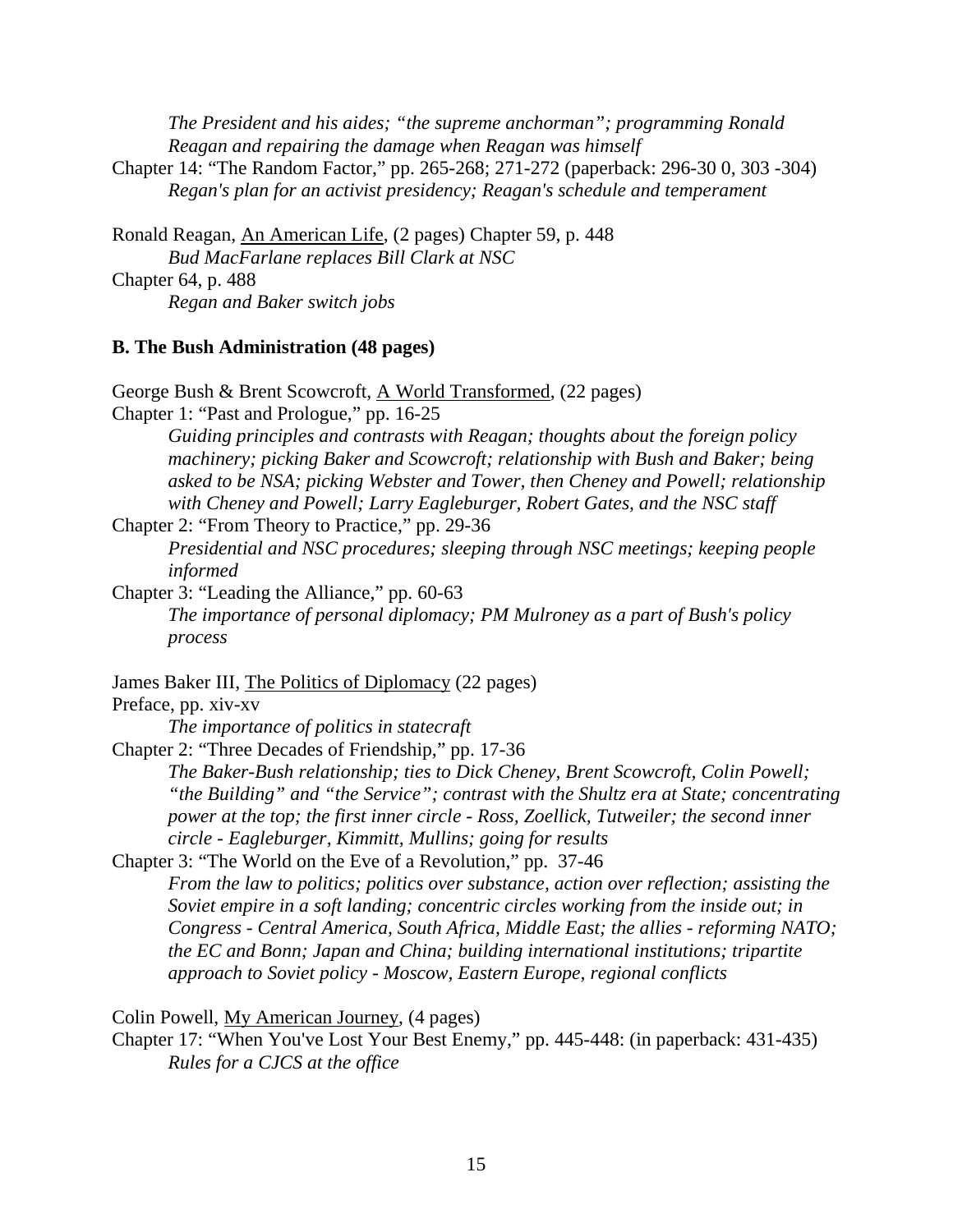# **C. The Clinton Administration (55 pages)**

| Bill Clinton, My Life (4 pages)<br>Chapter 30, p. 472<br>Three pillars of a Clinton foreign policy<br>Chapter 32, p. 502<br>"Foreign policy was always there"<br>Chapter 47, pp. 737-738<br>Sandy Berger and the second-term national security team                                                                                                                                                                                                                                                            |
|----------------------------------------------------------------------------------------------------------------------------------------------------------------------------------------------------------------------------------------------------------------------------------------------------------------------------------------------------------------------------------------------------------------------------------------------------------------------------------------------------------------|
| Warren Christopher, Chances of a Lifetime (19 pages)<br>Chapter 8, "The Search for a Running Mate," pp. 143-144, 147, 149-150. 153-156<br>Meeting Bill Clinton; Clinton's approach to the problem; Al Gore rises to the top<br>Chapter 9, "Building a Cabinet," pp. 175-176<br>Christopher becomes Secretary of State<br>Chapter 10, "A New Kind of Life," pp. 182-189<br>Preparing for Situation Room meetings; receiving foreign leaders in the Oval Office;<br>the reserved Mr. Christopher meets the press |
| Madeline Albright, Madame Secretary (13 pages)<br>Chapter 14, "I Want You to Be My Secretary of State," pp. 216-223, 229-231<br>Candidates after Christopher; Albright's non-campaign for the job; men and women<br>in Washington; the Hillary factor; interviewing with Gore and Clinton; awaiting and<br>getting the call; Albright's goals as Secretary<br>Chapter 21, "As the World Tums," pp. 348-349<br>The informal policy process in Clinton's administration                                          |
| Strobe Talbott, The Russia Hand (3 pages)<br>Chapter 1. "The Hedgehog and the Bear," p. 11<br>Clinton and Talbott as Rhodes scholars<br>Chapter 2, "The Main Chance," pp. 38-39<br>Talbott gets a job in the administration                                                                                                                                                                                                                                                                                    |
| Dennis Ross, The Missing Peace (4 pages)<br>Chapter 3, "Rabin, Presidential Transition, the Syrian Pocket, and Oslo," pp. 95-98<br>Ross becomes Clinton's top Arab-Israeli negotiator                                                                                                                                                                                                                                                                                                                          |
| Robert E. Rubin, In An Uncertain World (12 pages)<br>Chapter 4, "A Political Education," pp. 110, 114-115<br>How to make the NEC effective<br>Chapter 5, "White House Life," pp. 132-138, 143-144<br>Clinton's characteristics as a leader; Clinton, McLarty and the policy process                                                                                                                                                                                                                            |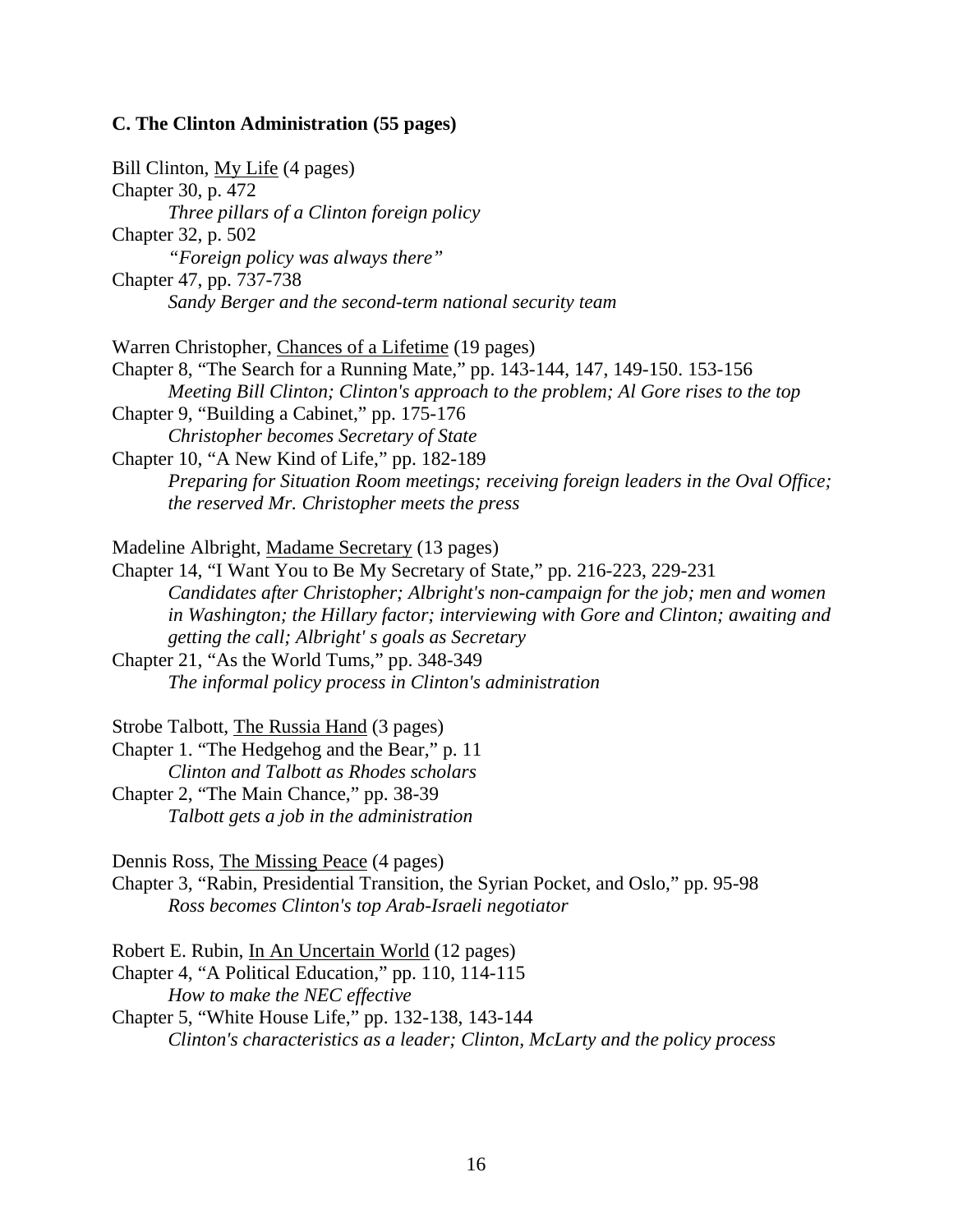#### **Questions for discussion:**

- 1) How would you compare Haig's, Shultz's and Reagan's views of Carter?
- 2) How does the Kissinger view of State differ from Haig's or Baker's? Which is most accurate?
- 3) Did any of the three administrations have a strategic approach to U.S. foreign relations? What were their overarching political aims and subordinate objectives?
- 4) In your opinion, what would be an ideal NSC-State-Defense policy structure? Note that Kissinger and Brzezinski arrive at opposite conclusions regarding the predominance of State vs. the NSC. In your ideal structure, define the role each department and principal would play.
- 5) What do their criteria for and style of choosing advisors and Cabinet officers say about these top decision makers, especially about the presidents?
- 6) How would you compare the Nixon-Kissinger White House, the Carter-Brzezinski White House, the Reagan White House, the Bush 41 White House and the Clinton White House? Which seemed to serve its president and the country better? What is your evidence?
- 7) How do top policymakers deal with adversity? How should they?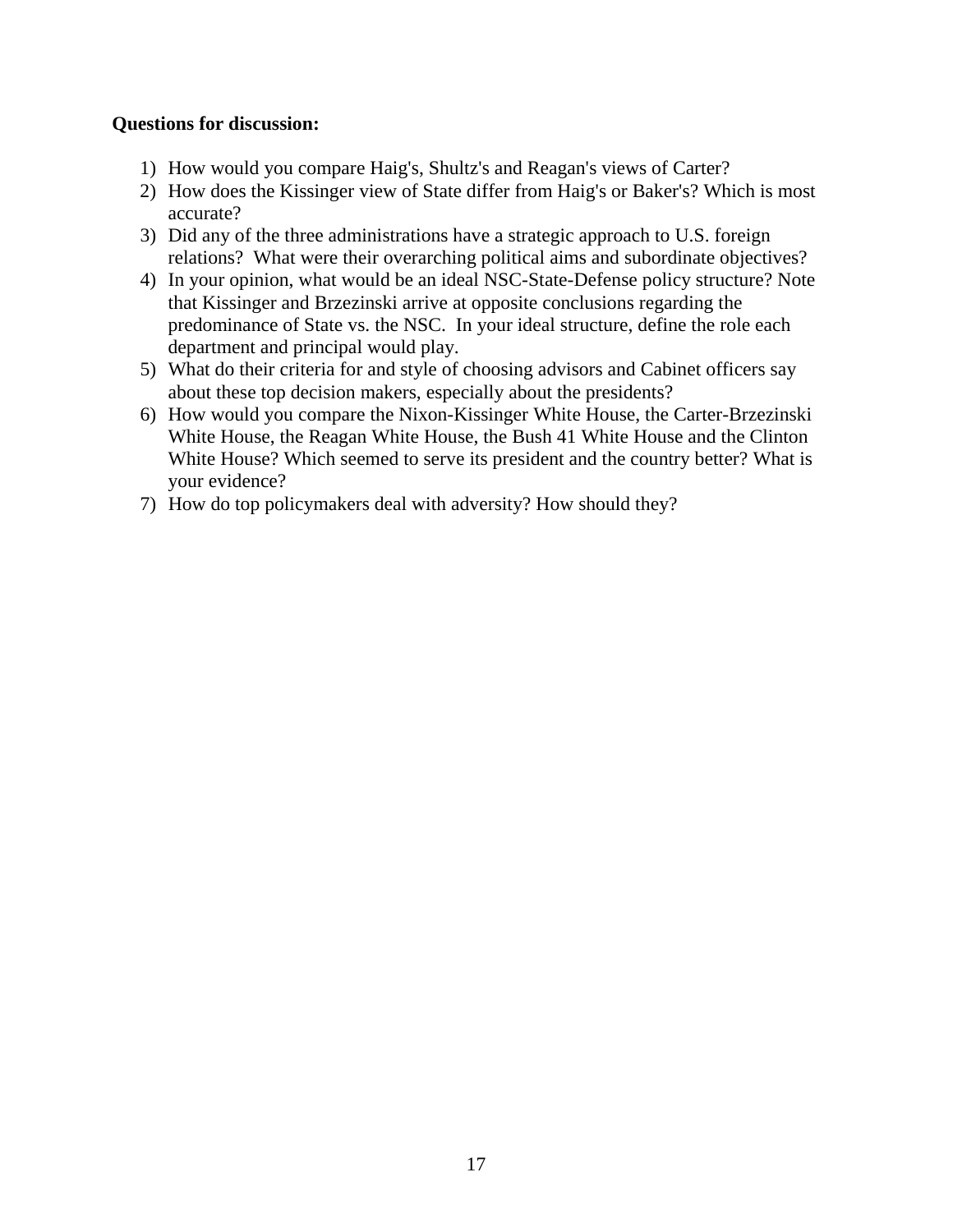# **BLOCK 2: PRESIDENTS IN TROUBLE**

### **TOPICS 3-5: NIXON-WATERGATE; CARTER-FALL OF THE SHAH; REAGAN-IRAN-CONTRA**

Each presidency faces substantial challenges. These three worked through their crises with a particular set of assumptions about the use of presidential power and the role of Congress in foreign policy. In each case, certain failures of leadership - at the presidential level or at a lower level - created a crisis which significantly hindered the administration.

#### **Objectives for this block:**

- To examine how well-known crises appeared to those closest to the decisions.
- To consider assumptions of each administration about presidential power and the appropriate role of Congress.
- To compare how each administration dealt with an unexpected crisis caused (at least in part) by failures of leadership.

#### **Questions to consider for this block of topics:**

- 1) What was the impact of Watergate on subsequent crises? What was the impact of Watergate on subsequent administrations?
- 2) What was the impact of the fall of the Shah on subsequent administrations' thinking about loyalty to particular leaders and fading dictatorships?
- 3) Which past presidential actions most influenced the leaders' actions in these crises? Why? Did they draw the right lessons?
- 4) What did the authors think about their colleagues under stress? What did you learn about the personality of the author himself?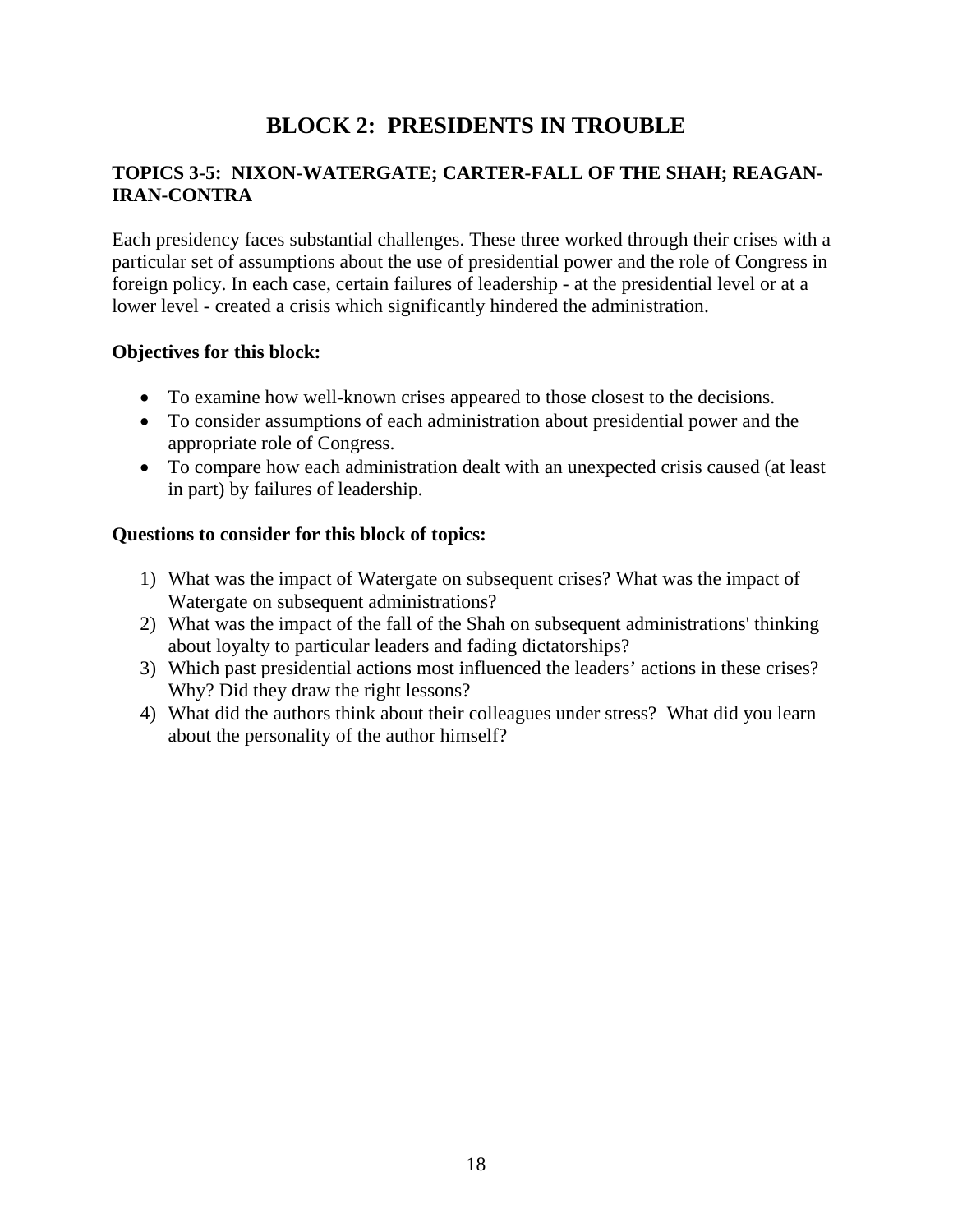# **TOPIC 3: WATERGATE AND THE NIXON ADMINISTRATION**

Watergate was a domestic scandal, one of the most dramatic events in American constitutional history. It also had an impact on American foreign policy. The story of the scandal offers glimpses of the leadership qualities of key players and how their relationships were tested by the events.

#### **Readings (Total: 152 pages):**

Richard Nixon, RN (23 pages)

"The Watergate Break-in," pp. 625-646, 650

*A story in the Miami Herald; James McCord identified from the Committee to Reelect the President; Howard Hunt tied to the plot; Gordon Liddy emerges as a major character in Watergate; how much did John Mitchell know?; Ehrlichman suggests Liddy should take the rap; Nixon agrees to have the CIA turn off the FBI investigation; "the first steps down the road... to the end of my presidency"; the FBI protests White House interference*

Henry Kissinger, Years of Upheaval (87 pages)

Chapter IV: "The Gathering Impact of Watergate," pp. 72-81, 89- 114, 122-127 *Leonard Garmet's revelations; Agnew's relation to Nixon and Watergate; Halderman. Ehrlichman, and Watergate; the Germans resign; Haig becomes Chief of Staff; significance of the Watergate tapes; impact of Watergate on foreign policy; Kissinger's new role*

Chapter XXIV: "The Last Hurrah," pp. 1111-1123, 1178 *Charges of Kissinger's perjury - plumbers and wiretaps; the Salzburg press conference; Kissinger decides Nixon must go*

Chapter XXV: "The End of the Administration." pp. 1179-1187, 1193-1214 *The character of Richard Nixon; Supreme Court and the tapes; "How long can this go on?"; House votes impeachment articles; the tapes are released; final Cabinet meeting; Kissinger urges Nixon to resign; last meetings with the President; resignation and departure*

Richard Nixon, RN (42 pages)

"Lowest point in the Presidency," "The Decision to Resign," "The Last Days," pp. 1049- 1090

*Supreme Court decision on the tapes; impact of the June 23 tape; pros and cons of resigning; Nixon decides to await reaction to tapes; meeting with the Cabinet: Haldeman requests a pardon; dealing with "the family," recommending Kissinger to Ford; hails and farewells*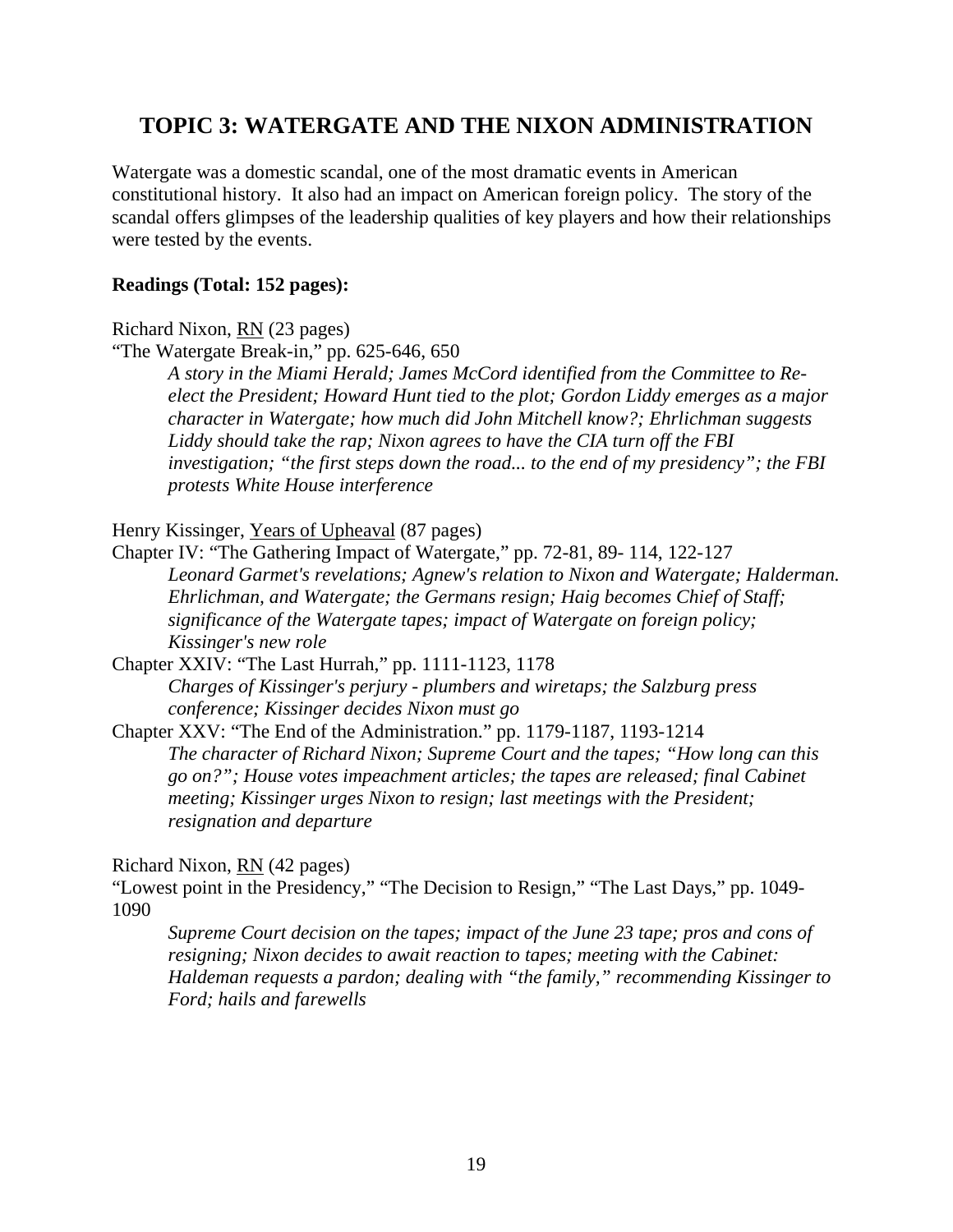#### **Questions for Discussion:**

- 1) In Kissinger's view, what effects did the Watergate debacle have on U.S. foreign policy? Does the evidence appear to support Kissinger's fears?
- 2) What do the Nixon memoirs reveal about the causes of Watergate? Was the destruction of his presidency merely due to bad judgment and stupidity on Nixon's part, or were the causes more profound? What does Kissinger think were Watergate's real causes?
- 3) What does Watergate show about relations between the White House staff and the President? Between Kissinger and Nixon? Between Nixon and his family, friends and political associates?
- 4) How did Kissinger's handling of his own Watergate charges differ from Nixon's approach? Was the Salzburg press conference a wise or foolish tactic?
- 5) What was the impact of Watergate within the U.S. government? What was the impact on foreign governments?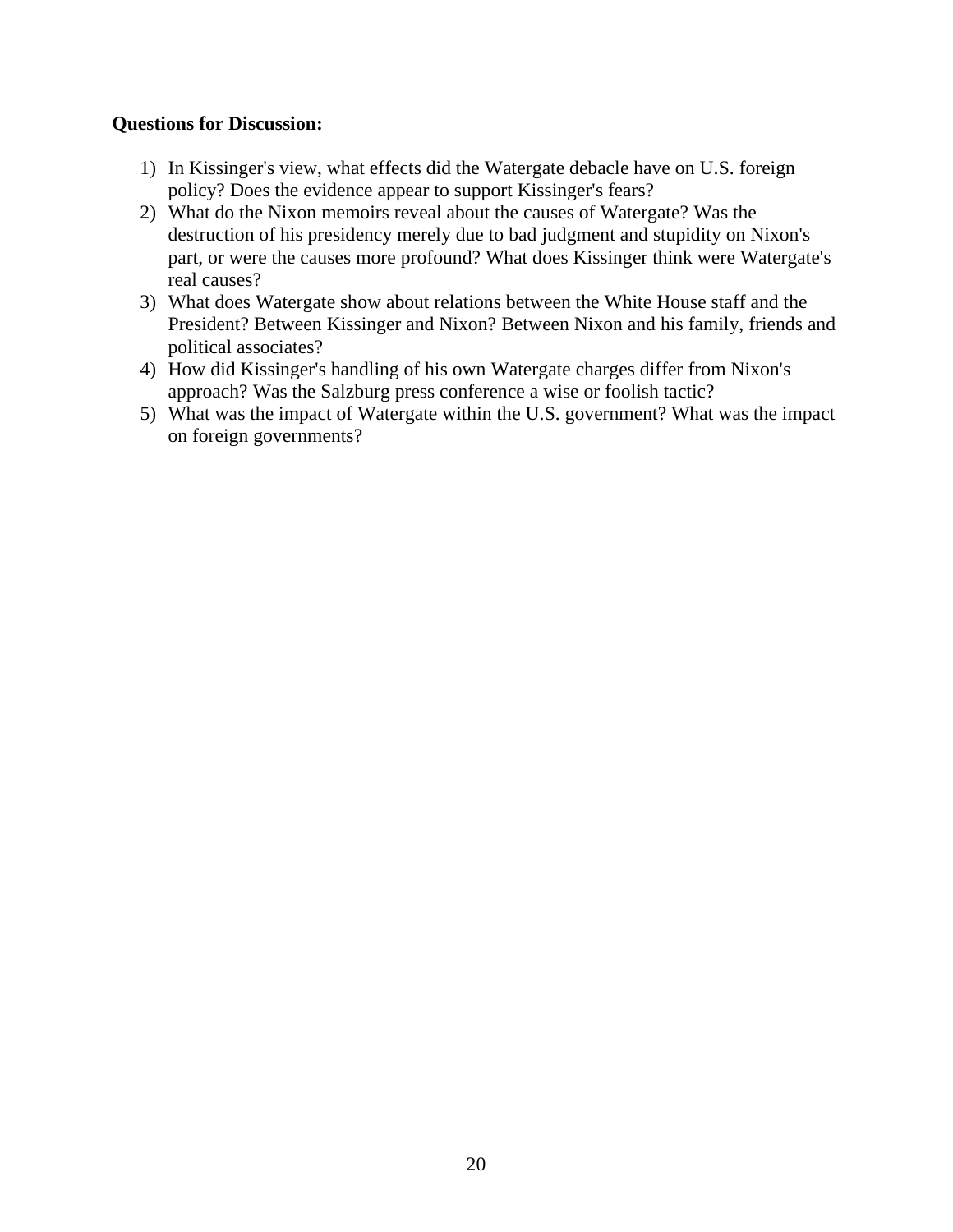# **TOPIC 4: THE FALL OF THE SHAH AND THE CARTER ADMINISTRATION**

The Carter administration is often faulted--even by historians who admire its aims--for erratic execution and poor judgment in the handling of crises. An "arc of crises" (as Zbigniew Brzezinski said) challenged the administration. The fall of the Shah of Iran, the Soviet invasion of Afghanistan, and the Iranian hostage crisis intersected and forced the administration to confront its disunity on foreign policy and national security strategy.

#### **Readings (Total 97 pages):**

Henry Kissinger, White House Years (8 pages) Chapter XXIX, "Summit Aftermath," pp. 1258-1265 *A visit to the Shah of Iran*

#### Jimmy Carter, Keeping Faith (22 pages)

"Iran," pp. 433-454

*The Shah visits Washington, Nov 1977; crisis builds in Iran; Ambassador Sullivan loses control; the Shah leaves Iran; Carter tells off the State Department; Khomeini and Bazargan replace Bakhtiar; the campaign to bring the Shah to the United States; Khomeini vs. the Iranian government regarding relations with the United States*

#### Cyrus Vance, Hard Choices (25 pages)

Chapter 14: "The Shah Falters," pp. 324-333

*Iran begins to disintegrate; Vance confronts Brzezinski on back-channel communications; Vance argues against the U.S.'s giving strong advice to the Shah; opposes military solution*

Chapter 15, "The Storm Breaks," pp. 334-348

*The United States advises the Shah to leave; Bakhtiar government is installed; Carter refuses Vance's request to contact Khomeini; Shah leaves Iran; United States approaches Khomeini through Yazdi in Paris; Khomeini returns to Iran and appoints Bazargan; retrospective on the Shah's fall and U.S. policy*

Zbigniew Brzezinski, Power and Principle (45 pages)

Chapter 10, The Fall of the Shah," pp. 354-398

Differences over handling the crisis; significance of the loss of Iran; U.S. slowness to recognize the crisis; dinner with Zahedi; encouraging the Shah to act forcefully; the Shah

*appoints a military government; poor U.S. intelligence; Soviet message to Carter; Zahedi returns to Iran; George Ball's role; the debate over coalition government vs. iron fist; Gen. Huyser is sent to Iran; Brzezinski pushes for an early coup; Huyser's reports and the state of Iran's military; Brzezinski urges Carter to give a signal; Feb 11. SCC- too late for action; how could Iran have been saved?*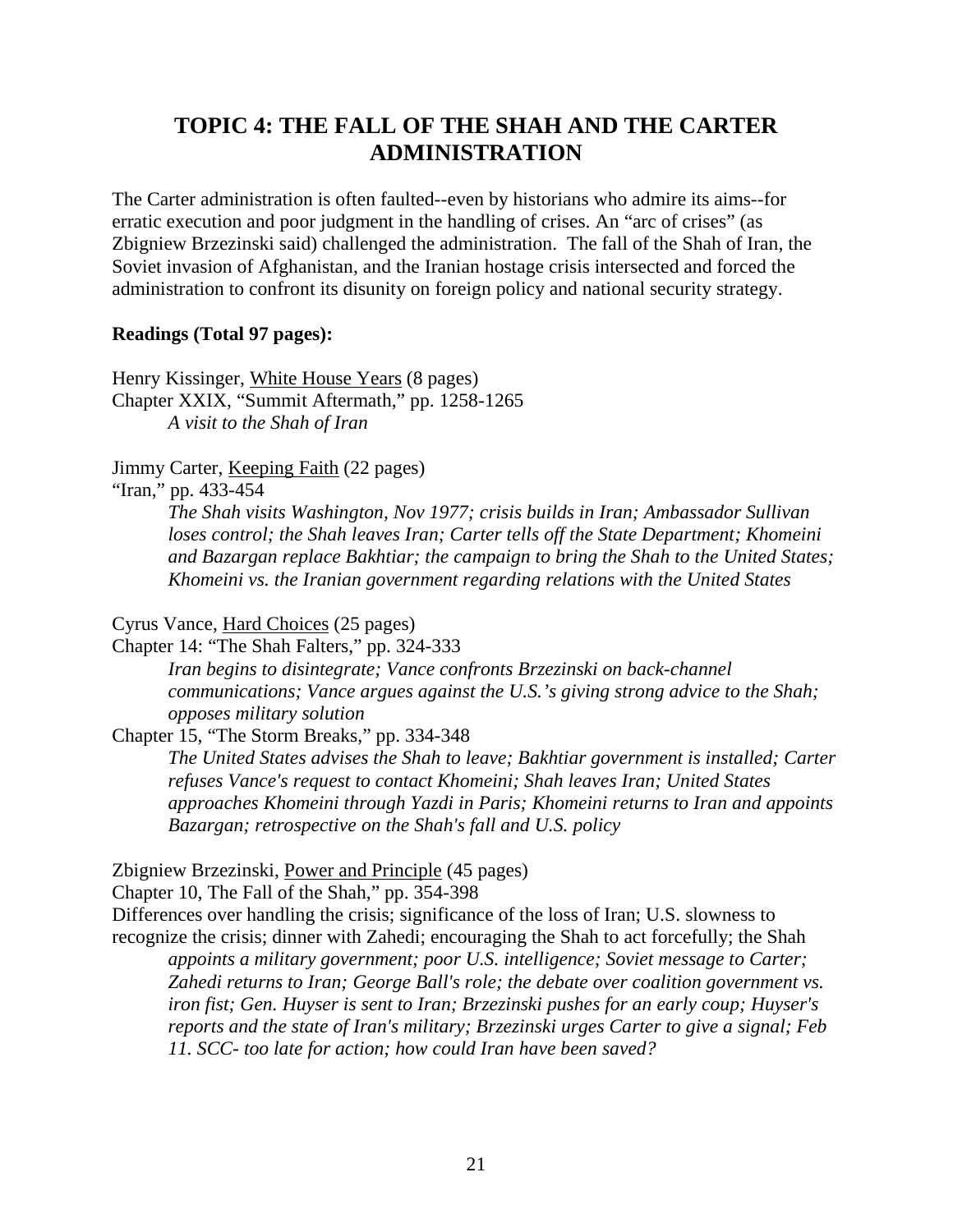#### **Questions for Discussion:**

- 1) What was the effect of the Carter human rights and arms transfer policies on Iran? Were they wisely handled?
- 2) How would you characterize the role of Ambassador Sullivan in late 1978 and early 1979? Was he doing what a U.S. ambassador ought to do in such circumstances?
- 3) How significant were divisions in the USG over how to deal with the crisis in Iran? What could have been done about them?
- 4) Should the United States have provided more clear-cut advice to the Shah in late 1978 or early 1979 on how to deal with the crisis he faced? If so, what should that advice have been? Should the United States have encouraged a military coup?
- 5) Did U.S. intelligence failures contribute to poor handling of the crisis? How could matters in this area have been improved?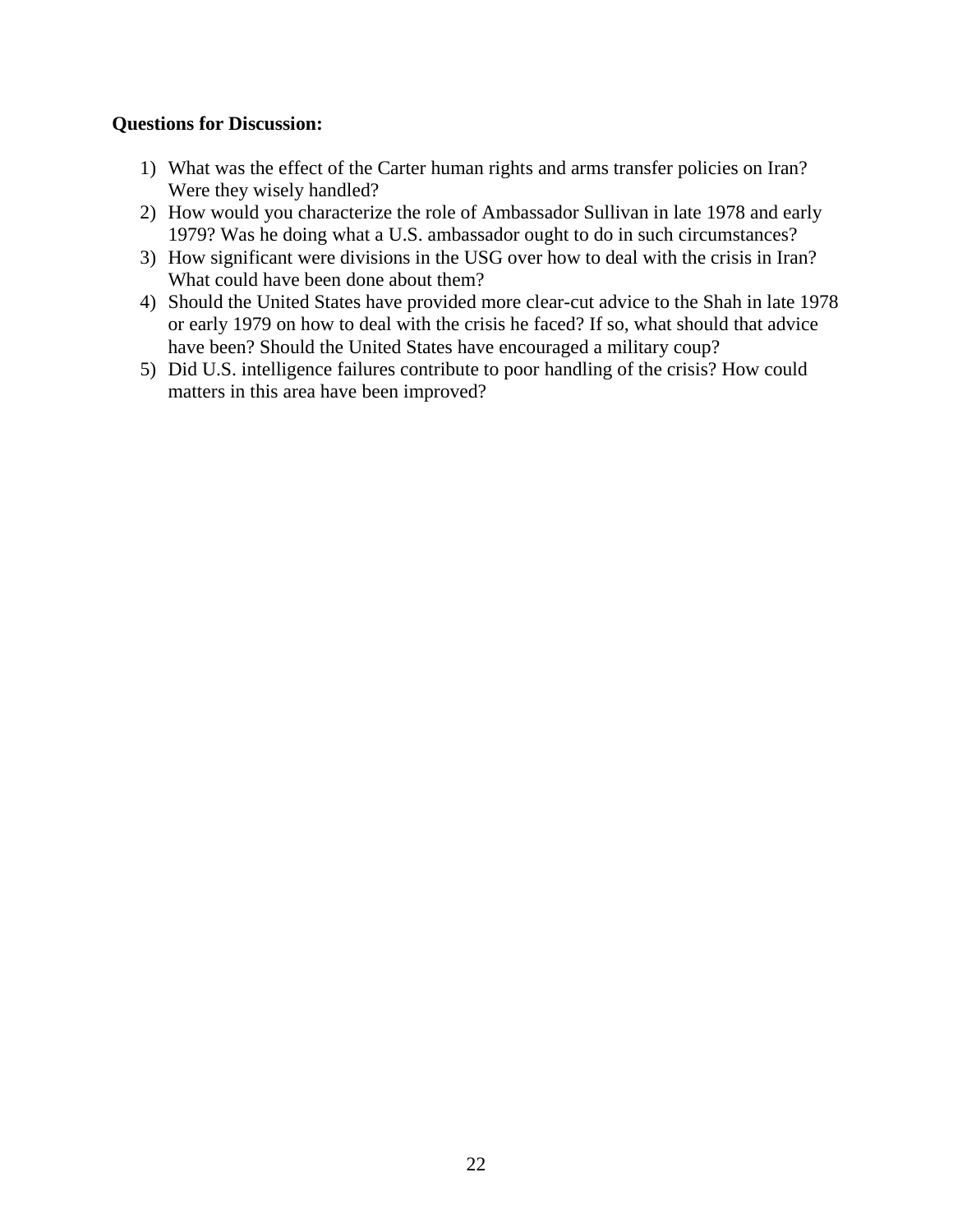# **TOPIC 5: IRAN-CONTRA AND THE REAGAN ADMINISTRATION**

The Iran-Contra affair revealed and reinforced deep divisions among President Reagan's leadership team, though it was not a fatal blow to the Reagan presidency. The scandal caused severe damage to the President's personal popularity and his reputation for straight dealing.

#### **Readings (Total: 179 pages):**

Caspar Weinberger, Fighting for Peace (23 pages) Chapter XII. "Iran and the Hostages," pp. 353-354; 360-380 *"The one serious mistake during seven years"; "a man of evident limitations"; the Israeli-Iranian connection; repeated Weinberger and Shultz protests; profits to the Contras; the Reagan bible inscription; Rafsanjani makes public the deal*  George P. Shultz, Turmoil and Triumph (59 pages) Chapter 37, "Revelation: Arms Sales to Iran," pp. 783-791 *Echoes of Watergate; Rafsanjani spills the beans; Poindexter decides to carry on the trades; Shultz decides to go into battle to save the Reagan presidency*  Chapter 38, "A Battle Royal," pp. 808 -840 *Strange statements by the Vice President; Poindexter and North persevere; a meeting with the President (Nov 10); Guatemala - Shultz prepares his argument; looking for allies; Reagan's November 13 TV speech; Reagan opposes Shultz on a Chilean World Bank loan (Nov 14); Shultz appears on "Face the Nation" (Nov 16); Reagan responds - no more arms sales to Iran: a lawyers' meeting at the White House; Reagan's Nov 19 press conference; Shultz tries to convince Reagan he has a problem – and fails (Nov 20); lies in Casey's testimony led to Meese's investigation; Armacost points to a possible connection with the Contras; Reagan and Meese announce the Iran-contra scandal* Chapter 39, "The Snake Would Not Die," pp. 841-857 *The Carlucci-Powell team takes over the NSC; Shultz discovers his Beirut ambassador works for the NSC; Casey tries to keep control; Dunbar and Cave meet with Mehdi-Najat; Shultz goes to the President and Congress again; Casey is stricken; the 9-p o in t agenda* Ronald Reagan, An American Life, Part Five: "Iran Contra" (37 pages) Chapter 63, pp. 484-487 *Getting things done for the Contras without anyone doing them; Casey and North roles; presidential responsibility* Chapter 66, pp. 504-507, 511-513 *First Israeli-brokered deal, procuring missiles for Iranian moderates; hostage Ben* 

*Weir is released; Shultz, Weinberger and McFarlane argue against it; Reagan's reasons for going ahead*

Chapter 67, pp. 516-517, 520-521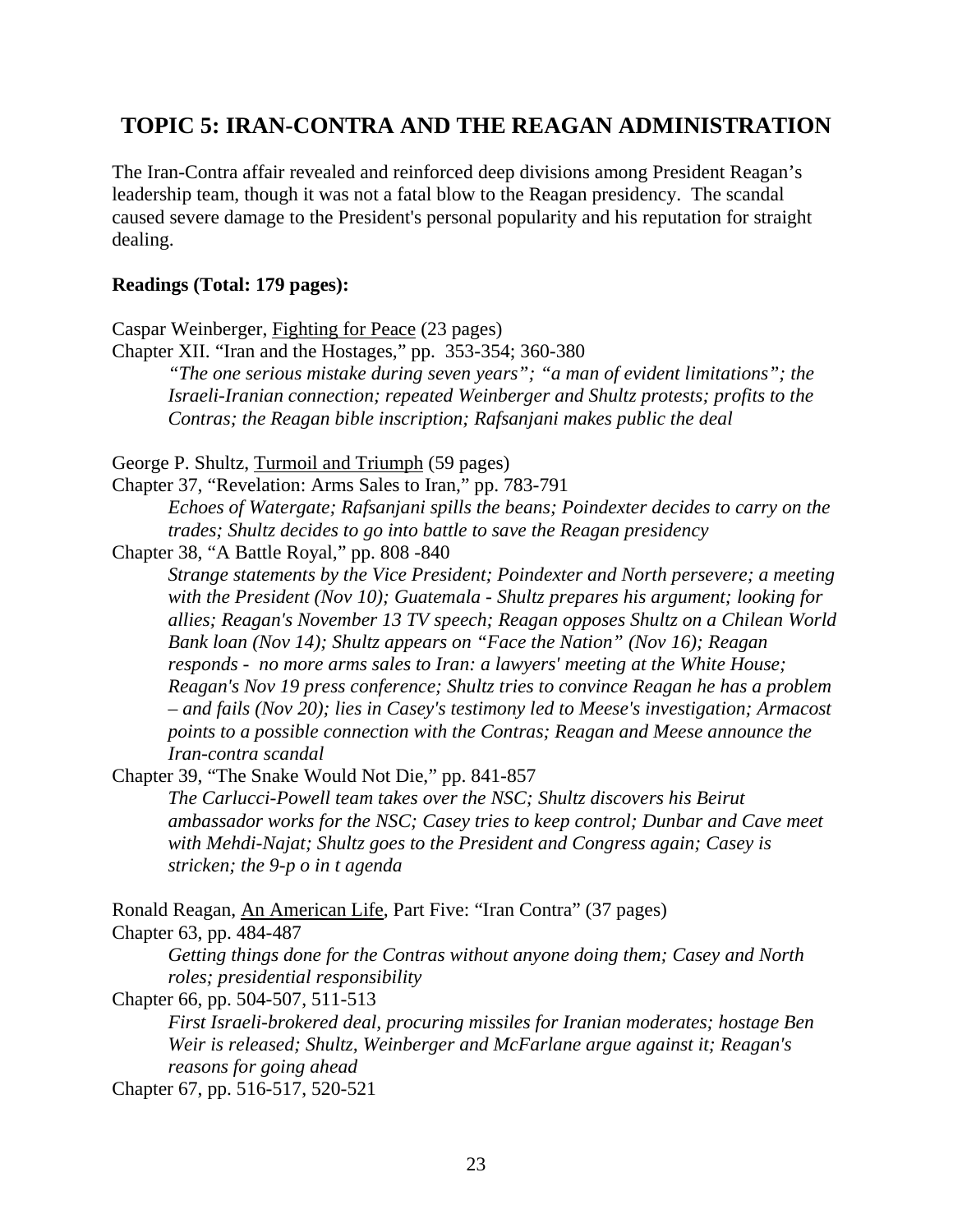*A deep division within the Cabinet; McFarlane's secret mission to Iran* Chapter 68-69, pp. 522-543

*Jenco release proves plan is working; Shultz wants to resign over Poindexter; hostage David Jacobsen is released; Beirut newspaper blows cover; Shultz demands Poindexter resign; Reagan asks Meese to investigate; Iran-contra connection "discovered"; "people don't believe me"; possible and actual personnel changes: what Reagan knew and when he knew it; what Reagan would have done differently; "still ignorant of some of the things that went on"*

Donald T. Regan, For the Record (60 pages)

Chapters 2-3 "In the Kingdom of the Blind" and "Blood in the Water," pp. 19-21, 23-45 (paperback: 21-23, 25-49)

*McFarlane meets Reagan in the Bethesda Naval Hospital; Al Shiraa blows the whistle; keeping quiet for the hostages' sake; Reagan's speech and news conference; Meese's revelations; Poindexter and North fired; the Tower Board appointed*

Chapters 4-5 "The Beginning of the End" and "The Conscience of the President," pp. 68-98 (paperback: 75-10 9)

*The President's prostate operation; Nancy's "friend" keeps Reagan out of action; Nancy fires Bill Casey; Reagan testifies before the Tower Board; the press predicts Regan's resignation; hanging up on Nancy; the Donatelli and Kohler appointments; Regan agrees to resign*

#### **Questions for Discussion:**

- 1) In Ronald Reagan's view, how did the Iran-Contra affair happen? Was it a one-time deviation that simply caught the president and his key advisors unaware, or was it a predictable situation resulting from the nature of the administration (as revealed in other issues we have examined)? How could it have been handled better?
- 2) Do you accept Reagan's assurance that he was not trading arms for hostages? Was the administration's relationship with Iran a proper, if risky, initiative under the circumstances, or was it beyond the bounds of presidential propriety?
- 3) Was Ronald Reagan right or wrong to act against the advice of Shultz and Weinberger in dealing with the Iranians? As Reagan describes his understanding of the connection to the Iranians, should he have gone as far as he did?
- 4) How would you describe the roles played by McFarlane and Poindexter? Was Reagan responsible for having been used by his staff? Was Chief of Staff Donald Regan responsible for the affair?
- 5) Did Secretary Shultz act properly during the crisis? First, he invited others to cut him out of the details when he knew disaster might be brewing—proper or improper? Then he disassociated himself publicly from the President when Reagan refused to act decisively—proper or improper? Then he chose to fight a "battle royal" to change the policy rather than resign on principle—proper or improper?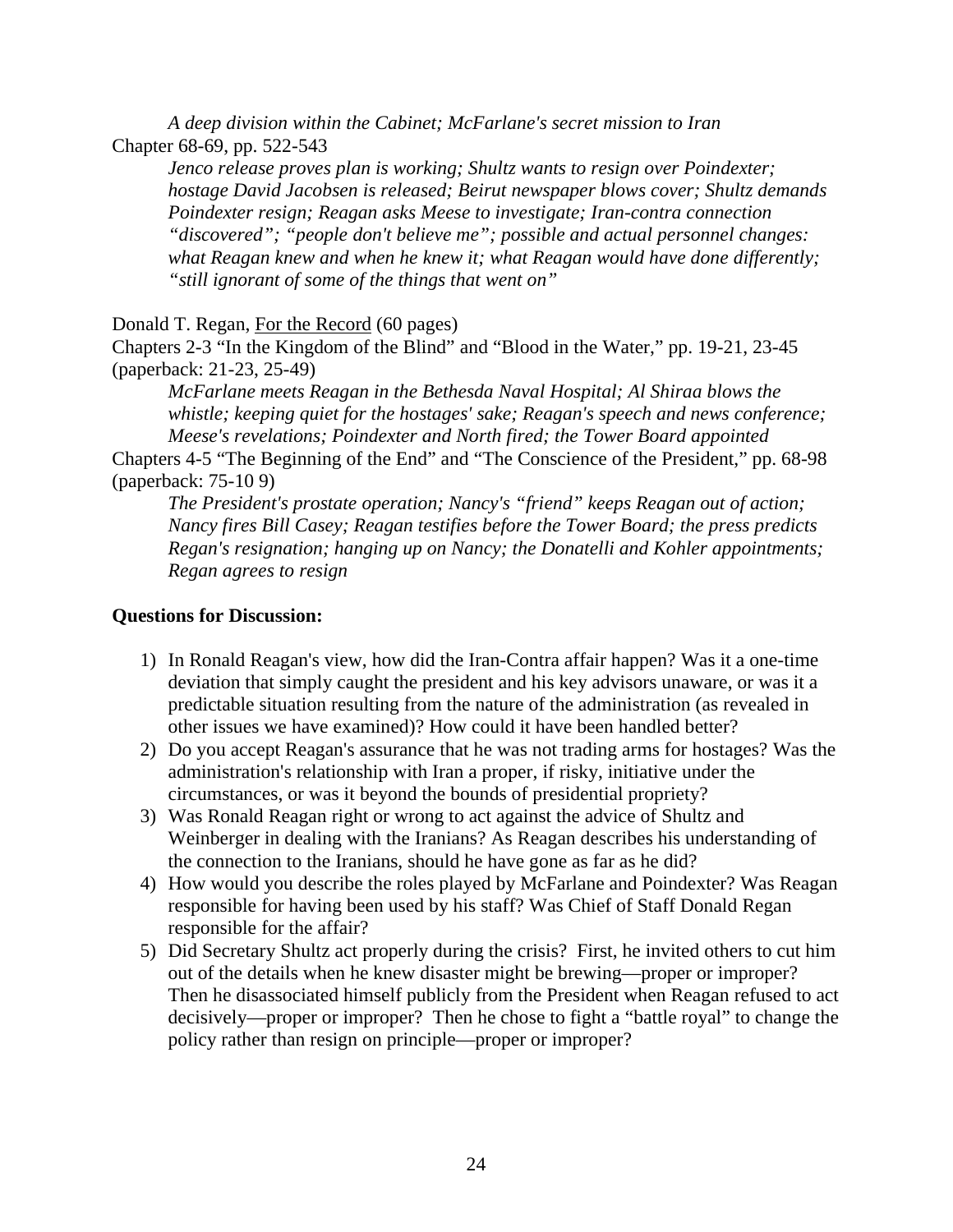# **BLOCK 3: THE RELATIONSHIP WITH CHINA**

### **TOPICS 6-7: TRIANGULAR GEOPOLITICS AND CHINA (NIXON); CHINA FOR CARTER, REAGAN AND BUSH 41**

Nixon and Kissinger's decision to explore a new relationship with the People's Republic of China (PRC) and the re-establishment of diplomatic relations between the U.S. and the PRC under Carter were perhaps the most significant changes in the structure of international politics during the Cold War years. The opening to China created great opportunities and many challenges. The nature of the relationship changed over time and with different administrations. The impact of this new relationship on geopolitics and the balance of power can hardly be overstated.

#### **Objectives for this Block:**

- To examine the circumstances and significance of the opening to and re-establishment of diplomatic relations between the United States and PRC.
- To consider the role of vision, risk, and opportunity in developing U.S.-China relations.
- To compare how each administration dealt with the challenges and opportunities related to this new relationship.

#### **Questions to consider for this block of topics:**

- 1) What was the impact on the Cold War of the U.S.'s initiating formal relations with China?
- 2) What were the broad U.S. interests involved in the development of relations with China and how did U.S. leaders prioritize and balance these interests? What foreign policy goals were involved?
- 3) What risks were recognized by U.S. strategic leaders in developing relations with the PRC? What risks were not recognized? What measures were taken to mitigate risks?
- 4) How did the administrations differ in their approach to China? Did these differences reflect changing strategic context or the personalities and vision of the various leaders involved?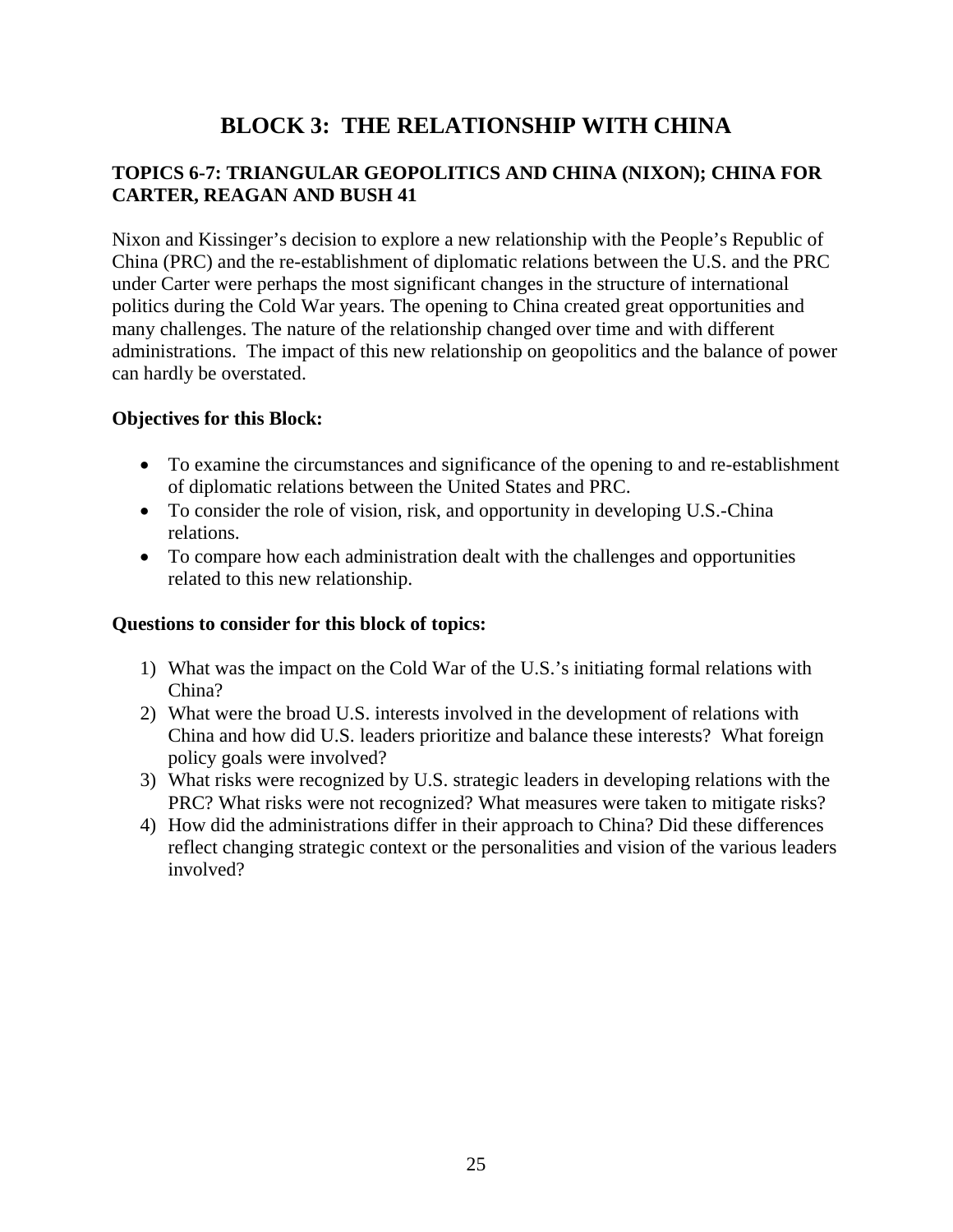### **TOPIC 6: TRIANGULAR GEOPOLITICS AND CHINA—THE NIXON ADMINISTRATION**

The Nixon administration began a "normalization" initiative to end two decades of hostility between the United States and the People's Republic of China (PRC). The dramatic secret trip of Henry Kissinger to Peking in July 1971 and the historic visit of President Nixon in 1972, culminating in the Shanghai Communique, began a new era of relations between the two great powers.

#### **Readings (Total: 145 pages):**

Henry Kissinger, White House Years (82 pages)

Chapter VI, "First Steps towards China," pp. 171- 194 *Initial border clashes between PRC and USSR; Nixon administration makes effort to contact Peking; Kissinger fears Soviet attack on PRC; United States ends Taiwan Straits patrols and sends other signals; regular Warsaw talks with China resume*

Chapter XVIII, "An Invitation to Peking," pp. 698-728 *Chou En-lai invites U.S. emissary to China through a Pakistan channel; Chinese receive U.S. ping pong team; Chou invites the U.S. President to Peking; Kissinger chosen to make a secret trip*

Chapter XIX, "The Journey to Peking," pp. 738-753, 763-768, 780-784 *Polo I: journey from Pakistan to Peking; portrait of Chou En-lai; Kissinger-Chou discussions in Peking; characteristics and requisites of triangular politics; Soviet reactions to the U.S.-PRC rapprochement; Polo II: negotiating the Shanghai communique*

Richard Nixon, RN (26 pages)

"China," pp. 559-580 (paperback: II, pp. 26-52) *The Nixon trip to China; meeting Mao, Chou, Chiang Ching, Marshall Yeh; the Shanghai Communique*

Henry Kissinger, White House Years (37 pages)

Chapter XXIV, "Nixon's Trip to China," pp. 1054-1066, 1070-1091 *Nixon's arrival in Peking; the Chinese style of negotiating; meeting Mao: the irony of the ultimate revolutionary; organization of the summit; the Chou-Nixon dialogues; negotiating the Shanghai Communique; the meaning of the opening to China*

#### **Supplemental Reading**:

John H. Holdridge, Crossing the Divide: An Insider's Account of the Normalization of U.S.-China Relations (Rowman & Littlefield, 1997), 304 pages.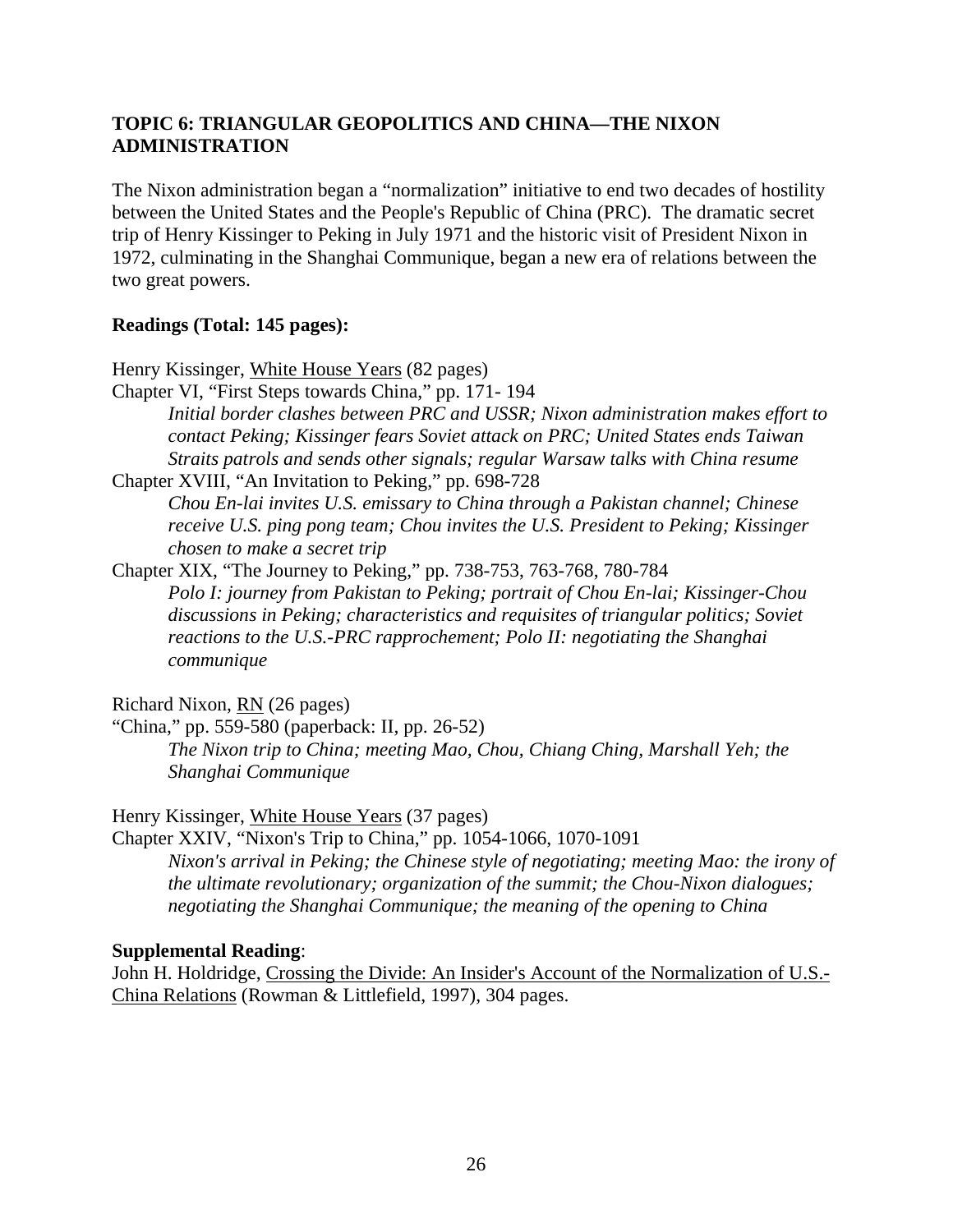#### **Questions for Discussion:**

- 1) To what extent did the Nixon-Kissinger opening to China reflect a carefully thoughtout plan or an improvisation based on opportunities discerned in the international system? What events alerted the Nixon team to the possibilities of rapprochement?
- 2) Was the elaborate minuet between the United States and China in the 1969-71 period with all its attendant secrecy necessary? How did Kissinger decide which of Beijing's moves were important signals of its intentions and which were irrelevant or done for other reasons? What about the rough treatment of other allies on the issue, e.g., Japan?
- 3) What was unique about the Shanghai Communique, both in its drafting and content? What was the characteristic Chinese negotiating style, and how did it differ from other states' styles (say, the USSR's)?
- 4) How did the State Department relate to the Nixon opening to the PRC? What was the Chinese reaction to the bureaucratic politics of the Nixon administration?
- 5) After reading these accounts, how important do you think Taiwan is to China's leadership? What was the role of the Taiwan issue in initial U.S.-PRC exchanges? In later U.S.-China relations?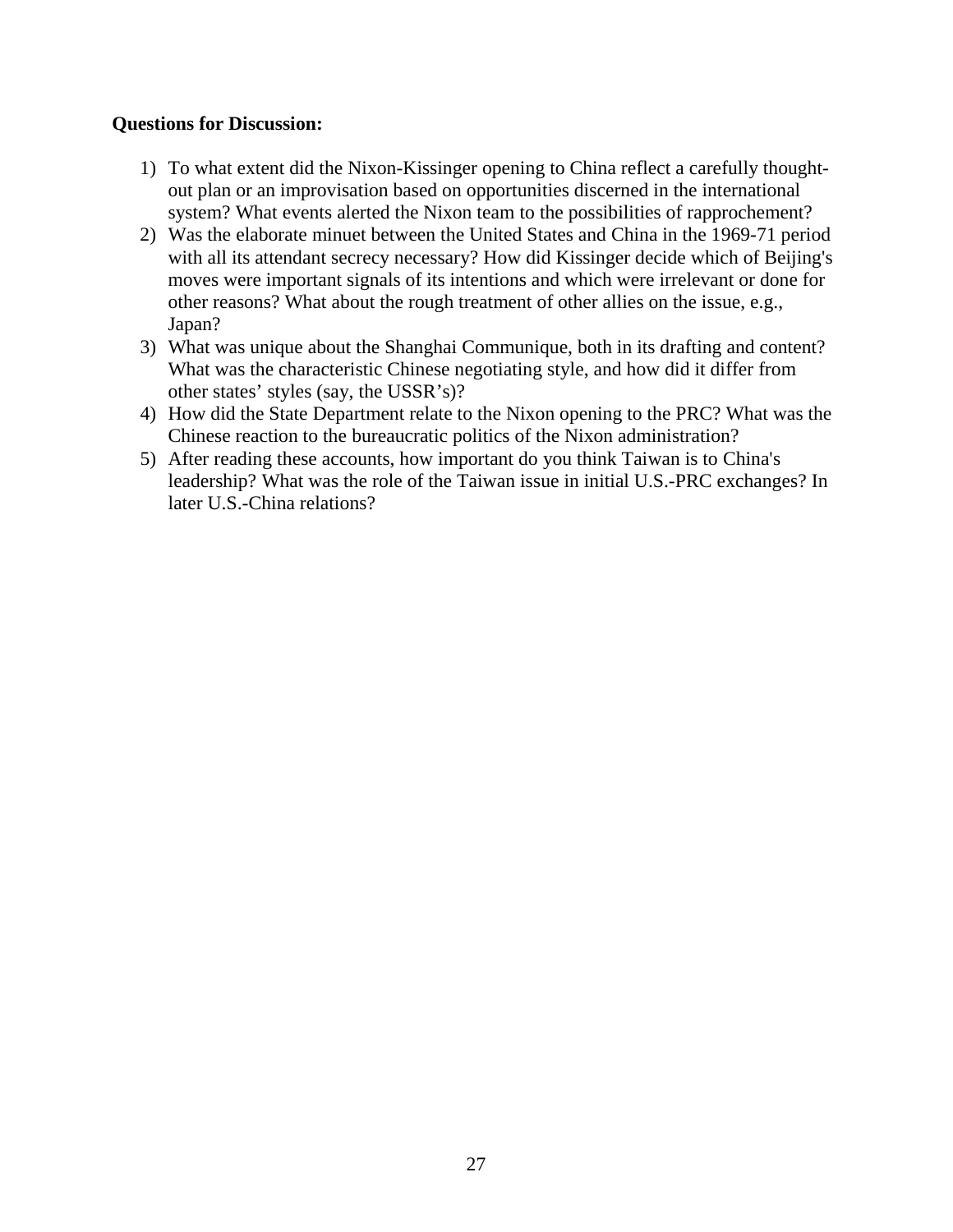# **TOPIC 7: U.S. AND CHINA UNDER THE CARTER, REAGAN AND BUSH ADMINISTRATIONS**

While President Nixon decided to open nation-to-nation contacts with the People's Republic of China (PRC) and met with PRC leaders after decades of hostility between the two countries, it was President Carter who finalized the opening to China by establishing full diplomatic relations. Diplomat Leonard Woodcock in Beijing negotiated the establishment of formal diplomatic relations with PRC officials during the summer and fall of 1979. Both U.S. administrations acted for reasons of strategic geopolitics (balancing or counteracting the power and influence of the Soviet Union in international relations), although the way in which they exploited the relationship with China vis-à-vis the Soviet Union differed considerably.

Ronald Reagan, coming to office with the then-typical, "old right" approach toward both the PRC and Taiwan, seemed at first not to understand the reasoning behind the Nixon-Carter policies. Eventually, he came around to seeing democratic possibilities in the giant communist state. George H.W. Bush, perhaps overqualified on China policy as a former envoy to the country, found it difficult and politically costly to maintain close ties with Beijing after the June 1989 massacre in Tiananmen Square. The end of the Cold War had removed much of the geopolitical, balance-against-the-USSR rationale for the U.S.-Chinese rapprochement.

Whether collaborative or competitive, relations with the PRC have remained second in importance only to those with the Soviet Union and then with Russia. International relations are not a realm of impersonal, mechanistic forces at play. The readings below will give you a sense of the human drama of modern international relations. They highlight the primacy of the very human beings involved in foreign affairs. .

### **Readings (Total: 154 pages):**

### **THE CARTER ADMINISTRATION (77 pages)**

Cyrus Vance, Hard Choices (9 pages) "Normalizing Relations with the PRC," pp. 75-83 *PRM-24 debates; Vance's trip to Peking (1977)*

Zbigniew Brzezinski, Power and Principle (45 pages)

Chapter 6: "The U.S. Has Made Up Its Mind," pp. 201-233

*Brzezinski engineers his own trip to Peking; meeting Hua Guofeng, Deng Xiao-ping, and Huang Hua; a fight with Vance over preeminence; the recognition negotiations: Woodcock in Peking; Brzezinski in Washington; Holbrooke in New York; the December 15 announcement; informing Dobrynin*

Chapter 11: "Toward a Strategic Relationship," pp. 403-414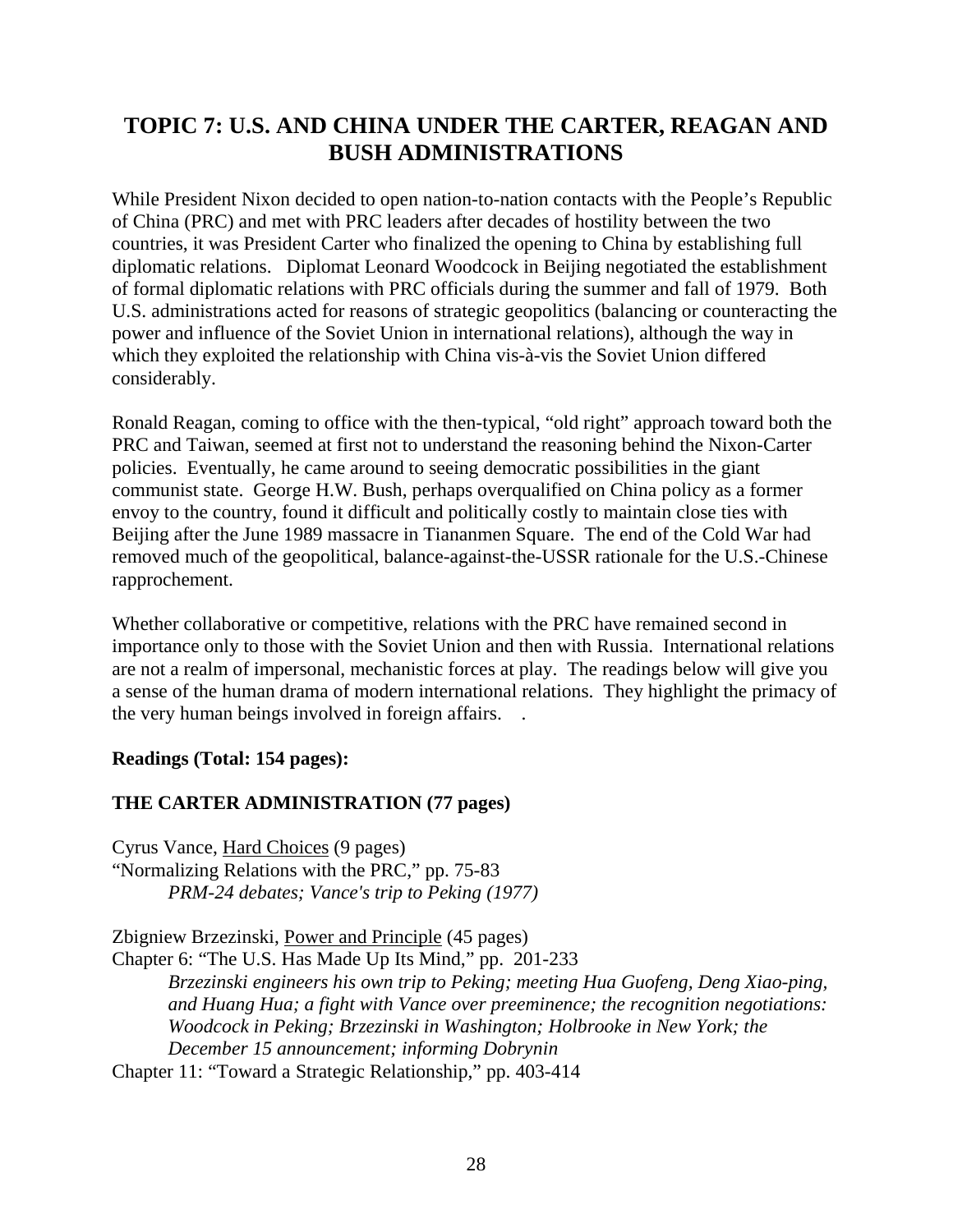*Brzezinski's differences with Vance over the scope of U.S.-PRC ties; Deng's visit to the United States; China teaches Vietnam a lesson*

Cyrus Vance, Hard Choices (13 pages)

"Normalization with China: Completing the Process," pp. 113-123 *U.S. and allied arms sales to China; recognizing the PRC; China's attack on Vietnam; the issue of relations with Vietnam* Chapter 18: "The Russians Invade Afghanistan," pp. 390-391 *Opposing Brown's trip to Peking*

Jimmy Carter, Keeping Faith (10 pages) "China," pp. 202-211 *Deng Xiao-ping's visit to Washington*

#### **THE REAGAN ADMINISTRATION (33 pages)**

Alexander Haig, Caveat (22 pages)

Chapter 10:"China: 'Why Are There Always Such Surprises?" pp. 194-215 *Reagan's different view of China; the Three Disappointments; Reagan's attitudes on Taiwan; Haig's earlier contacts with PRC; first meetings with the Chinese ambassador; Haig's trip to China; arms sales to Taiwan*

George P. Shultz, Turmoil and Triumph (5 pages)

"China: Dealing Across Ideologies," pp. 381-385 *Shultz's philosophy of U.S.-China relations; solving the Taiwan arms sales crisis*

Ronald Reagan, An American Life (6 pages) Chapter 54, pp. 368-373 *1984 visit to the PRC*

#### **THE BUSH ADMINISTRATION (44 pages)**

George Bush and Brent Scowcroft, A World Transformed (19 pages) Chapter 4: "Untying a Knot," pp. 86-90, 98-111 *The bloody crackdown in Tiananmen Square; Bush's reasons for the mild U.S. response; Fang Lizhi gets asylum at the U.S. Embassy; Bush writes a personal letter to Deng; the secret Scowcroft-Eagleburger trip to China; discussions with Deng and Le on Tiananmen*

James A. Baker, III, The Politics of Diplomacy (14 pages) Chapter 7: "China: A Great Leap Backward," pp. 100-114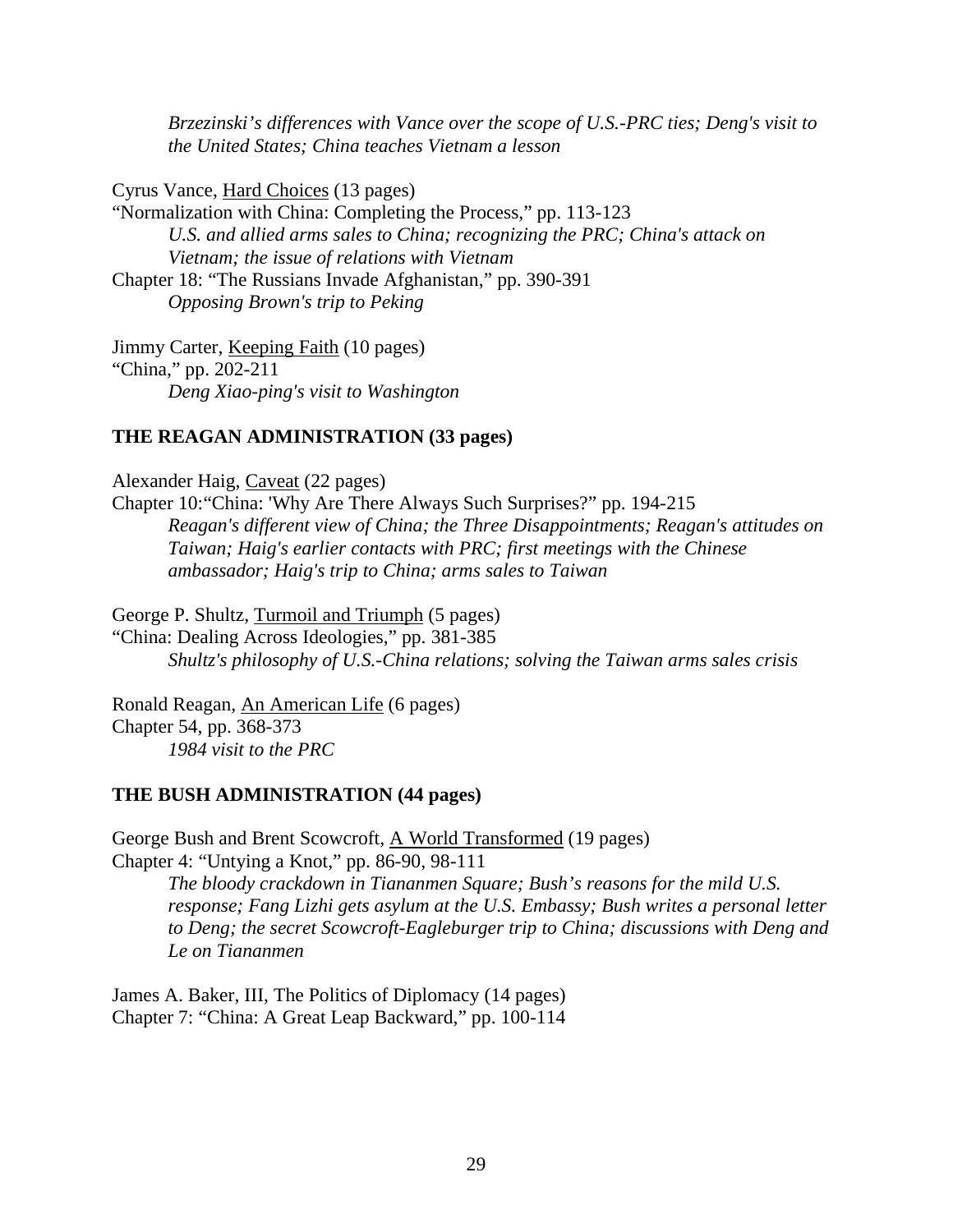*The President as desk officer for China; hopes and a strategy for a deeper relationship; the "CNN factor" rears its ugly head; designing a balanced response to the slaughter; Congressional pressure for tougher sanctions; the secret Scowcroft-Eagleburger trip; Baker's meetings with Chinese officials*

George Bush and Brent Scowcroft, A World Transformed (6 pages) Chapter 7: "Ends and Beginnings," pp. 174-179

*Scowcroft and Eagleburger return to Beijing: normalization of U.S. -PRC relations is nots sustained*

James A. Baker, III, The Politics of Diplomacy (5 pages)

Chapter 31: "Entering a New Era," pp. 590-594

*Beijing's mixed responses to U.S. demarches; Baker decides to go to Beijing anyway; Chinese leaders display their intransigence; Baker gets just enough to avoid failure*

#### **Questions for Discussion:**

- 1) How would you compare the Carter administration's thinking about triangular geopolitics with that of Nixon and Kissinger? In particular, how would you compare Brzezinski's approach with Kissinger's? Which do you believe was the more useful conception of world order and of strategy?
- 2) Why did it take the Carter administration two years to secure recognition of the PRC? How had Chinese diplomacy changed from the era of Mao and Chou En-lai to that of Deng Xiao-ping? What changes were required of the United States?
- 3) What does the episode of Deng's Vietnam diplomacy during his visit to the United States in 1979 say about the U.S.-China relationship? Was the United States exploited by the Chinese?
- 4) How did Haig's view of the PRC differ from that of Reagan and his White House? What continuities and differences do you see in the Reagan administration's handling of Taiwan, compared to its predecessors?
- 5) What exactly did the Bush administration do to respond to the Tiananmen massacre of June 4, 1989? Why did it act as it did? Could the U.S. administration have done more during the buildup to the crisis to deter violent action by Beijing? What was the reaction in Congress to Tiananmen? Was it a representation of popular revulsion, a different yet plausible approach to foreign policy, and/or were members of Congress solely pursuing their political interests?
- 6) Should Secretary Baker have gone to China in November 1991? What did his trip reveal about China's policy towards the United States? About U.S. policy towards the PRC?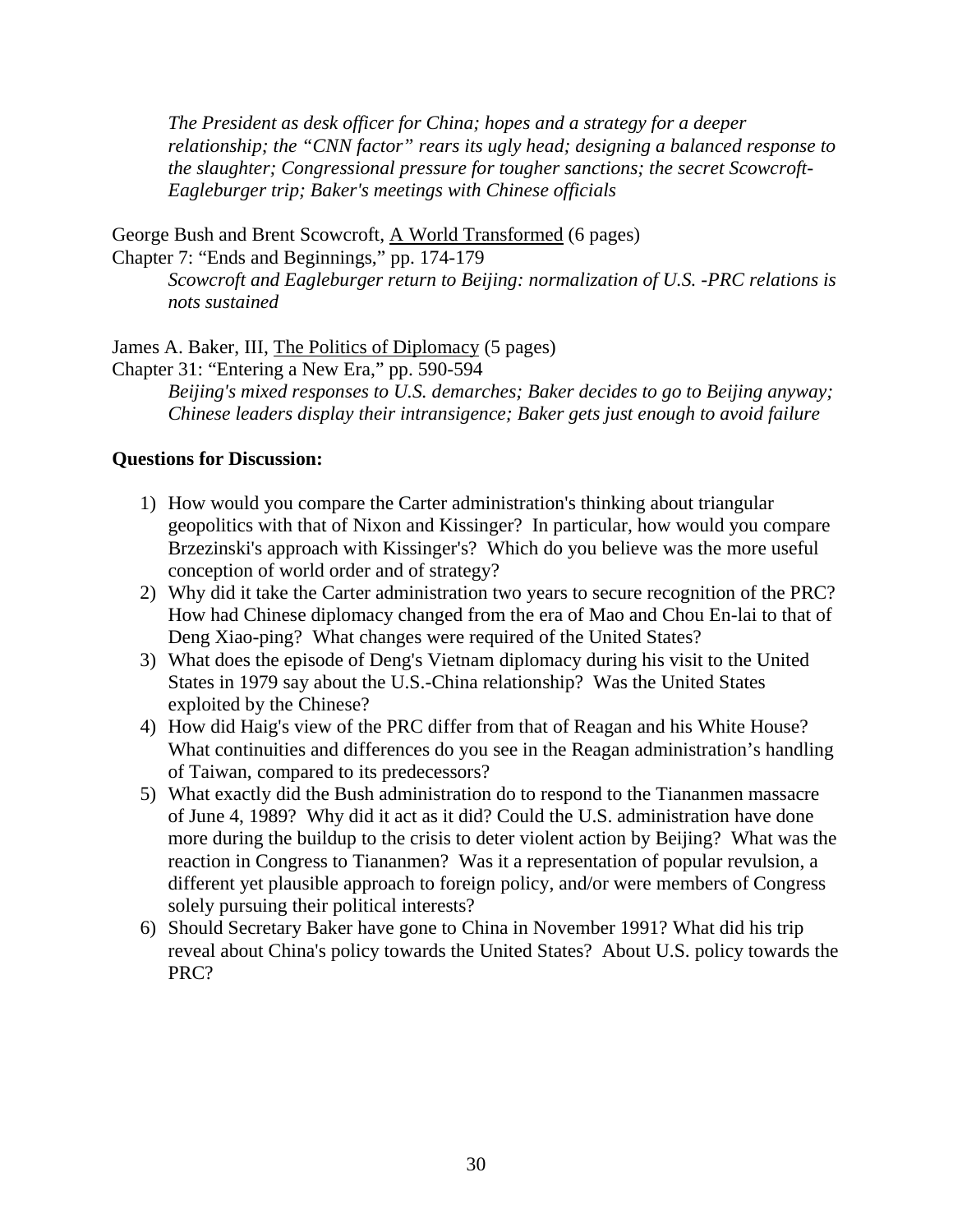# **BLOCK 4: INTERVENTION IN LATIN AMERICA**

#### **TOPICS 8-9: CIENFUEGOS & CHILE; EL SALVADOR & NICARAGUA**

Latin America (especially the Caribbean and Central America on our southern border) has played a paradoxical role in American foreign affairs. On the one hand, its location in our hemisphere (which in the 19th and much of the 20th century the U.S. felt "belonged" to its sphere of influence) means that developments in the hemisphere affect the United States well beyond what occurs in the rest of the world. During the Cold War, it provided a base for Soviet military and ideological challenges. Its military dictatorships and more recently its anti-American authoritarians have offended the U.S. value of democracy and periodic efforts to "make the world safe for democracy." Its halting development, pockets of poverty, and natural disasters continue to tug at American heartstrings and foreign aid budgets. Transnational criminal networks that traffic drugs, launder money, enslave victims of trafficking, safeguard supporters of terrorist groups, strengthen criminal gangs, and move illicit materials and contraband through commercial trade all concern U.S. law enforcement. Refugees, asylum-seekers, and migrants seeking a better life arrive in the U.S. through Mexico. One might think that such an extensive impact on the day-to-day life of many Americans would ensure Latin America a key, if not a predominant, role in American foreign policy.

And yet, Latin America is more often ignored than central to American leaders in foreign affairs. Despite high-profile programs like the Alliance for Progress or Plan Colombia, and regardless of economic prosperity that accrues to the U.S. from NAFTA, CAFTA, and the recently signed United States-Mexico-Canada Agreement (USMCA), the region is regularly upstaged by threats from the Middle East, Russia, or North Korea. Often, new presidents have promised early in their terms that they would pay more attention to Latin America. Then the White House turns its attention to geopolitics, Europe, and East Asia, where U.S. attention more typically focuses. During the Cold War, the threat of Soviet encroachment in "our neighborhood" prompted U.S. involvement in Cuba, the Dominican Republic, Chile, and Central America, sometimes using the military tool and sometimes covert assistance. During the 1990s, U.S. attention to the hemisphere took the form of trade agreements, transitions to democracy in previously dictatorial regimes, migration crises from Cuba and Haiti, and the evolution of the long-conflictive relationship with Mexico.

Topics 8 and 9 provide snapshots of the U.S.-Latin American relationship during the Cold War, with U.S. efforts to stop the spread of Soviet power and ideological Communist influence. Nixon's and Reagan's covert interventions in Chile and Central America and Reagan's efforts in El Salvador and Nicaragua highlight the U.S. interests in security and in defending the values of democracy and human rights in the face of a totalitarian power. These crises also show the spillover effects from the region on U.S. domestic politics. We see that the "colossus of the North" or the regional hegemon (the United States) tends to ignore developments in its "back yard" until it perceived a loss in the competition with the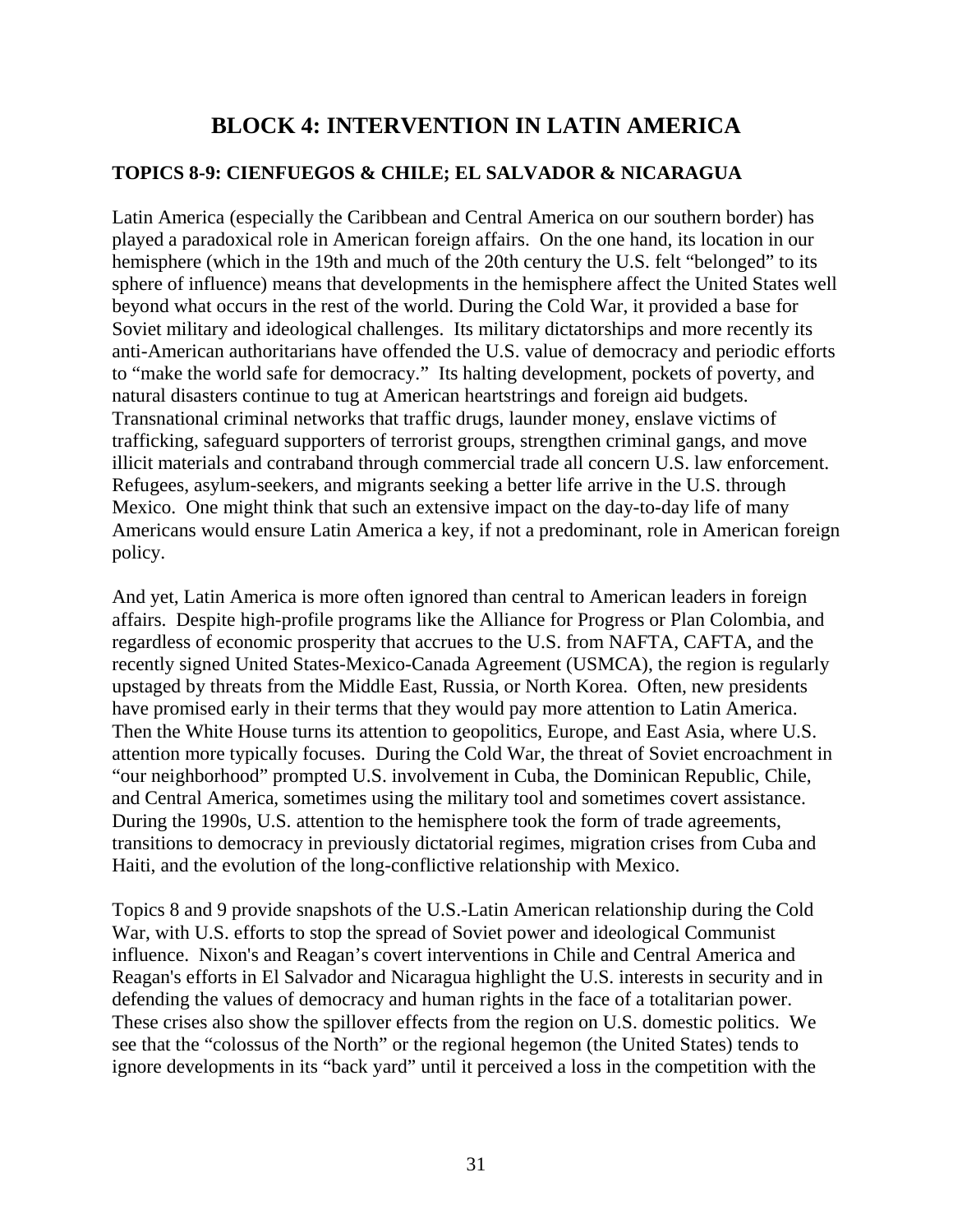Soviet Union. Then, the U.S. was prompted to use its diplomatic, military, economic, and informational tools to compel change in the region.

### **Objectives for this Block:**

- To compare the responses by various administrations to problems in Latin America that appeared to threaten U.S. interests, including how various administrations orchestrated instruments of power in their responses.
- To examine how the Cold War shaped U.S. perception of its interests in Latin America and how the Cold War shaped Latin American leaders' interests.
- To understand the tensions between the executive and legislative branches on U.S. foreign policy toward Latin American during the Cold War.

## **Questions to Consider for this Block of Topics:**

- 1) What was the U.S. political aim (overarching policy goal) in each instance? How were the threats and opportunities defined, and what ways and means were used to pursue a desired outcome?
- 2) Which were the desired, subordinate policy objectives? In which incidents did the administration at that time achieve its desired objectives?
- 3) What were the unintended consequences for Latin America of each U.S. intervention? When historians criticize that intervention, what is the focus of that critique?
- 4) How did each administration view the interventions by previous administrations? What lessons did each administration draw from those previous interventions?
- 5) What commonalities do you spot across administrations in Latin American interventions? What striking differences emerge? What accounts for the variation?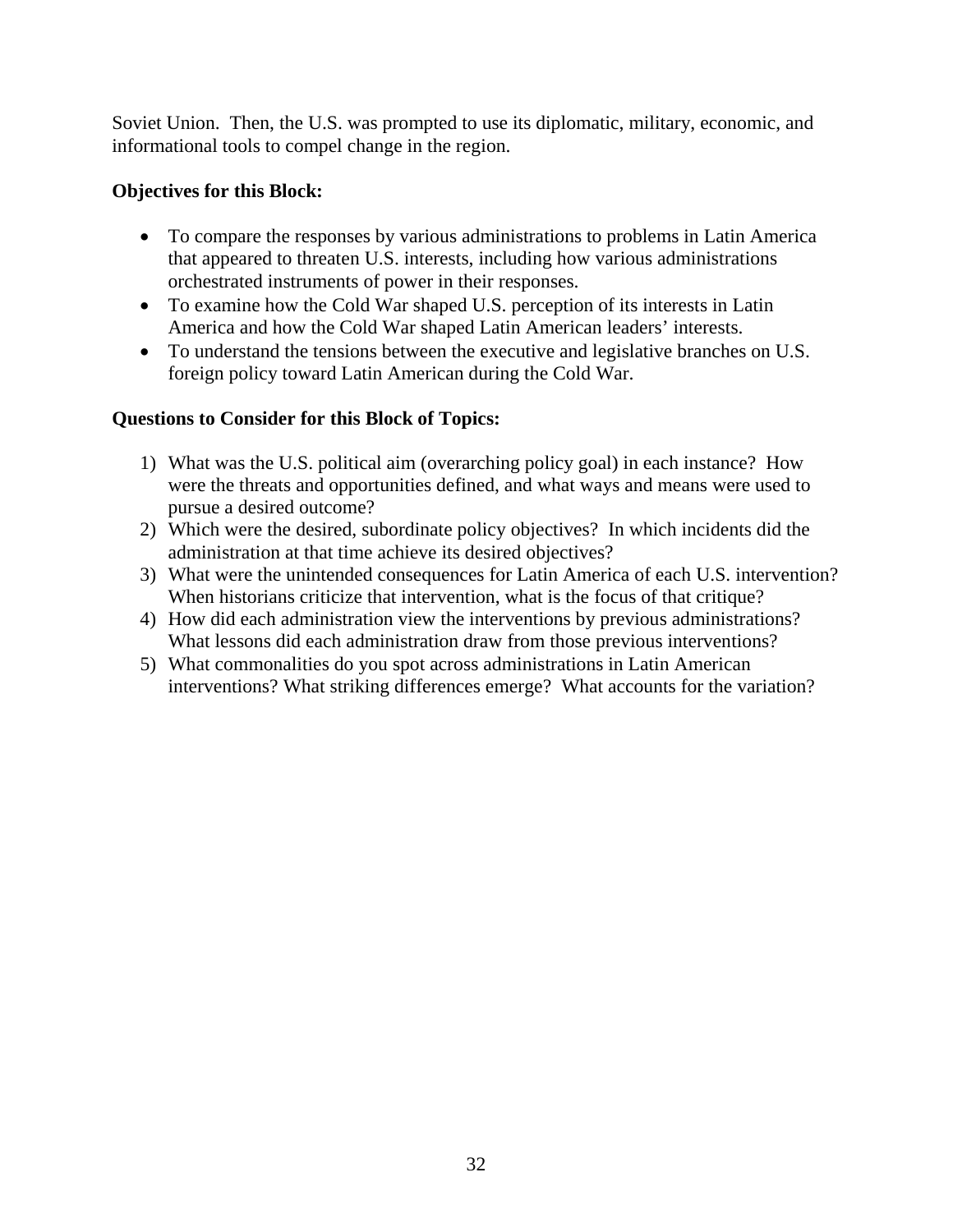# **TOPIC 8: CIENFUEGOS & CHILE: NIXON ERA INTERVENTIONS IN LATIN AMERICA**

The Nixon administration faced two crises in the region nearly simultaneously: (1) evidence of the Soviets' building a submarine base on a small island just off the coast of Cuba; and (2) the growing popularity of a Communist block of parties in Chile. Both came to the attention of the administration in fall 1970.

Examination of these events together reveals commonalities and contrasts. While Cienfuegos was treated entirely as a U.S.-Soviet faceoff, the response to Chile took into account the domestic dynamics of Chile as well as the ideological contest between Communism and democracy playing out during the Cold War.

#### **Readings (Total: 84 pages):**

#### **CIENFUEGOS (26 pages)**

Henry Kissinger, White House Years (21 pages)

Chapter XVI:"Autumn of Crises: Soviet Submarine Base at Cienfuegos," pp. 632-652 *Vorontsov requests reaffirmation of the 1962 understandings; Nixon's feelings on Cuba; United States reaffirms 1962 understandings; Soviets build base at Cienfuegos in September 1970; Nixon decides to wait until after elections to confront the Soviets; a Pentagon briefer blows the story; Nixon agrees to pursue an active strategy; Soviets reaffirm understanding and move ships; United States and Soviets exchange notes elaborating understanding; further alarms and excursions*

Richard Nixon, RN (5 pages)

"Crisis in Cuba," pp. 485-489

*U-2 reveals submarine base at Cienfuegos; Nixon's views on JFK's 1962 actions; Rogers urges delay until after elections; Kissinger delivers private Soviet ultimatum; the Soviets yield*

#### **INTERVENTION IN CHILE (58 pages)**

Richard Nixon, RN (2 pages) pp. 489-490 *Allende's election: morality of support for opposition forces*

Henry Kissinger, White House Years (26 pages) Chapter XVIII: "The Autumn of Crises: Chile," pp. 653-678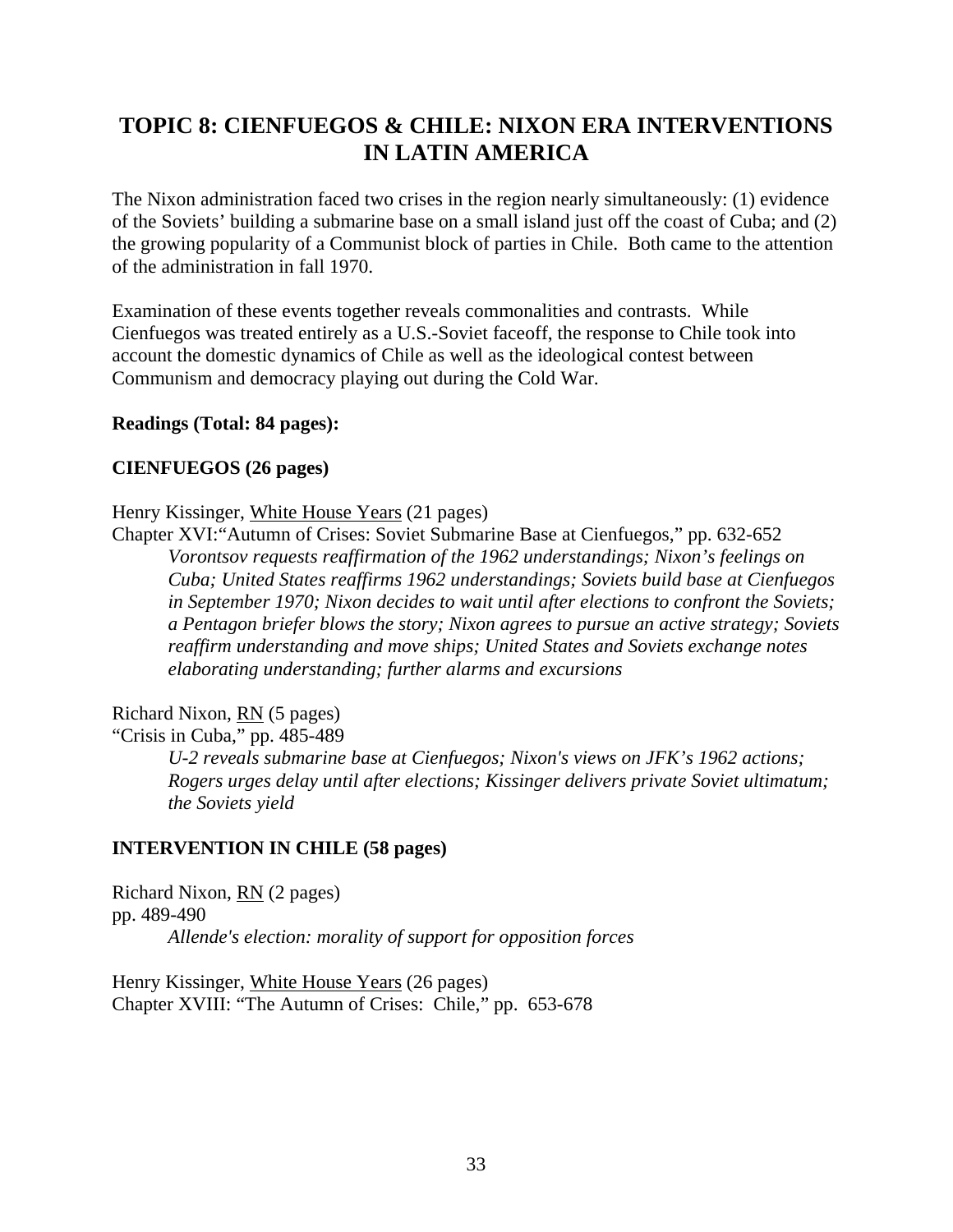*Allende's minority election; character and program of Allende's party and government; U.S. covert actions; U.S. policy before 1970; factionalization of Chilean politics; agency differences that prevent U.S. action; the Rube Goldberg gambit; the plot to kidnap GEN Schneider*

#### Henry Kissinger, Years of Upheaval (30 pages)

Chapter IX: "Chile: The Fall of Salvador Allende," pp. 378-389, 396-413 *United States decides on "correct but cool" posture; Allende moves to stifle the opposition; John Connally at Treasury; the Paris debt renegotiations and U.S. strategy; Allende's struggles with opposition intensify; abortive coup of June 29, 1973; Allende overthrown by Pinochet; United States cautiously reestablishes relations with the junta; human rights issues emerge*

#### **Questions to Consider for Cienfuegos:**

- 1) Why did Vorontsov approach Kissinger to clarify the 1962 understandings before the Soviet move on Cienfuegos? What does this incident reveal about the dynamics of Soviet foreign policy?
- 2) Why was Kissinger so insistent that the United States act at once on evidence that the Soviets were building a submarine base in Cuba? Why did State and Nixon differ? What was the DOD/JCS view?
- 3) When they did act, what were the essential features of their strategy? Was it a wise way to handle the problem?
- 4) What did the crisis and its aftermath reveal about dealing with the Soviets? About the U.S. ability to respond to ambiguous Soviet moves?

### **Questions to Consider for Chile:**

- 1) What were the U.S. interests at stake? What was the overarching policy goal and which were the subordinate goals involved?
- 2) What does Kissinger mean by a "nonaggression treaty" among the agencies of government? What effect did it have in the Chilean case?
- 3) What were Tracks I & II of U.S. policy in Chile before Allende's inauguration? Should the United States have encouraged plans to kidnap Gen. Rene Schneider?
- 4) What was the goal of U.S. covert operations in Chile after Allende's inauguration? Were they designed to preserve a democratic system or destabilize a democratically elected government?
- 5) Do you agree with Kissinger that Allende brought himself down without any American encouragement?
- 6) Is Kissinger right to condemn the "exceptional severity" of U.S. policy towards Pinochet? What does he mean by characterizing the post-Watergate, post-Vietnam U.S. mood as pretending "that we could prevail through righteousness rather than power?"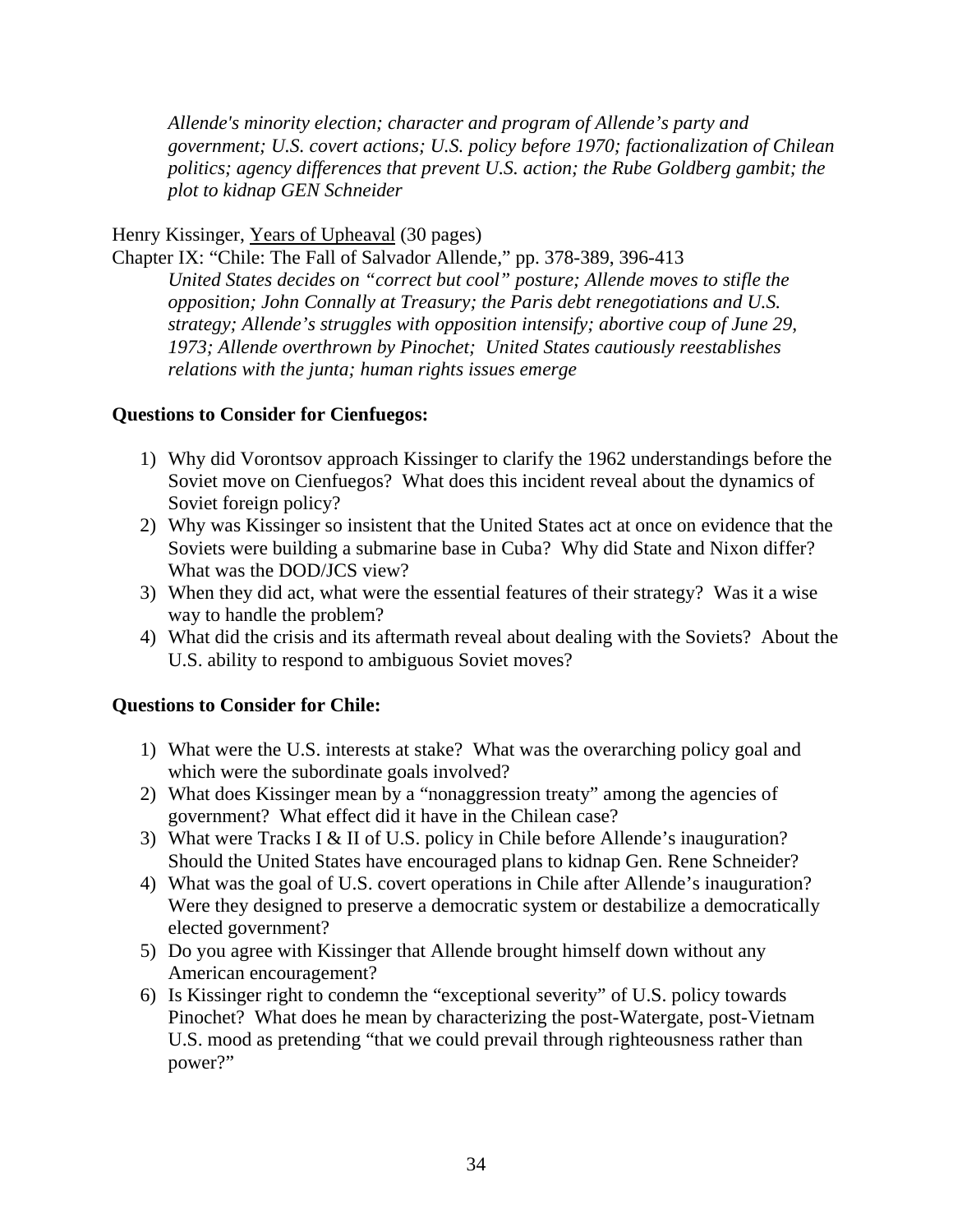# **TOPIC 9: EL SALVADOR & NICARAGUA: REAGAN-ERA INTERVENTIONS IN LATIN AMERICA**

Latin America was one of the foreign policy realms with significant disagreement among senior leaders in the Reagan administration. An examination of memoirs about El Salvador and Nicaragua in this period reveals deep divisions among lead policy-makers over not only what should be done, but also over what was done, by whom, and what the President wanted.

#### **Readings (Total: 118 pages):**

Alexander M. Haig, Jr, Caveat (16 pages)

Chapter 7: "Central America: The Will to Disbelieve," pp. 122-137 *Haig's desire to go to the source; the stakes in Central America; policy on El Salvador: two camps in the NSC (Haig vs. everyone else); pressure on Cuba and its results; meetings with Rodriguez and Castro*

George P. Shultz, Turmoil and Triumph (57 pages)

Chapter 8: "The Soviet Union: First Efforts," p. 121

*Laying down a marker with Gromyko*

Chapter 19: "The Intensity of Central America," pp. 285-297; 305-322 (Entire chapter recommended)

*The crisis in Suriname - lack of U.S. options; a portrait of Bill Clark; Shultz threatens to resign -fires Enders; NSC decides to mine Nicaraguan harbors; who will name the new ambassador to El Salvador?; setting up the Kissinger commission; Big Pine II kills Contra aid in Congress; Shultz threatens to resign again; NSC-Defense collusion to undercut Shultz; Clark hangs himself politically; the choice of Bud McFarlane as NSA; "Central American policy was a swamp"*

Chapter 23: "The Strength and Struggle to Negotiate in Central America," pp. 402-426 *Shultz reasons for negotiating in Contadora: Kissinger commission report; Bill Casey throws a monkey wrench- mining the Nicaraguan harbors; Shultz goes secretly to Managua; the importance of Contra pressure; objections from the White House NSC staff; the first Manzanilla meeting; NSC and CIA maneuver to stop the talks; moving from Manzanilla to action; MIGs turn into helicopters; Shultz terminates the Manzanilla process.*

Constantine C. Menges, Inside the National Security Council (31 pages)

Chapter 3: "Central America: Misserving the President," pp. 93-96, 104-130 *How George Shultz subverted Reagan's policies; 7 State Department end runs; Tony Motley and Dick Stone; the Mexican persuasion campaign; McFarlane's passivity; Shultz opens negotiations without NSC approval* (*Optional* Chapter 5: "Election Eve Surprise," pp. 146-166)

James A. Baker, The Politics of Diplomacy (14 pages) Chapter 4: "Rebuilding Bipartisanship: Lancing the Central American Boil," pp. 47-60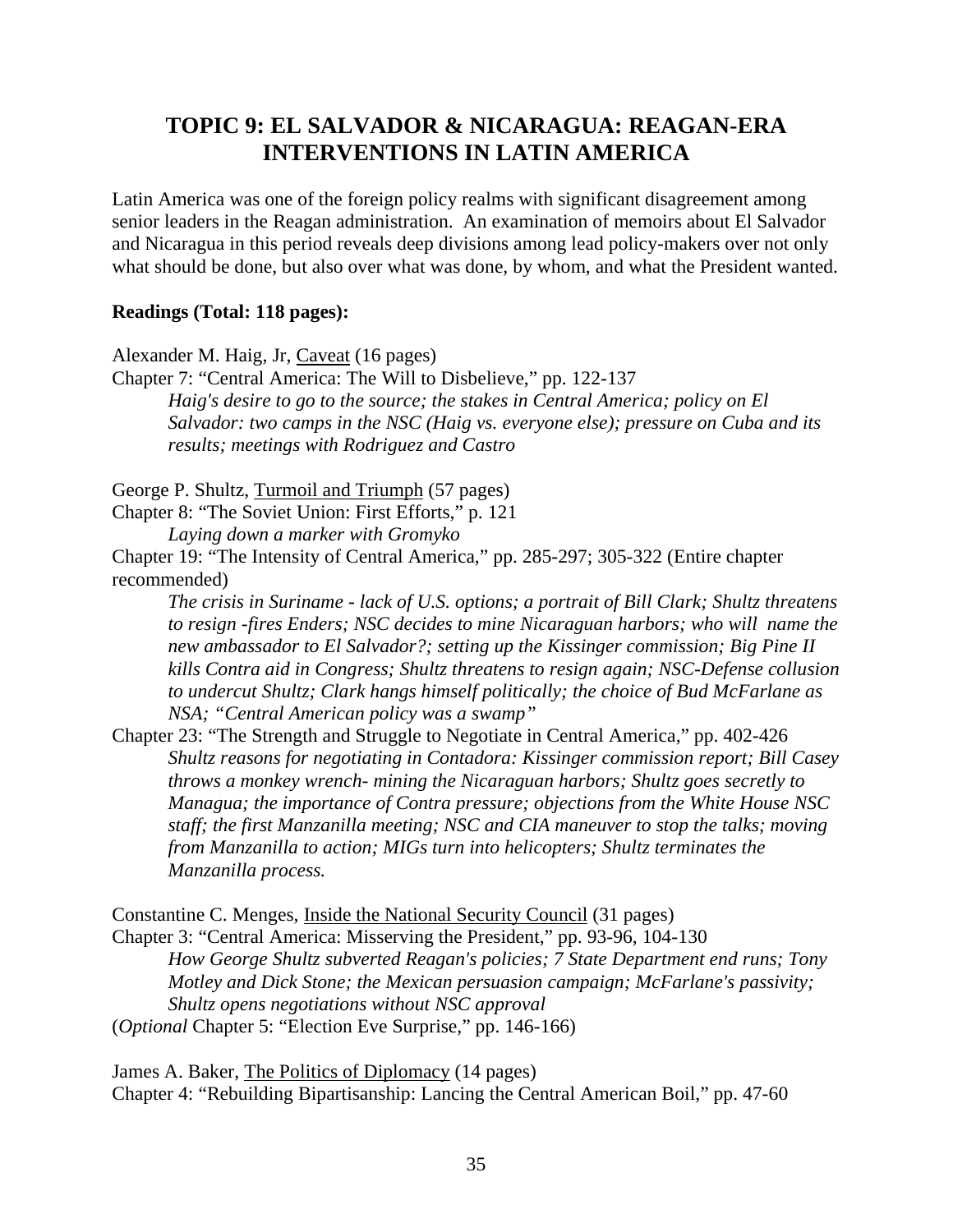*The Vietnam of the 1980s; the need to remove Nicaragua from the domestic political agenda; from Abrams to Aronson; getting the U.S. behind the Esquipulas accord; refocusing from military solutions to democratic principles and from ideological rigidity to a workable plan; 40 hours of negotiating in Congress gets a deal; offering the Soviets a role in Central America on U.S. terms; the Sandinistas lose the election*

#### **Questions to Consider:**

- 1) What was George Shultz's strategy for dealing with Central America? Were Shultz's policy goals fundamentally different than those of the White House conservatives, or did he understand differently the political efforts that would be required to accomplish the conservatives' agenda?
- 2) Where did Reagan stand on Central America? What was his policy goal? What was he willing and not willing to do? Given the state of public opinion on this issue, did he lead responsibly?
- 3) Do you agree with Menges that Shultz subverted Reagan's policies on Central America? Did Menges' actions advance or hinder Reagan's policy goals?
- 4) How do you react to Shultz's repeated threats to resign on this and other issues? Should he have in fact left the administration?
- 5) Should the administration have agreed to negotiate with Managua? Was the objective of democratizing the regime there likely to work with the military tool (use of force)? What tools or combination of tools do you think would have worked best to achieve the policy goal? Were the Contras simply a way to get the Managua government to negotiate with the U.S.? Should they have been used only to overthrow the government?
- 6) What elements of strategy (political aim, subordinate objectives, means, ways, costs, risks, viability) and of domestic politics had changed by the time of Baker's account? What elements remained the same?
- 7) Whose account of events do you find most persuasive? Why? To what do you attribute the many differences of opinion and memory?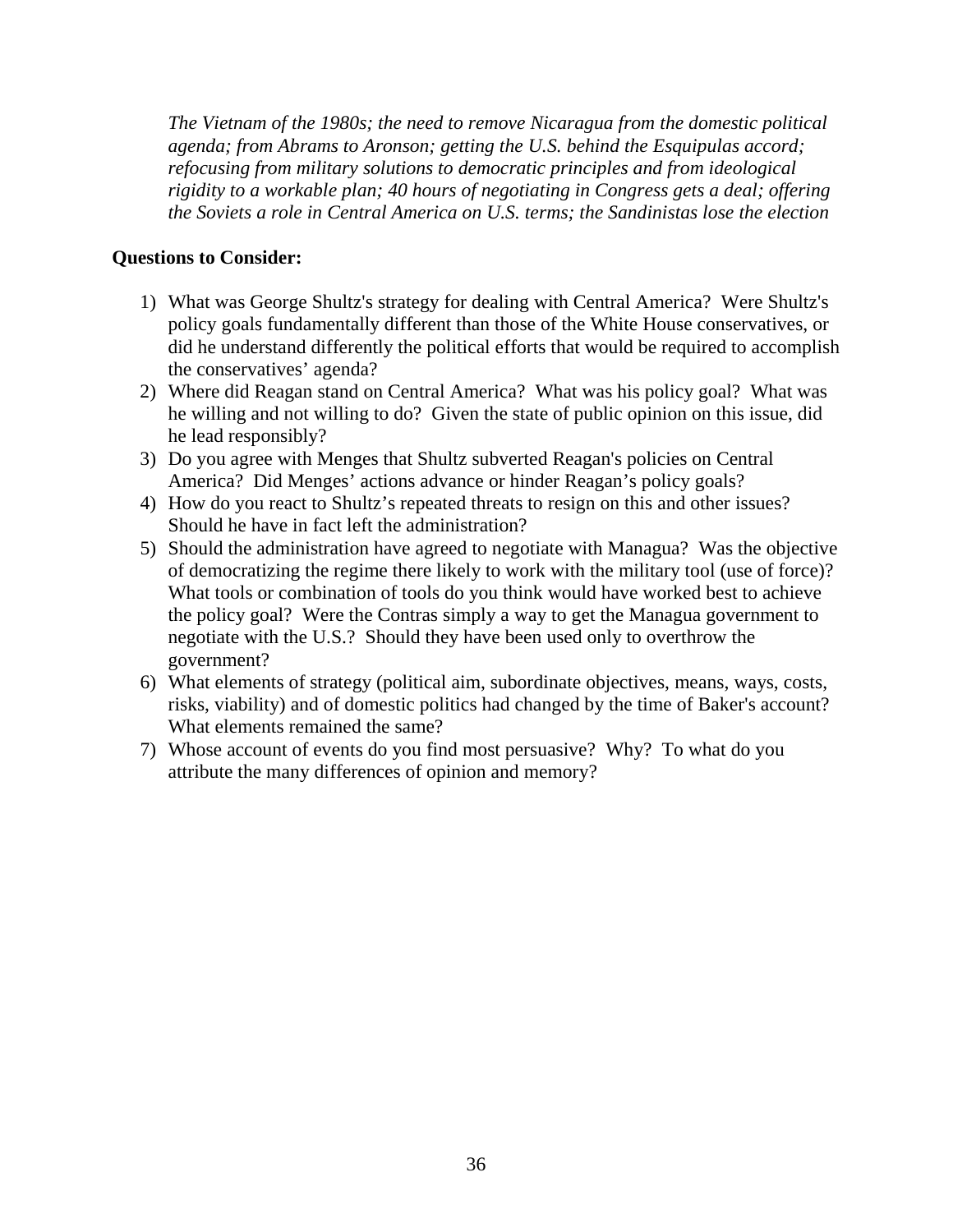# **BLOCK 5: WAR AND PEACE IN THE MIDDLE EAST AND THE ARAB-ISRAELI PEACE PROCESS**

### **TOPICS 10-12:**

Most commentators on U.S. relations with the Middle East during the Cold War divide American policy goals there into two: (1) support for Israel, a reflection of the desires of a good number of American citizens as translated through U.S. domestic politics into foreign policy; and (2) access to oil at reasonable prices, a "geopolitical" interest (in the National War College Primer this might be categorized as a "prosperity" interest) defined by U.S. leaders in the national security enterprise. Since 9/11, of course, the goal of fighting terrorism moved to the center of U.S. relations with the Middle East.

The first set of readings below cover about four months in the winter of 1973-74. The Nixon-Kissinger strategy during the Yom Kippur War and the Sinai disengagement "shuttle" negotiations brought Egypt into a search for peace with Israel. That peace process with Egypt (if not with the Syrians and other antagonists of Israel and supporters of the Palestinians) concluded in the second set of readings on the Carter administration. The Carter administration readings cover Egyptian President Sadat's historic visit to Jerusalem, the Camp David accords, and the Israeli-Egyptian peace treaty. Together Kissinger and Carter describe a multi-year, multi-administration diplomatic effort which, like the opening to China, changed the shape of the world at that time.

By contrast, the Reagan administration found nothing but costly detours from its desire to bring peace to the Middle East through "strategic cooperation" with Israel against the Soviets. The 1982 Israeli invasion of Lebanon and terrorism became a major items on the Reagan agenda. President Reagan and Secretary Baker recognized the participation of domestic political players in policy toward the Middle East. They were unable to overcome political roadblocks in Israel. It was not until the Clinton administration that the Oslo peace process enabled the United States again to take an active role as mediator between Arabs and Israelis, leading to summits at the Wye River Plantation in Shepherdstown, Maryland, and Camp David. Though they did not succeed in ending the conflict, their diplomacy was the first serious effort at American engagement since the Nixon-Carter years.

### **Objectives for this Block:**

- To examine the evolution of U.S. interests and policy objectives in the Middle East.
- To consider consistency and change in strategic, international and domestic context over this time period.
- To compare the leadership styles and approaches taken by the strategic leaders as they engaged the Middle East and its conflicts.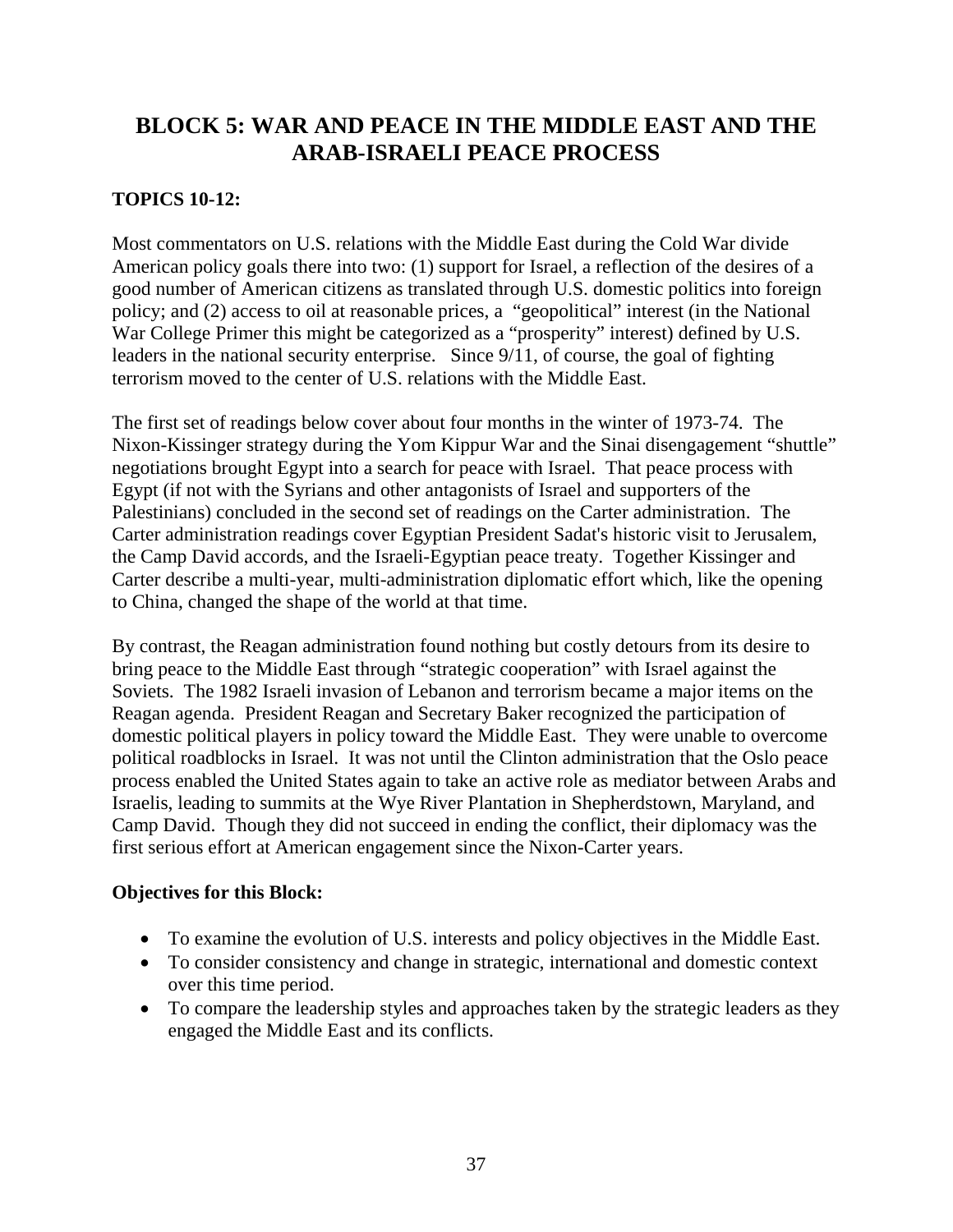#### **Questions for this Block:**

- 1) What were the overarching foreign policy goals and subordinate objectives of the various administrations?
- 2) In what ways do choices of previous U.S. administrations shape the options available to subsequent administrations in negotiations?
- 3) How did the U.S. domestic context shape the policy goals and implementation approaches of the various U.S. administrations?
- 4) Describe Rabin, Peres, Netanyahu, and Barak as Israeli leaders and negotiators. Did their differing approaches make a difference in the peace process?
- 5) From these accounts, what picture emerges of Egyptian (Sadat), Syrian (Assad), Jordanian (Hussein), and other Arab-state diplomacy?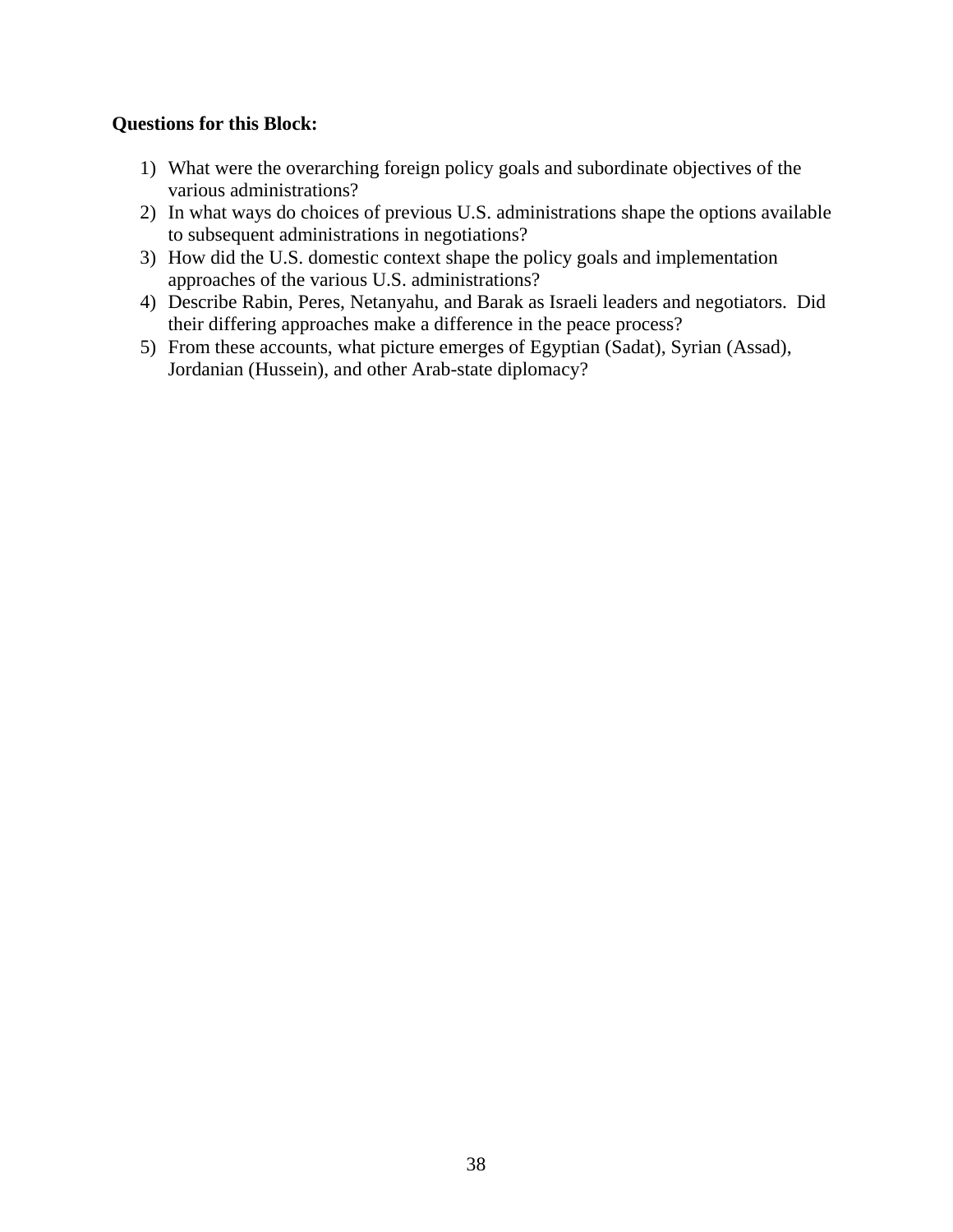# **Topic 10: Nixon in the Middle East: The Yom Kippur War**

Both Golda Maier's administration in Israel and the Nixon administration in Washington were taken by surprise at the onset of the 1973 war. Israel's victory in 1967 had led to a belief that Arab states had no military option to impose a Palestinian state. In spite of evidence of troop buildups, the intelligence communities of both countries assumed that Egypt would not begin a war it could not win. Both Israel and the United States had underestimated Syrian and Egyptian capabilities. In contrast to the brief 1956 and 1967 wars between Israel and Arab states, the Yom Kippur war lasted almost three weeks, with thousands of Israeli casualties.

Launched in October 1973, the Yom Kippur War unfolded at the height of the Watergate scandal. The simultaneous crises at home and abroad posed a great challenge to American diplomacy. As the memoirs show, both Kissinger and Nixon understood the war as another front in the Cold War with Moscow. They believed that the prestige and status-boost of gaining a lead mediating role for the United States in the Arab-Israeli conflict would be part of their definition of victory.

#### **Part 1: The Yom Kippur War, Ceasefire, and Alert (142)**

Henry Kissinger, Years of Upheaval (116)

- Chapter VI: "Middle East in Ferment," pp. 195-205, 297-299 *Components of the Middle East impasse, 1967-1973; Kissinger's strategy vs. State Department approach; Nixon-Kissinger partnership on Middle East policy; Brezhnev Plan at San Clemente (June 1973)*
- Chapter XI: "The Middle East War," pp. 450-481, 491-498, 512-522, 538-544 *Yom Kippur War begins - U.S. and Israeli surprise (6 Oct 1973); Sadat's strategy and U.S. response; U.S. strategy; U.S. and Israeli confidence in victory; limited American resupply effort; Israel panics and requests urgent resupply (9 Oct); the American airlift (12 Oct); Soviets invite Kissinger to Moscow (19 Oct)*
- Chapter XII: "Moscow, the Cease Fire, and the Alert," pp. 545-554, 559-568, 575-599 *Kissinger given full powers en route to Moscow; Nixon sends new instructions; quick Soviet agreement on cease-fire; UN Res. 338; a visit to Israel; Meir, Elazar, Dayan; the change in Israel's position after the war; the cease-fire unravels; Egypt's 3rd Army in peril; Sadat requests Soviet and American troops; Soviets decide to move in, threaten unilateral action; superpower confrontation and U.S. Defcon III+ alert; Soviets decide not to proceed*

Richard Nixon, RN (26) "October 1973, pp. 920-943 (paperback: II, pp. 475 -504)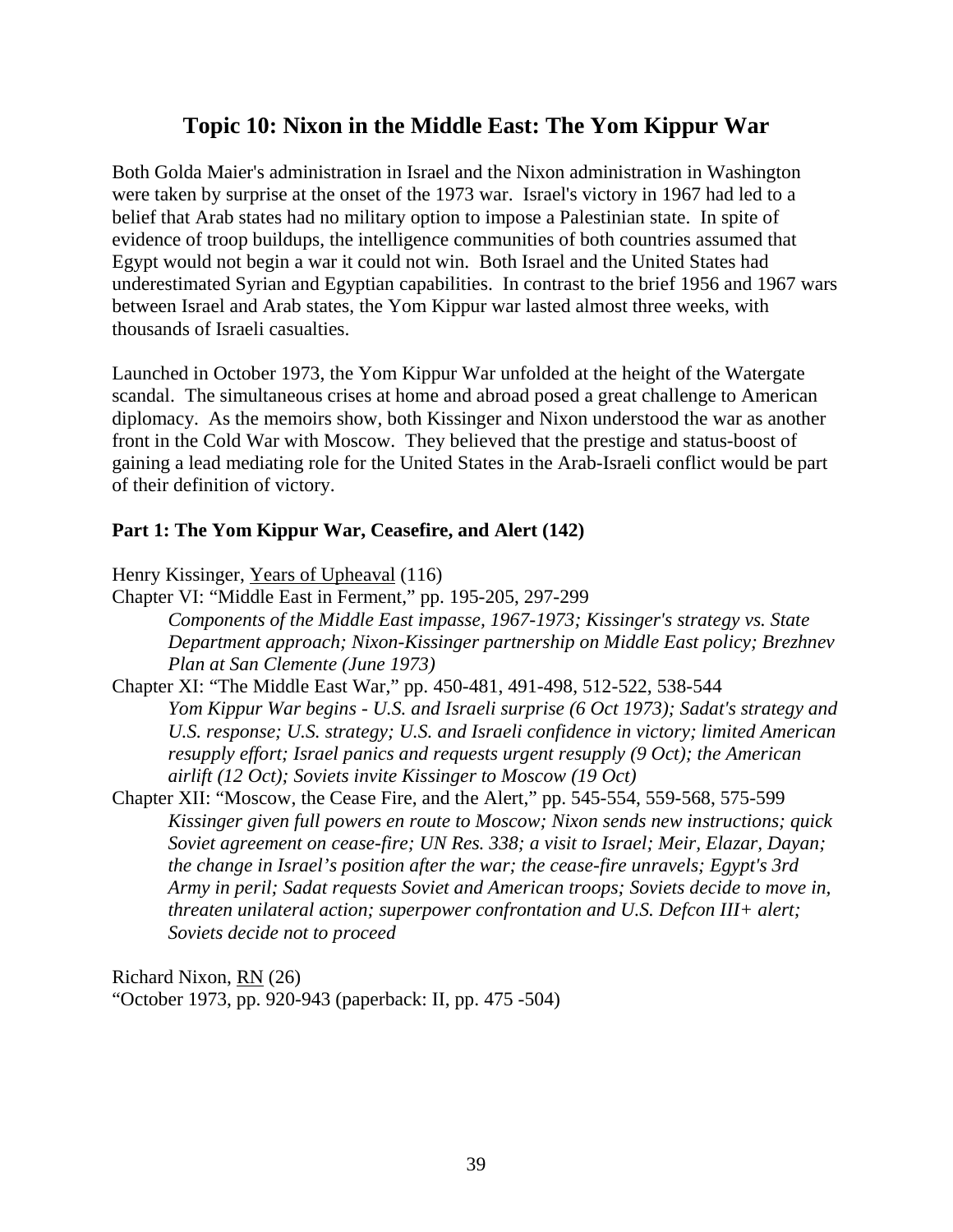*Egypt and Syria attack Israel; the resupply effort - overcoming DOD obstacles; Brezhnev invites Kissinger to Moscow; Soviets threaten to send military force to the Middle East; U.S. military alert; reflections on detente, Soviet behavior, and the crisis; Golda Meir thanks Nixon* [Watergate developments: skim throughout]

#### **Part 2: The Sinai Disengagement Shuttle (65)**

Richard Nixon, RN (2) pp. 981-982 (paperback: 1, pp. 552-553). *Geneva Conference and shuttle disengagement*

Henry Kissinger, Years of Upheaval (63)

Chapter XIII: "First Middle East Breakthrough," pp. 632-643, 646-654 *Meeting Sadat; 6-point plan to rescue Egypt's 3rd Army; portrait and eulogy of Anwar Sadat; Israeli acceptance of the 6-point plan* Chapter XVII: "The Geneva Conference," pp. 768-769

*Sadat on the USSR*

Chapter XVIII: "The First Shuttle: Egyptian-Israeli Disengagement," pp. 799-805, 809-838, 844-845:

*Washington: Dayan 's first disengagement plan Aswan: Sadat's disengagement plan; Jerusalem: Israel floats a tougher plan than Dayan's SAM 86970 Aswan: Sadat decides to go ahead, sets the framework for agreement Jerusalem: Israel accepts Sadat's sine qua noms Aswan: Sadat decides to sign Jerusalem: The Cabinet accepts the agreement Aswan: Sadat takes off his uniform*

#### **SUPPLEMENTAL READING:**

Victor Israelyan, Inside the Kremlin during the Yom Kippur War (University Park: Pennsylvania State University Press, 1995).

#### **Questions to Consider:**

- 1) What motivated Sadat to attack Israel in October 1973?
- 2) What was Kissinger's strategy before and during the ensuing war? What were Kissinger's policy objectives?
- 3) Why was the U.S. so confident in a rapid Israeli victory? What factors led the U.S. to make that assumption?
- 4) How did the Watergate crisis at home shape the Nixon-Kissinger approach to the crisis?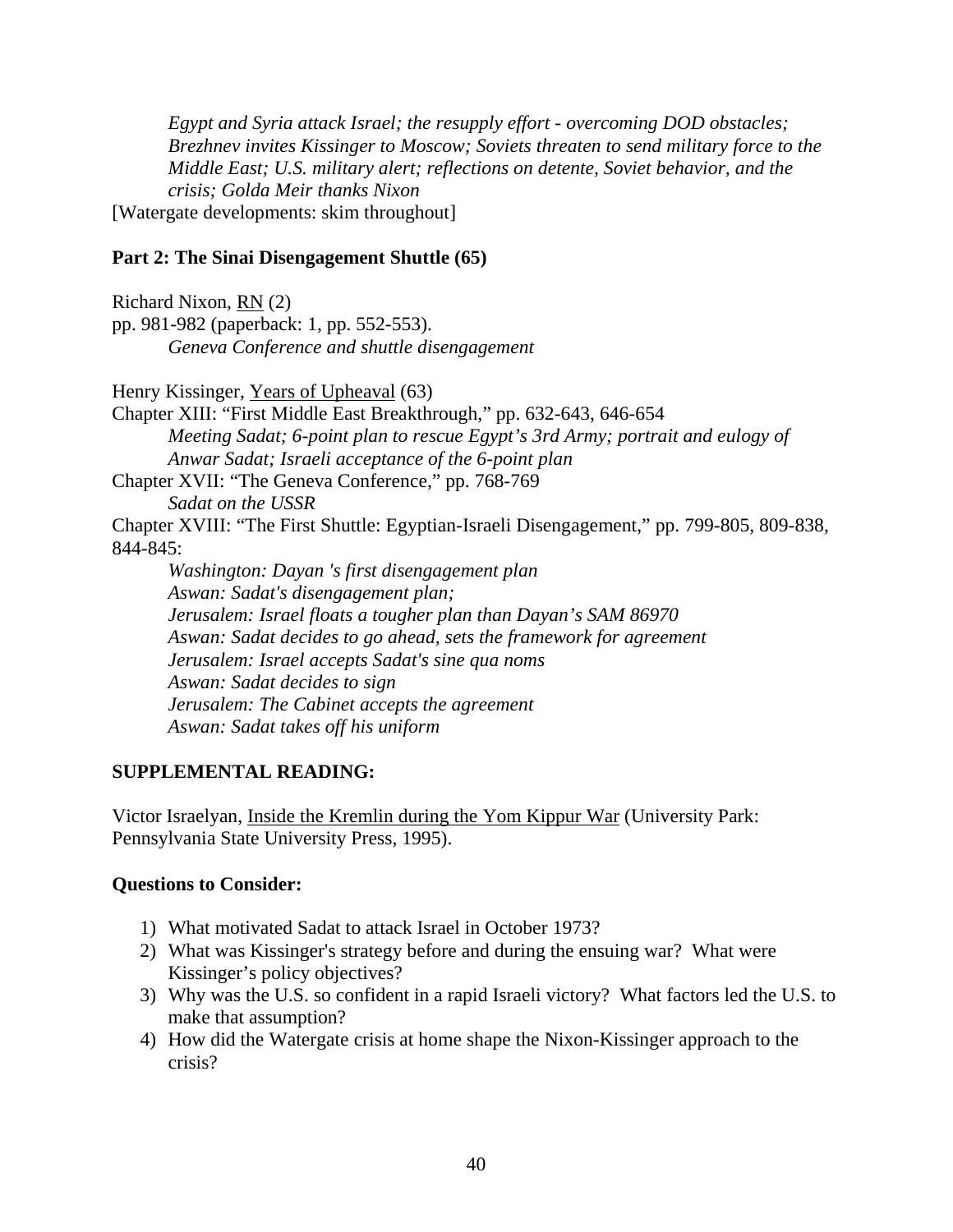- 5) Why did the Nixon administration resupply Israel? Why did it consider the Soviet demand for joint intervention so unacceptable as to be resisted at the cost of a major superpower confrontation?
- 6) Why did the Soviets eventually agree to a cease-fire? Who was responsible for twice breaking it?
- 7) Why did the United States continue to support Israel diplomatically and militarily throughout?
- 8) How and why did Kissinger maneuver to exclude the Soviets from the step-by-step disengagement negotiations?
- 9) Whose idea was shuttle diplomacy? How did it differ from ordinary diplomacy? What were its strengths and weaknesses?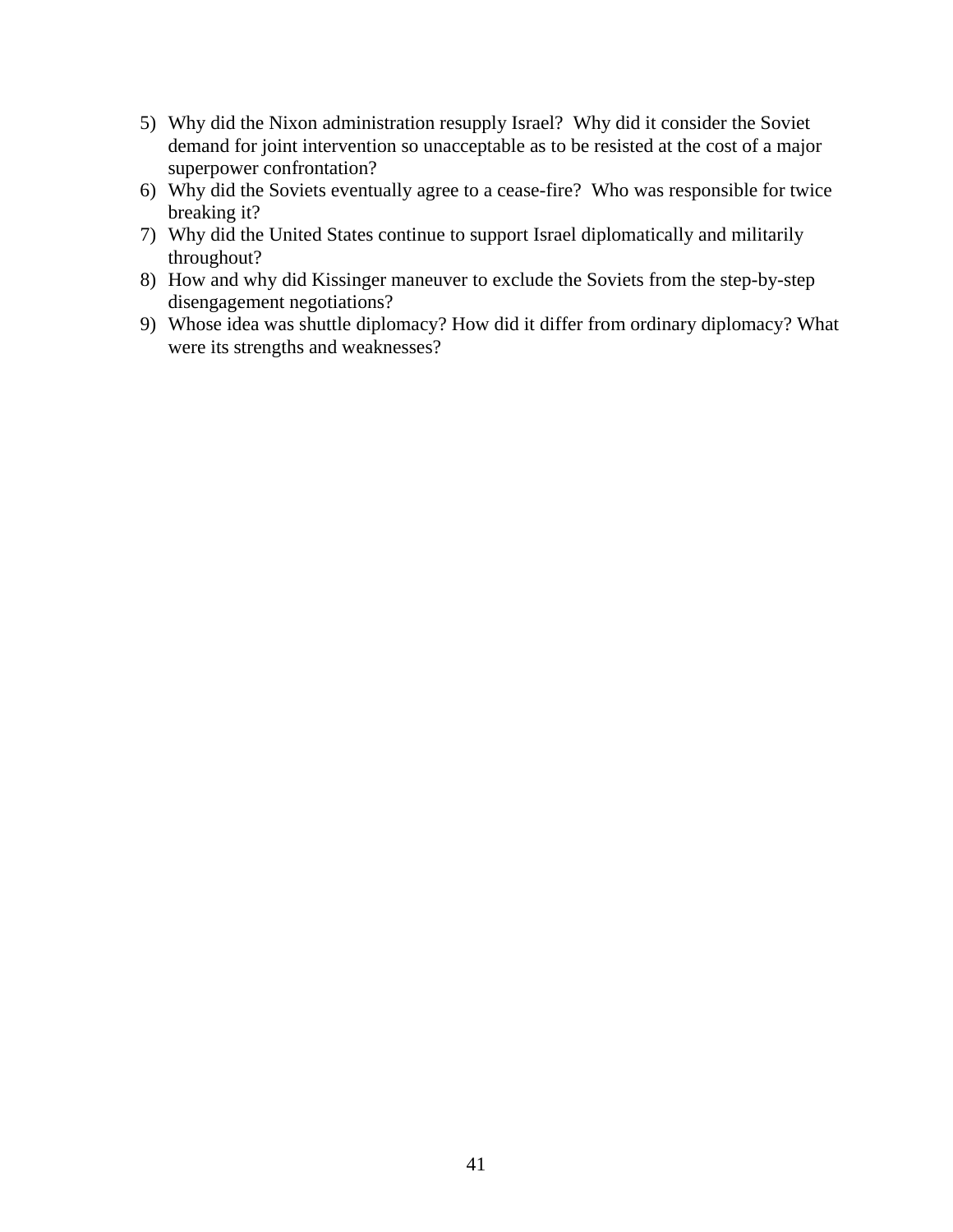# **TOPIC 11: THE CARTER ADMINISTRATION IN THE MIDDLE EAST: CAMP DAVID DIPLOMACY**

#### **Part 1: Carter's Pre-Camp David Diplomacy (47)**

Cyrus Vance, Hard Choices (26)

Chapter 9, "The Administration and the Middle East: Negotiations Begin," pp. 163-168, 191- 195

*Carter-Vance goals and staff work on the U.S. approach; U.S.-Soviet October 1 statement; Geneva aborted; Sadat visits Jerusalem*

Chapter 10, "The Middle East: Camp David," pp. 19 6-210

*Vance's December 1977 trip; Begin's response to Sadat; Begin's December 1977 visit; Sinai and home-rule proposals; Jerusalem/lsmalia political talks break off; Sadat's February1978 visit - pushes United States for peace plan; Dayan 's February 1978 visit - a divided cabinet; Israel invades Lebanon with U.S. equipment; Begin's March 1978 visit - no evidence of movement*

#### Zbigniew Brzezinski, Power and Principle (21)

Chapter 7, "Uphill to Camp David," pp. 234-254

*U.S. policy and its results in 1977; Israeli/Egyptian/U.S. negotiating teams and tactics; U.S. secret strategy to pressure Israel via Egypt (early 1978); Sadat and Begin visit United States separately; a costly victory on fighter sales to the Saudis; Carter decides on a summit at Camp David*

#### **Part 2: Camp David and the Israeli-Egyptian Peace Treaty (139)**

Jimmy Carter, Keeping Faith (91)

"Thirteen Days," pp. 313 -403

*Pressures on Carter to stay out of the Middle East; the decision to go to Camp David; inadequate advance preparation for the summit; Begin and Sadat arrive; the two sides' opening positions; first Sadat-Begin meeting; Sadat's unacceptable statement; Carter confronts the Israelis; two more Sadat-Begin meetings; deadlock on Sinai settlements; Carter decides to mediate individually between the two; U.S. side drafts a comprehensive framework proposal; Carter presents the draft to Israel, then Egypt; Carter drafts a parallel Israel-Egypt peace treaty agreement; Sadat fears to sign a framework unacceptable to the Arabs; Begin refuses to sign the U.S. framework; Carter renegotiates the framework with el-Baz and Barak; progress halts on the Sinai settlements issue; Carter decides to end the negotiations; Sadat packs to leave; Carter persuades him to stay; termination discussions lead to Sinai settlement deal; the signing ceremony at the White House*

Zbigniew Brzezinski, Power and Principle (16) Chapter 7, "Uphill to Camp David," pp. 273-288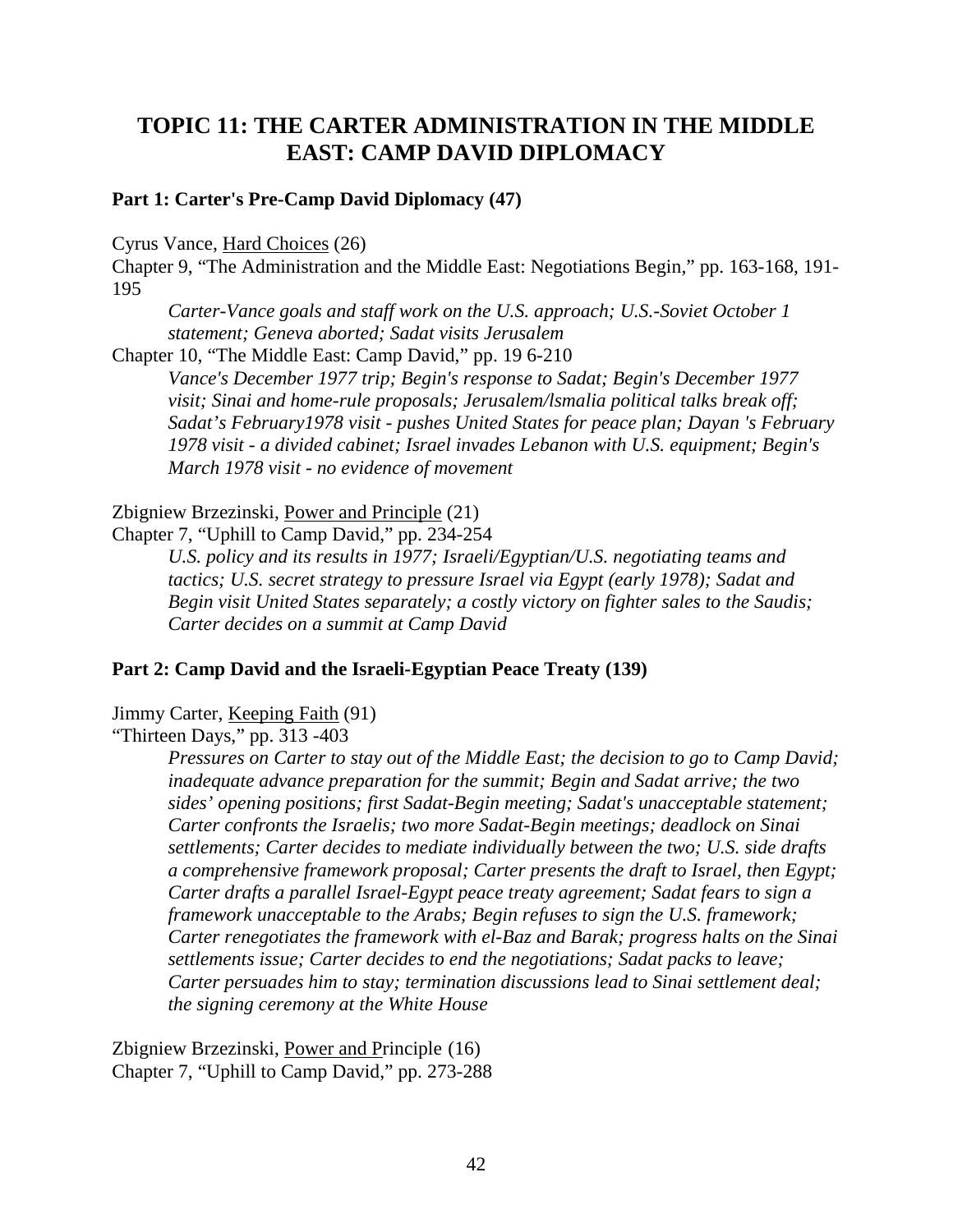*Begin undercuts the accords the treaty negotiations stall; Carter's decision to go to the Middle East Brzezinski's trip to Cairo; Carter's Middle East shuttle succeeds*

Cyrus Vance, Hard Choices (21)

Chapter 11, "The Middle East: The Sinai Treaty," pp. 232-252 *Treaty negotiations at Blair House and Camp Madison; Vance attempts shuttle mediation; ministerial discussions at Camp David lead to a Begin visit to Washington; Carter decides to go to the Middle East; Cairo - Sadat comes close to the U.S. position; Jerusalem – Begin finally yields Cairo: Sadat signs onto the Jerusalem draft Washington: work on the MOA and final signing ceremonies*

Jimmy Carter, Keeping Faith (11)

"After Camp David," pp. 415-425

*Carter decides to go to Israel and Egypt Cairo; Sadat accepts U.S. draft; Jerusalem victory from the jaws of defeat*

#### **SUPPLEMENTAL READING:**

William B. Quandt, Camp David: Peacemaking and Politics, (Washington, D.C.: Brookings Institution, 1986).

#### **Questions to Consider:**

- 1) What were the Carter administration's and Nixon administration's overarching and subordinate policy goals?
- 2) Kissinger had maneuvered to exclude the Soviets from the negotiations. Why did Vance and Carter agree to a U.S.-Soviet statement on Middle East negotiations on October 1, 1977?
- 3) How did Carter's version of shuttle diplomacy differ from Kissinger's, both in conception and in execution?
- 4) What was Carter's attitude towards the Geneva conference? Towards "step-by-step" diplomacy? Towards linkage between an Egyptian-Israeli treaty and an overall settlement?
- 5) How would you characterize Jimmy Carter's two most important decisions on the Middle East: to convene the Camp David summit and to undertake the Middle East shuttle?
- 6) Was Camp David essentially a failure masking as success or was it a breakthrough of historic dimensions? How do you measure success, against which policy goals?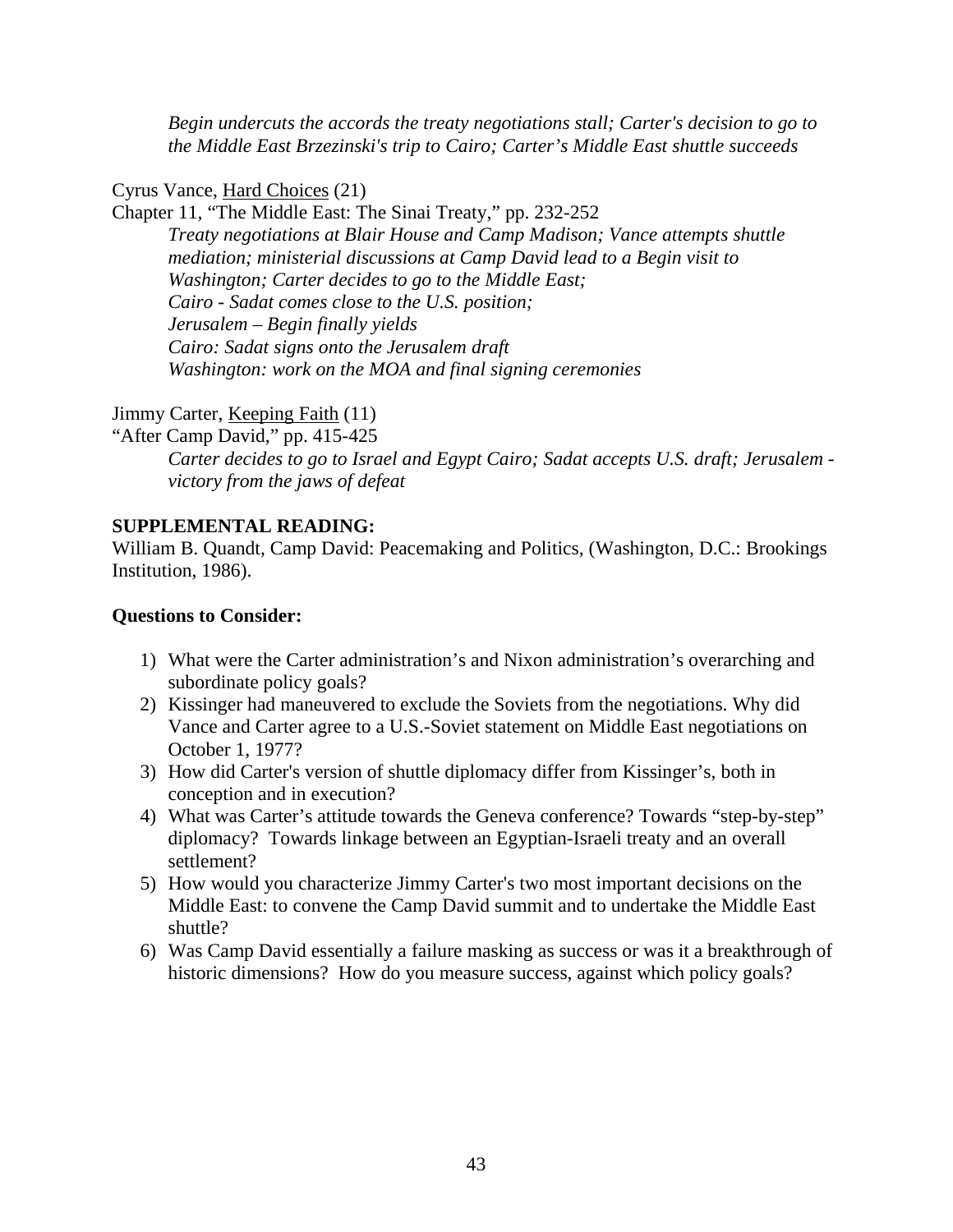# **TOPIC 12.THE CLINTON ADMINSTRATION IN THE MIDDLE EAST: NEGOTIATIONS WITH JORDAN AND THE PALESTINIANS**

The George H.W. Bush administration (Bush 41) was frustrated repeatedly in its efforts to achieve Arab-Israeli peace with its negotiator, Dennis Ross. The Clinton administration recognized that Dennis Ross had played and could continue to play an important role in moving the peace agenda forward. Clinton gave him the role of chief negotiator for Middle East peace, in spite of Ross's political support for Bush 41.

The Clinton administration is generally credited with laying the foundation for Palestinian self-rule. Clinton came into office believing that a diplomatic breakthrough between Israel and the Palestinians was unlikely. However, the administration learned that secret negotiations between Israel and the Palestinians had begun in Oslo in December 1992, and decided to offer significant resources to help implement an agreement. The Oslo Accord, signed in September 1993 at the White House by Prime Minister Yitzhak Rabin (for Israel) and PLO Negotiator Mahmoud Abbas (for the Palestinians), accepted the PLO as the representative of the Palestinians in exchange for a renunciation of terrorism and recognition of Israel's right to exist in peace. The agreement established a Palestinian Authority that would govern the West Bank and Gaza for five years while permanent status talks were conducted.

Rabin's assassination in 1995 prompted the Clinton administration to become more involved in negotiations between Israel and the Palestinian Authority. The Hebron Protocol was signed in January 1997 and the Wye River Memorandum in October 1998. Israeli officials fought internally about the implementation of the Wye River Memorandum; this infighting led to a no confidence vote in the Israeli Knesset (legislature) and an abrupt end to the Netanyahu government in January 1999.

## **PART 1: THE PALESTINIAN TRACK**

Dennis Ross, The Missing Piece (16)

Chapter 3: "Rabin, Presidential Transition, the Syrian Pocket, and Oslo," pp. 89-94, 98-100, 115-121

*Rabin decides it's time to make peace; a portrait of Yitzhak Rabin;the Clinton Administration's mindset on the Middle East Holst and Peres reveal the Oslo Declaration of Principles (DOP); Clinton gets Arafat and Rabin to commit in Washington.*

Bill Clinton, My Life (5)

Chapter 35, pp. 541-545.

*Getting Rabin and Arafat to attend the Oslo signing ceremony orchestrating the handshake; Rabin and Arafat speak; why Rabin decided to make peace*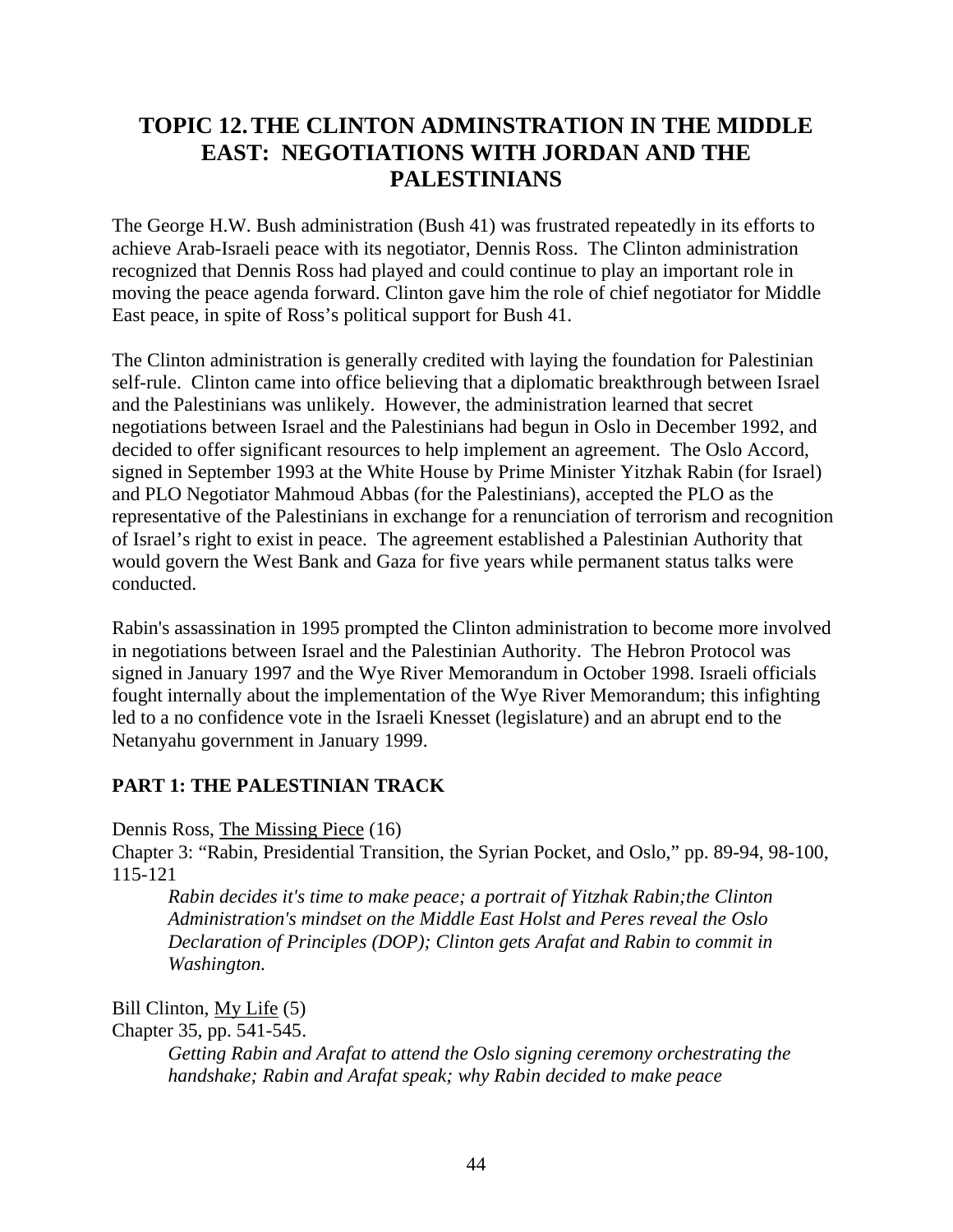Dennis Ross, The Missing Piece (28)

Chapter 4, "From Oslo to the Palestinian Authority," pp. 122-125, 133-136 *Israeli vs. Palestinian views of autonomy; Arafat tries to bully Christopher; concluding the May 4 agreement in Cairo; the PA is born*

Chapter 7, "The Interim Agreement," pp. 188-190, 198, 201, 207-208 *Complexities of setting up and empowering the PA; the impact of terror on the process; parties agree to 3 security areas (A, B, C) in the West Bank; Peres and Arafat agree to 3 further redeployments (FRDs); the Interim Agreement is signed at the White House (9/29/95)*

Chapter 8, "The Rabin Assassination," pp. 209-210 *An unthinkable act of violence takes a peacemaker*

Chapter 11, "Bibi Wins: Will Peace Lose?" pp. 256-260 *The Israeli election campaign; Peres loses despite Clinton's support; Ross reassures; Arafat; Bibi lectures Clinton on the realities of the Midle East*

Chapter 14, "From Breakthrough to Stalemate," pp. 324-325. *Ross offers Bibi a creative way to give Arafat a 10% FRD*

Chapter 15, "The Thirteen Percent Solution," p. 374 *Ross offers Molho and Erekat a 13% FRD solution*

Chapter 16, "Prelude to Wye," pp. 398-402

*Ross makes progress on 13% with Bibi and security with Dahlan; pressure from Washington for a summit deal*

#### Bill Clinton, My Life (6)

Chapter 49, pp. 814-819

*Clinton decides to "risk a failure in a worthy effort" at Wye River Plantation; Clinton spends time with all delegations' members; a visit by King Hussein; Clinton agrees to address the Palestinian National Council; the release of Palestinian prisoners and of Jonathan Pollard; a deal is struck and announced.*

Dennis Ross, The Missing Piece (44)

Chapter 16, "Prelude to Wye," pp. 413-414

*Ross sells Clinton on a building block approach*

Chapter 17: "The Wye Summit," pp. 415-428, 437-459

*Day 1: Clinton works to get the leaders comfortable*

*Day 2: Bibi reveals his trophy desires; committees work on economic issues and safe passage*

*Day 3: The Palestinians edge towards the security work plan; Clinton gets in his* 

*pocket from Bibi the 14.2% land transfer from B to A*

*Day 6: The United States decides to present the text to Israel* 

*Day 7: The Israelis pretend they are leaving*

*Day 8: Tenet goes to the mat on Pollard; Bibi gives Clinton his bottom lines; the Israelis and Palestinians meet alone; breakthrough! as language is finalized; a sober visit from King Hussein*

*Day 9: Netanyahu suggests Arafat rub out his Gaza police chief; Har Homa again raises its ugly head; Ross splits three final issues down the middle; a*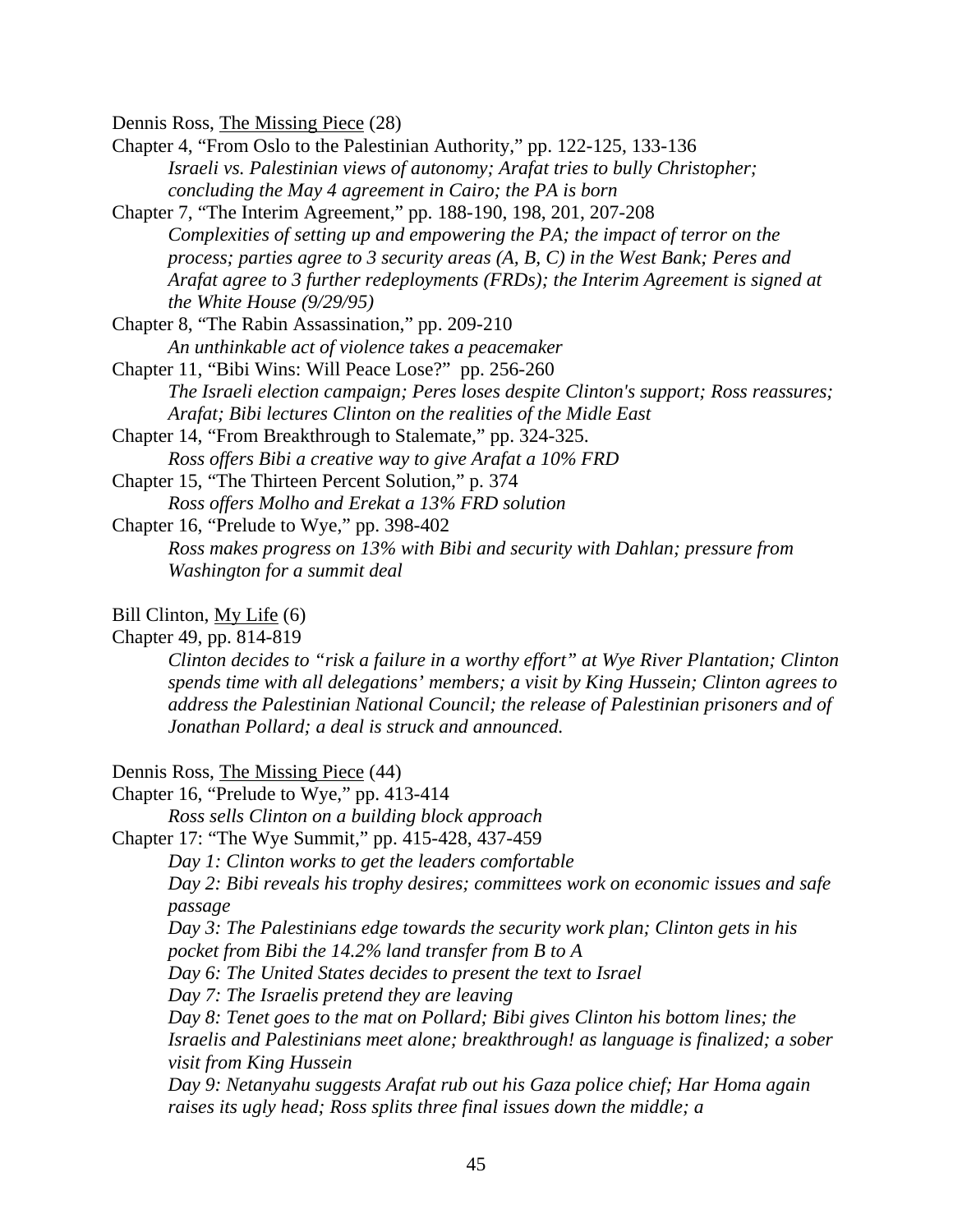*misunderstanding on Pollard's release imperils the deal; Wye succeeds, hiding a misunderstanding on prisoner release*

Chapter 18: "Bibi Surrenders to the Right, and Loses the Israeli Public," pp. 461-462, 467, 492-494.

*Netanyahu hesitates in taking Wye to his cabinet; Clinton agrees to tenders for Har Homa; Barak and Labor defeat the Netanyahu government; reflections on Netanyahu 's contradictions*

#### Madeline Albright, Madam Secretary (8)

Chapter 28: "The Fruitless Quest," pp. 482-489

*Barak urges a comprehensive summit with the Palestinians; bad karma as Camp David begins; working through borders, refugees, and Jerusalem; Barak reveals his bottom lines*

#### Dennis Ross, The Missing Piece (39)

- Chapter 23: "From Stalemate to Camp David," pp. 626-629, 647-649 *The IDF leaves Lebanon; Arafat demands Israeli action; Barak demands Clinton hold a summit; Clinton decides to go to Camp David*
- Chapter 24: 'The Camp David Summit," pp. 650-652, 666-678, 688-696, 704-711 *Discussing summit strategy with Clinton; Ross presses Barak to get serious; Clinton erupts at Palestinian intransigence over borders; Arafat's negotiators stonewall overnight, while Barak's stretch; Clinton confronts Arafat with the need to move; Barak writes a letter on national suicide; Barak reveals his bottom lines and Clinton presents them to Arafat; Ross is cut out of overnight negotiations by his own team; Arafat refuses Barak's bottom lines as the basis for agreement a misunderstanding about negotiating terms while Clinton is in Asia; Clinton presents a final position on Jerusalem to Arafat; Arafat says no again; the U.S. decides the summit is over; Barak demands post-summit support from Ross; Clinton, Barak, and Arafat hold a trilateral closure meeting; Clinton praises Barak at the closing press conference; reflections on the significance of the Camp David summit*

Chapter 54, pp. 911-916

*Reasons Barak and Arafat came to the Camp David summit; atmospherics and personalities at Camp David; Arafat refuses to meet Barak on the final status issues; the summit crashes on sovereignty over Jerusalem*

#### Madeline Albright, Madam Secretary (5)

Chapter 28: "The Fruitless Quest," pp. 494-496

*Ariel Sharon touches off the second Intifada; Clinton asks Arafat to commit to a comprehensive deal in 10 weeks; the United States proposes a core agreement*

Dennis Ross, The Missing Piece (11)

Chapter 25: "The Denouement-From Camp David to the Intifada to the Clinton Ideas," pp. 748-758